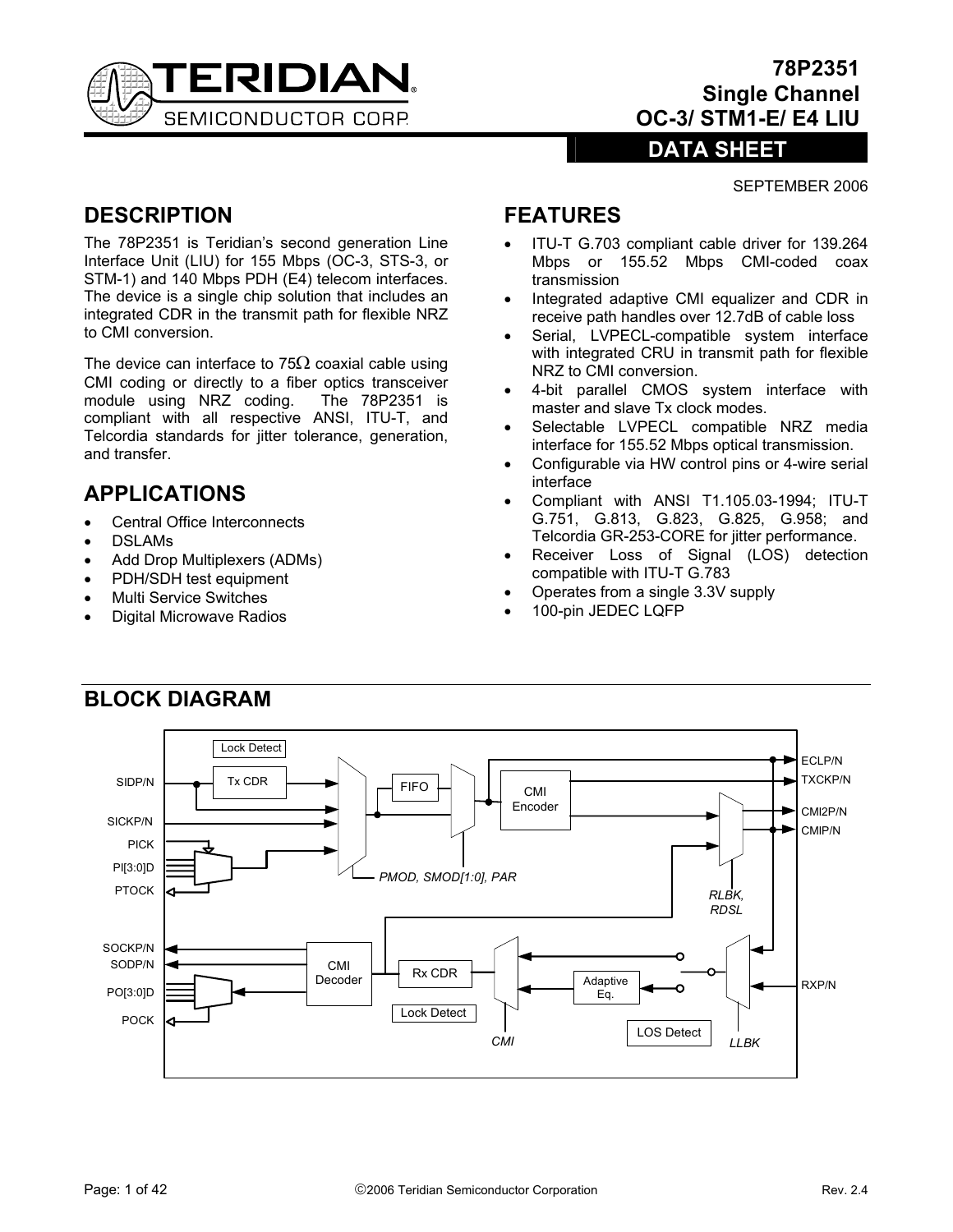

| .13 |
|-----|
|     |
|     |
|     |
|     |
|     |
|     |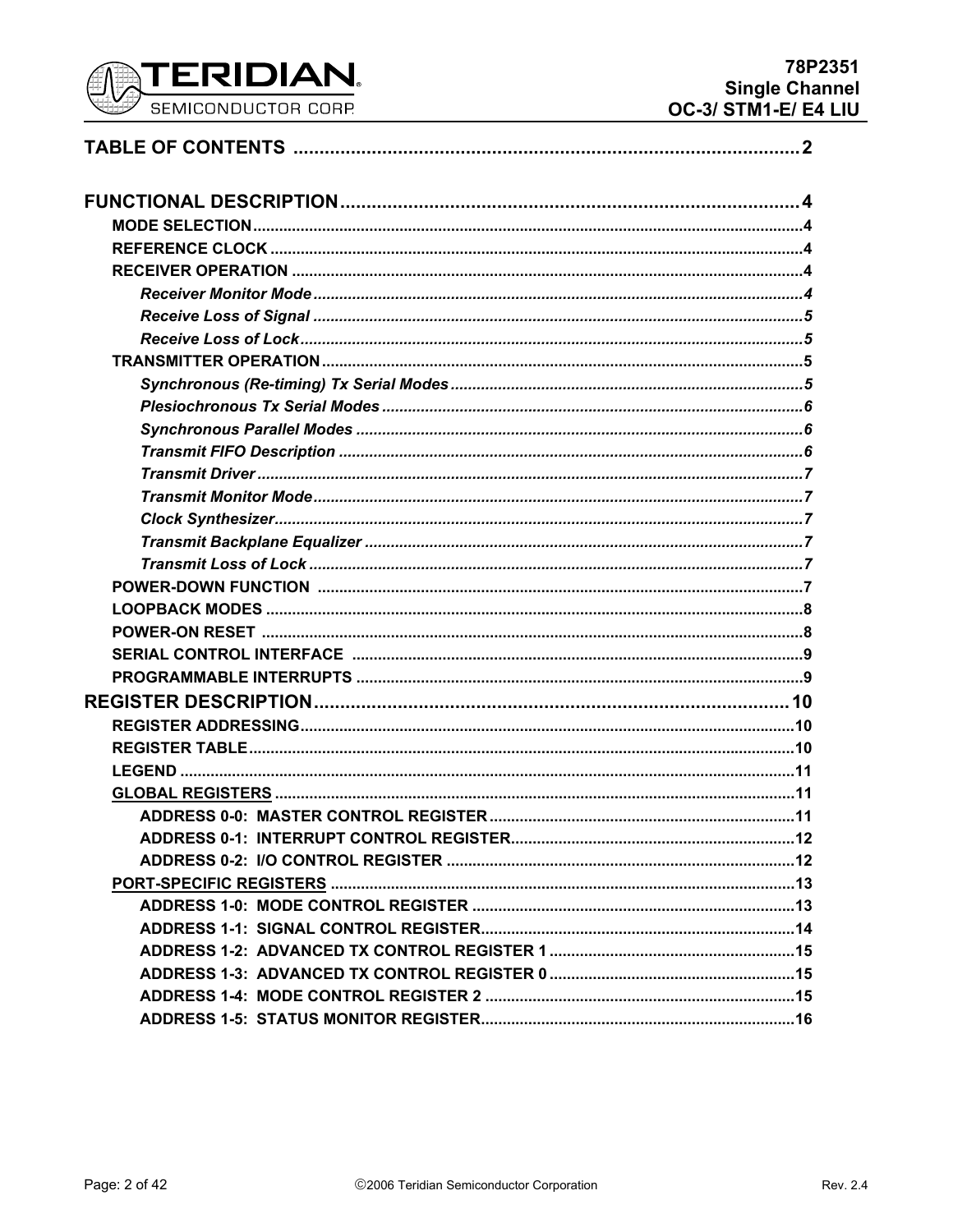

# **TABLE OF CONTENTS** (continued)

| RECEIVER SPECIFICATIONS FOR CMI INTERFACE (Transformer-coupled)35 |  |
|-------------------------------------------------------------------|--|
|                                                                   |  |
|                                                                   |  |
|                                                                   |  |
|                                                                   |  |
|                                                                   |  |
|                                                                   |  |
|                                                                   |  |
|                                                                   |  |
|                                                                   |  |
|                                                                   |  |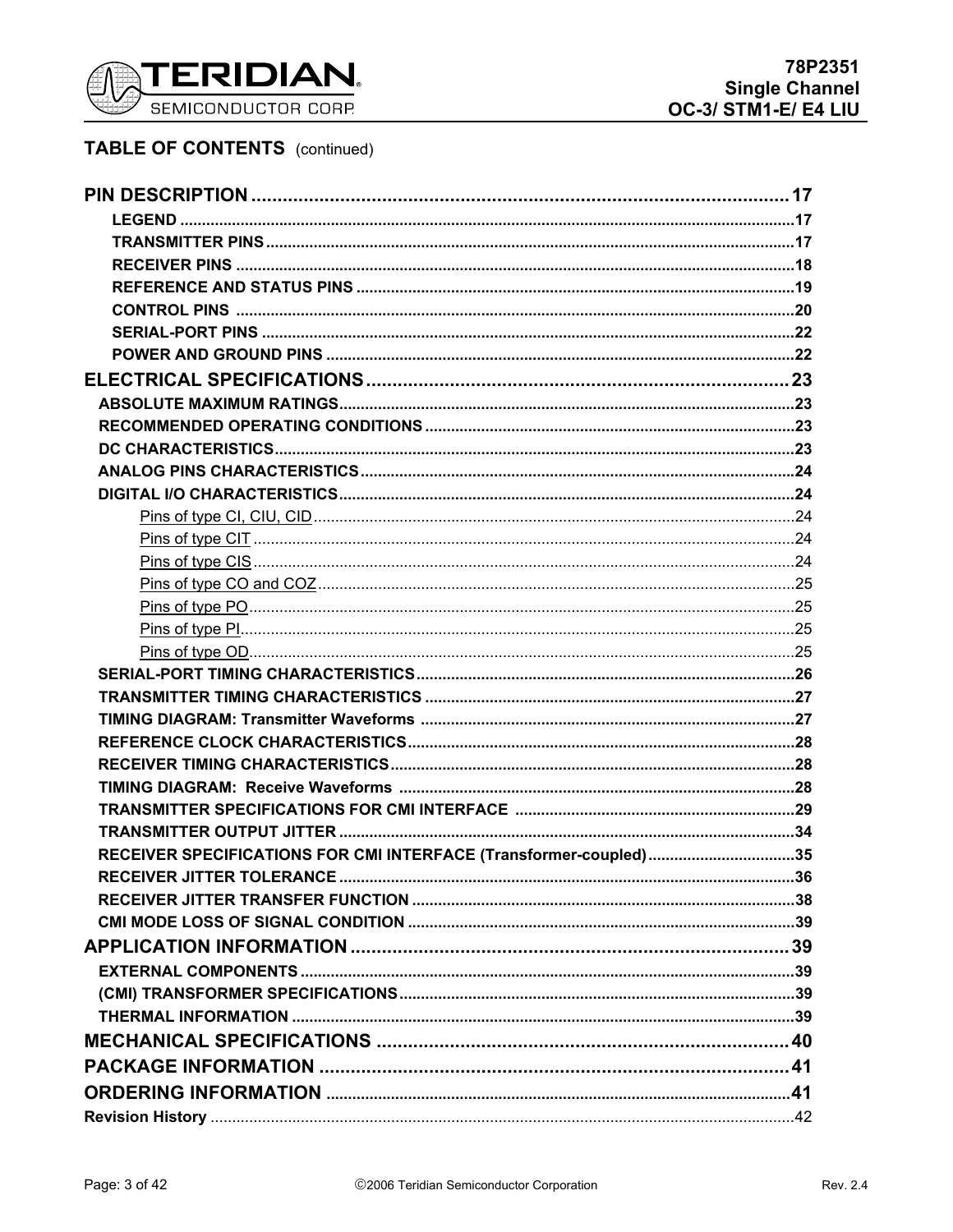

# **FUNCTIONAL DESCRIPTION**

The 78P2351 contains all the necessary transmit and receive circuitry for connection between 139.264Mbps and 155.52Mbps line interfaces and the digital universe. The chip is controllable through pins or serial port register settings.

In hardware mode (pin control) the SPSL pin must be low.

In software mode (SPSL pin high), control pins are disabled and the 78P2351 must be configured via the 4-wire serial port.

#### **MODE SELECTION**

The SDO E4 pin or E4 register bit determines which rate the device operates in according to the table below. This control combined with CKSL also selects the reference clock frequency.

| I Rate             | SDO E4 pin      | E4 bit |
|--------------------|-----------------|--------|
| I F4               | Hiah            |        |
| STM-1, STS-3, OC-3 | L <sub>OW</sub> |        |

The SEN CMI pin or CMI register bit enables the CMI encoder/decoder and selects one of two media for reception and transmission: 75Ω coaxial cable in CMI coding or optical fiber in Fiber (NRZ) mode.

| Media (coding)         | <b>SEN CMI pin</b> | <b>CMI bit</b> |
|------------------------|--------------------|----------------|
| 75 $\Omega$ Coax (CMI) | Hiah               |                |
| I Fiber (NRZ)          | Low                |                |

The SDI PAR pin or PAR register bit selects the interface to the framer to be 4-bit parallel CMOS or serial LVPECL. For each interface there are different transmit timing modes available. See TRANSMITTER OPERATION section for more info.

#### **REFERENCE CLOCK**

The 78P2351 requires a reference clock supplied to the CKREFP/N pins. This reference clock is used for clock recovery in the Rx DLL and Tx DLL. It is also used for transmit re-timing in the synchronous transmit modes. Refer to the TRANSMITTER OPERATION section for timing requirements during synchronous (re-timing) transmit modes.

For reference frequencies of 77.76MHz or lower, the device accepts a single ended CMOS clock at CKREFP (with CKREFN grounded). For reference frequencies of 139.264 or 155.52MHz, the device accepts a differential LVPECL clock input at CKREFP/N.

The frequency of this reference input is controlled by the rate selection and the CKSL control pin or register bit.

|                 | <b>Reference Frequency</b> |              |  |  |  |
|-----------------|----------------------------|--------------|--|--|--|
| <b>CKSL pin</b> | SDO E4 low                 | SDO_E4 high  |  |  |  |
| Low             | 19.44MHz                   | 17.408MHz    |  |  |  |
| Float           | 77.76MHz                   | N/A          |  |  |  |
| High            | 155.52MHz                  | 139.264MHz   |  |  |  |
| CKSL[1:0] bits  | $E4$ bit = 0               | E4 bit = $1$ |  |  |  |
| 0 0             | 19.44MHz                   | 17.408MHz    |  |  |  |
| 10              | 77.76MHz                   | N/A          |  |  |  |
| 11              | 155.52MHz                  | 139.264MHz   |  |  |  |

### **RECEIVER OPERATION**

The receiver accepts serial data, at 155.52Mbps or 139.264Mbps from the RXP/N inputs. In CMI mode, the input is differentially terminated with  $75\Omega$  and transformer-coupled to a coaxial connector. In Fiber (NRZ) mode, the input is differentially terminated with 100 $\Omega$  and AC-coupled to an optical transceiver module. For board designs utilizing both coax and fiber media options, an analog switch or mechanical relay is required to switch between the different terminations and media paths.

The recovered CMI signal first enters an AGC and anadaptive equalizer designed to overcome intersymbol interference caused by long cable lengths. The variable gain differential amplifier automatically controls the gain to maintain a constant voltage level output regardless of the input voltage level. Note that in Fiber (NRZ) mode, the input signals bypass the adaptive equalizer.

The outputs of the data comparators are connected to the clock recovery circuits. The clock recovery system employs a Delay Locked Loop (DLL), which uses a reference frequency derived from the clock applied to the CKREFP/N pins.

In serial mode, the clock and data are decoded and transmitted through the LVPECL drivers. In parallel mode, the data is decoded and converted into four bit parallel segments before being transmitted through the CMOS drivers. Note that in Fiber (NRZ) mode, the CMI decoder is bypassed.

#### *Receiver Monitor Mode*

In CMI mode, the SCK MON pin or MON register bit enables the receiver's monitor mode which adds approximately 20dB of **flat gain** to the receive signal before equalization. Rx Monitor Mode can handle 20dB of flat loss typical of monitoring points with up to 6dB of cable loss. Note that Loss of Signal detection is disabled during Rx Monitor Mode.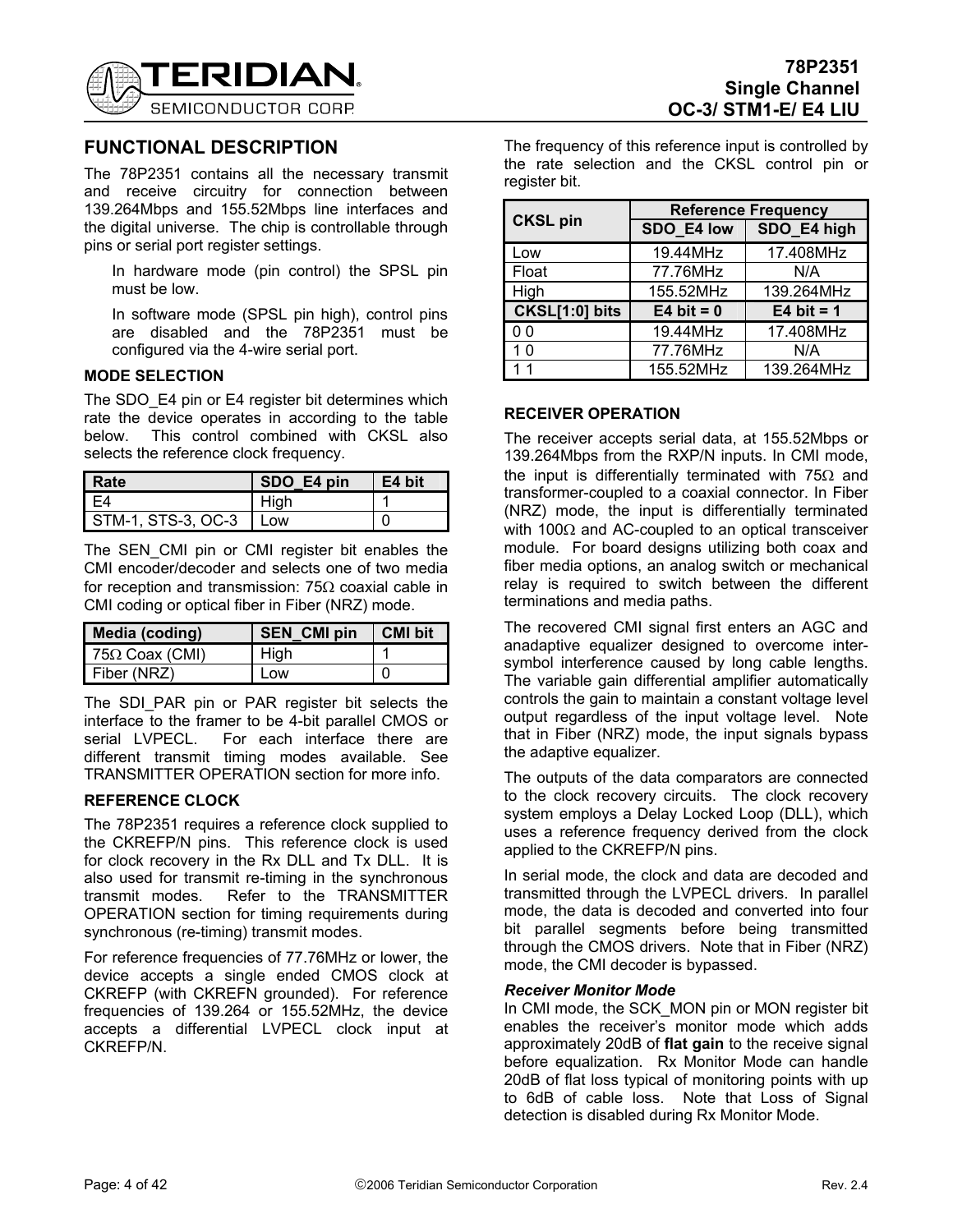

# **78P2351 Single Channel OC-3/ STM1-E/ E4 LIU**

### *Receive Loss of Signal*

The 78P2351 includes a Loss of Signal (LOS) detector. When the peak value of the received signal is less than approximately 19dB below nominal for approximately 110 UI, Receive Loss of Signal is asserted. The Rx LOS signal is cleared when the received signal is greater than approximately 18dB below nominal for 110 UI.

In ECL mode, the LOS signal will be asserted when there are no transitions for longer than 2.3µs. The signal is cleared when there are more than 4 transitions in 32 UI. It is generally recommended to use the LOS status signal from the optical transceiver module.

During Rx LOS conditions, the receive clock will remain on the last phase tap of the Rx DLL outputting a stable clock while the receive data outputs are squelched and held at logic '0'.

**Note**: Rx Loss of Signal detection is disabled during Local Loopback and Receive Monitor Modes.

#### *Receive Loss of Lock*

The 78P2351 includes an optional Receiver Loss of Lock detector that will flag if the recovered Rx clock frequency differs from the reference clock by more than  $\pm 100$ ppm in an interval greater than  $420\mu s$ . This condition is cleared when the frequencies are less than  $\pm 100$ ppm off for more than 500 $\mu$ s.

#### **Notes**:

- 1. During Rx Loss of Signal (RLOS), the Rx Loss of Lock indicator is undefined and may report either status.
- 2. For reliable operation, the LOLOR bit in the Signal Control register should be toggled upon power-up and configuration.

### **TRANSMITTER OPERATION**

At the media interface, the transmit driver generates an analog signal for transmission through either a transformer and 75 $\Omega$  coaxial cable or directly to a fiber optics transceiver for electrical to optical conversion.

At the host interface, the 78P2351 provides a number interface options for compatibility with most off-the-shelf framers and custom ASICs. A selectable 4-bit parallel or nibble interface is available with both slave or master timing options as well a serial LVPECL interface with various timing recovery modes.

Each of the serial NRZ transmit timing modes can be configured in HW mode or SW mode as shown in the table below.

| <b>Serial</b>                 |                                 | <b>HW Control Pins</b> | <b>SW Control Bit:</b> |                  |  |
|-------------------------------|---------------------------------|------------------------|------------------------|------------------|--|
| <b>Mode</b>                   | <b>SDI PAR</b><br><b>CKMODE</b> |                        | <b>PAR</b>             | <b>SMOD[1:0]</b> |  |
| Synchronous<br>$clock + data$ | Low                             | Low                    |                        | 00               |  |
| Synchronous<br>data only      | Low                             | Floating               |                        | 10               |  |
| Plesiochronous<br>data only   | High<br>Low                     |                        |                        | 0 <sub>1</sub>   |  |
| Loop-timing                   | n/a                             | n/a                    | x                      | 11               |  |

#### *Synchronous (Re-timing) Tx Serial Modes*

In Figure 1, serial NRZ transmit data is input to the SIDP/N pins at LVPECL levels. By default, the data is latched in on the rising edge of SICKP. An integrated FIFO decouples the on chip and off chip clocks and re-clocks the data using a clean synthesized clock generated from the provided reference clock. As such, the SICKP/N clock provided by the framer/mapper IC must be source synchronous with the provided reference clock when the FIFO is to be used.



#### **Figure 1: Synchronous clock and data available (Tx CDR bypassed, FIFO enabled)**

If an off-chip serial transmit clock is not available, as in Figure 2, the 78P2351 can recover a Tx clock from the serial NRZ data input and pass the data through the clock decoupling FIFO. The data is then re-clocked or re-timed using a clean synthesized clock generated from the provided reference clock. In this mode, the NRZ transmit data must be source synchronous with the reference clock applied at CKREFP/N.



**Figure 2: Synchronous data only (Tx CDR enabled, FIFO enabled)**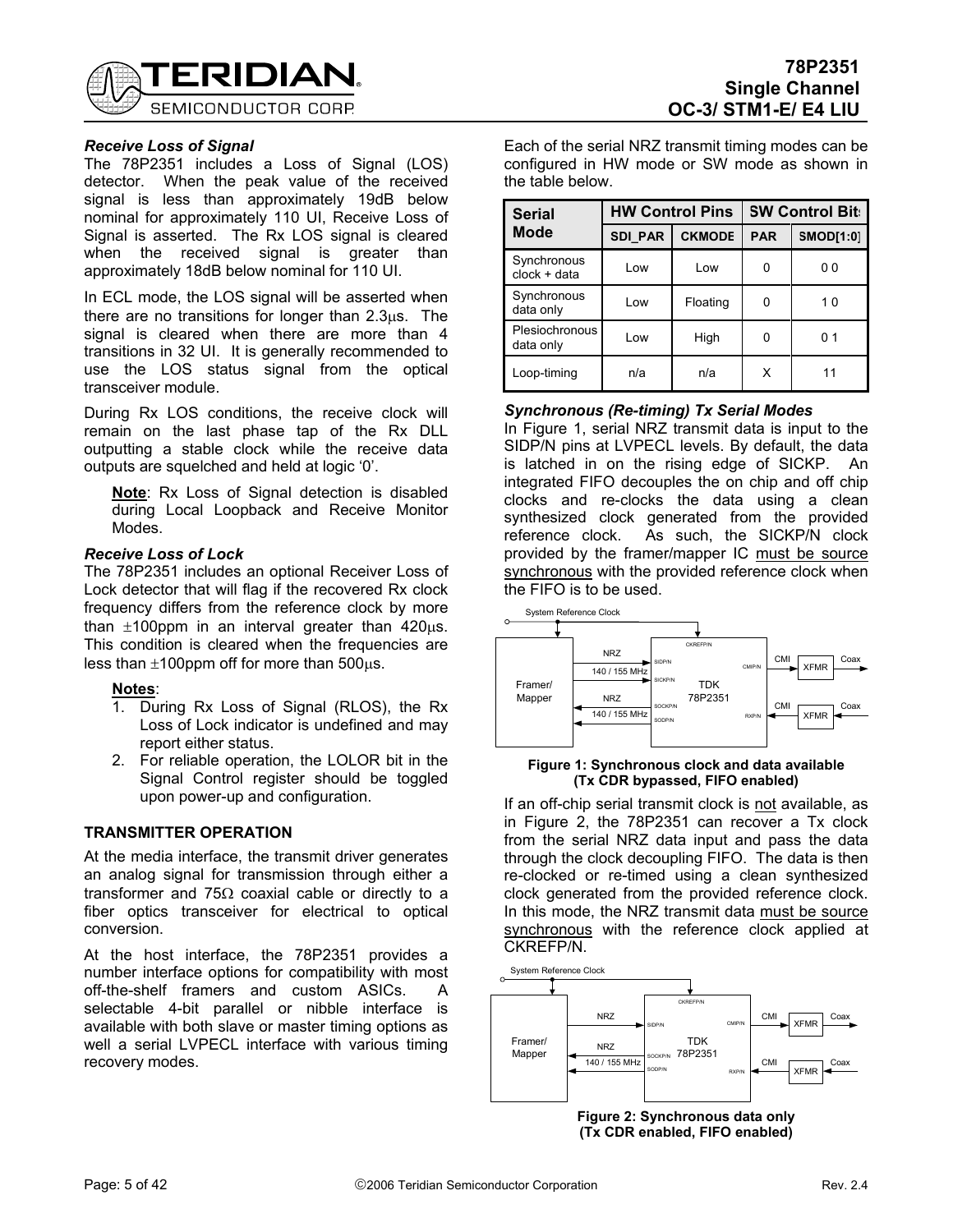

#### *Plesiochronous Tx Serial Mode*

Figure 3 represents a common condition where a serial transmit clock is not available and/or the data is not source synchronous to the reference clock provided to the 78P2351. In this mode, the 78P2351 will recover a transmit clock from the serial plesiochronous data and bypass the internal FIFO and re-timing block. This mode is commonly used for mezzanine cards, modules, and any application where the reference clock can't always be synchronous to the transmit source clock/data.



#### **Figure 3: Plesiochronous data only (Tx CDR enabled, FIFO bypassed)**

#### *Synchronous Parallel Modes*

In parallel modes, 4-bit CMOS data segments are input to the chip with a 34.816MHz (E4  $\div$  4) or 38.88MHz (STM1  $\div$  4) synchronous clock. These inputs are re-timed in a 4x8 clock decoupling FIFO and then to a serializer for transmission. Because the data is passed through the FIFO and re-timed using a synthesized clock, the transmit nibble clock and data must be source synchronous to the provided reference clock.

For maximum compatibility with legacy ASICs, the 78P2351 can operate in both slave and master clock modes as shown in Figures 4 and 5 respectively.

**Note**: A loop-timing mode is also available to allow external remote loopbacks (i.e. line loopback in framer). In this mode, the FIFO is still enabled, but the transmit data will be retimed using the recovered receive clock.

| <b>Parallel</b>         | <b>HW Control Pins</b>          |       | <b>SW Control Bits</b> |              |  |
|-------------------------|---------------------------------|-------|------------------------|--------------|--|
| <b>Mode</b>             | <b>SDI PAR</b><br><b>CKMODE</b> |       | <b>PAR</b>             | <b>PMODE</b> |  |
| Slave                   | High                            | Low   |                        |              |  |
| Slave +<br>*Loop-timing | High                            | Float |                        |              |  |
| Master                  | High                            | High  |                        |              |  |

\*To enable loop-timing in software mode, set SMOD[1:0]=11







**Figure 5: Master Parallel Mode**

### *Transmit FIFO Description*

Since the reference clock and transmit clock/data go through different delay paths, it is inevitable that the phase relationship between the two clocks can vary in a bounded manner due to the fact that the absolute delays in the two paths can vary over time. The transmit FIFO allows long-term clock phase drift between the Tx clock and system reference clock, not exceeding +/- 25.6ns, to be handled without transmit error. If the clock wander exceeds the specified limits, the FIFO will over or under flow, and the FERR register signal will be asserted. This signal can be used to trigger an interrupt. This interrupt event is automatically cleared when a FIFO Reset (FRST) pulse is applied, and the FIFO is recentered.

#### **Notes**:

- **1)** External remote loopbacks (i.e. loopback within framer) are not possible in synchronous operation (FIFO enabled) unless the data is re-justified to be synchronous to the system reference clock or the 78P2351 is configured for loop-timing operation.
- **2)** During IC power-up or transmit power-up, the clocks going to the FIFO may not be stable and cause the FIFO to overflow or underflow. As such, the FIFO should be manually reset using FRST anytime the transmitter is powered-up.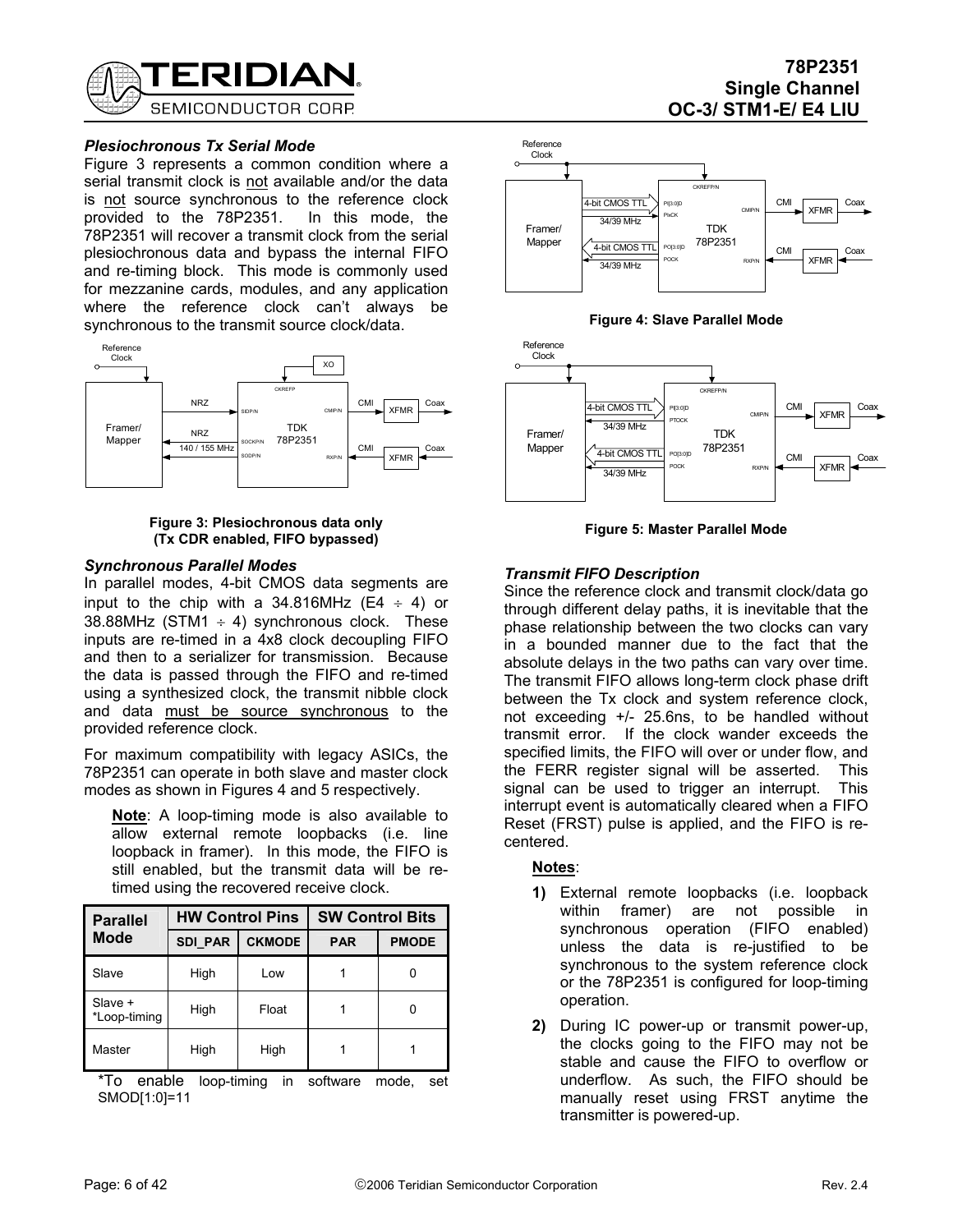

### **78P2351 Single Channel OC-3/ STM1-E/ E4 LIU**

### *Transmit Driver*

In CMI (electrical) mode, the CMIP/N pins are biased and terminated off-chip. They interface to 75Ω coaxial cable through a 1:1 wideband transformer and coaxial RF connectors. Reference application notes for schematic and layout guidelines.

The transmitter encodes the data using CMI line coding and shapes an analog signal to meet the appropriate ITU-T G.703 template. The CMI outputs are tri-stated during transmit disable and transmit power-down for redundancy applications.

**Note**: To avoid reflections causing unwanted board noise, it's recommended to power-down unused transmit ports that are not terminated with cable to an R<sub>x</sub> input port.

When the CMI pin is low, the chip is in Fiber (NRZ pass-through) mode and interfaces directly to an optical transceiver module. The ECLP/N pins are internally biased and output NRZ data at LVPECL levels. The CMI driver, encoder and decoder are disabled in Fiber (NRZ) mode.

#### *Transmit Monitor Mode*

An optional redundant transmit output is available in CMI mode for transmit monitoring. These outputs (CMI2P/N) are enabled when the RCSL pin or RCSL register bit is activated.



**Figure 6: Transmit Monitor Output** 

#### *Clock Synthesizer*

The transmit clock synthesizer is a low-jitter DLL that generates a 278.528/311.04 MHz clock for the CMI encoder. It is also used in both the receive and transmit sides for clock and data recovery.

**Note**: This 2x line rate clock is also available at the TXCKxP/N pins for downstream synchronization or system debug.

### *Transmit Backplane Equalizer*

An optional fixed LVPECL equalizer is integrated in the transmit path for architectures that use LIUs on active interface cards. The fixed equalizer can compensate for up to 1.5m of trace and can be enabled by the TXOUT1 pin or TXEQ bit as follows:

| TXOUT1 pin | <b>TXEQ bit</b> | <b>Tx Equalizer</b> |
|------------|-----------------|---------------------|
| ∣ow        |                 | Enabled             |
| Float:     |                 | Disabled            |

#### *Transmit Loss of Lock*

In transmit modes using the integrated CDR, the 78P2351 will declare a loss of lock condition when there is no valid signal detected at the SIDP/N data inputs.

**Note**: The Tx LOL indicator is invalid and undefined when the parallel (nibble) interface is selected.

#### **POWER-DOWN FUNCTION**

Power-down control is provided to allow the 78P2351 to be shut off. Transmit and receive power-down can be set independently through SW control. Global power-down is achieved by powering down both the transmitter and receiver.

**Note**: The serial interface and configuration registers are not affected by power-down.

In HW mode, the transmitters can be powered down using the TXPD control pin.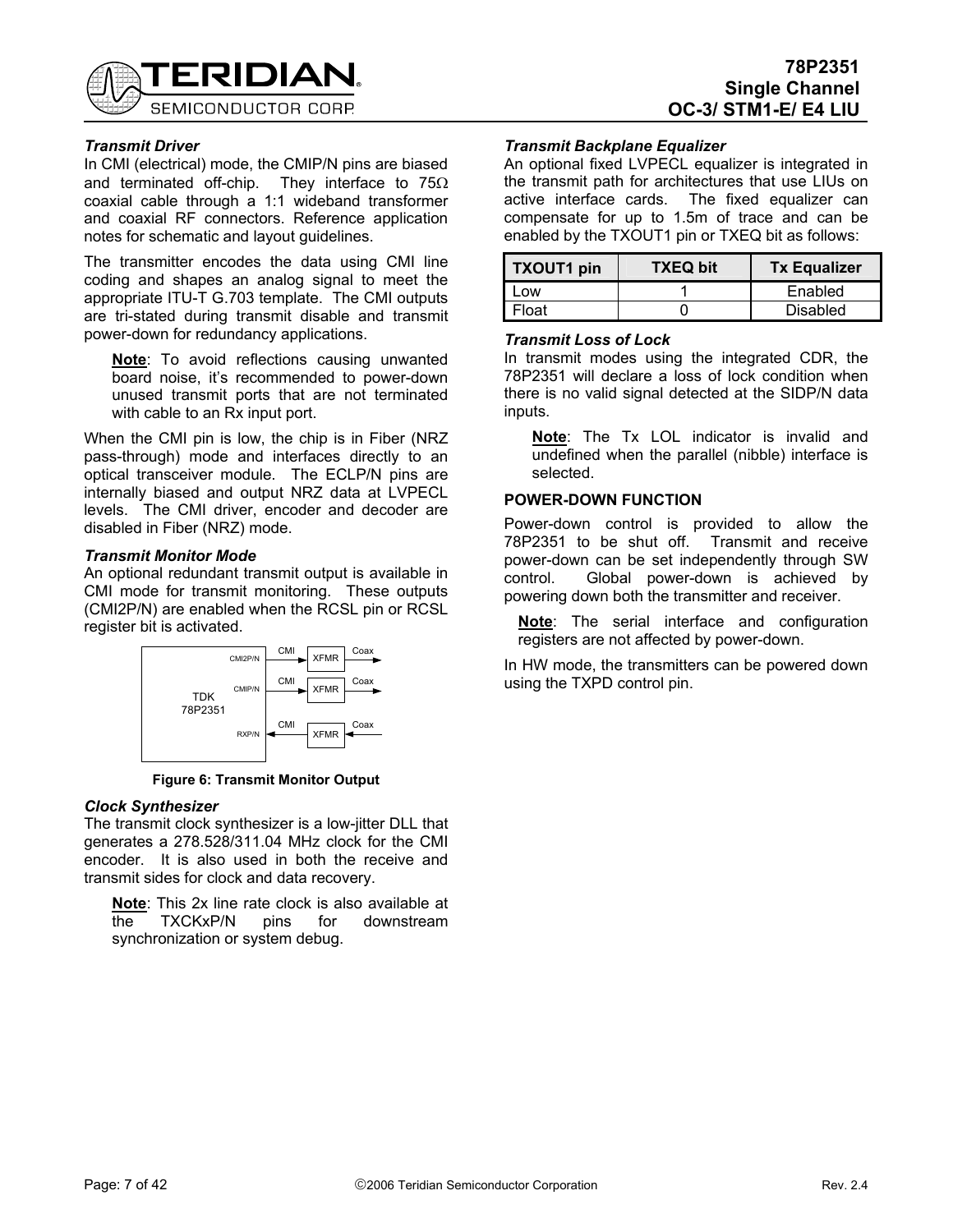

# **78P2351 Single Channel OC-3/ STM1-E/ E4 LIU**

### **LOOPBACK MODES**

In SW mode, LLBK and RLBK bits in the Signal Control register are provided to activate the local and remote analog loopback modes respectively.

In HW mode, the LPBK pin can be used to activate local and remote analog loopback paths as shown in the table below.

| <b>LPBK</b> pin | <b>Loopback Mode</b>                                                                                                                                                                                                     |
|-----------------|--------------------------------------------------------------------------------------------------------------------------------------------------------------------------------------------------------------------------|
| Low             | Normal operation                                                                                                                                                                                                         |
| Float           | Remote (analog) Loopback:<br>Recovered receive clock and data<br>looped back directly to the transmit<br>driver. The CMI decoder and most of<br>transmit path is bypassed (including the<br>redundant Tx monitor output) |
| High            | Local (analog) Loopback:<br>Transmit clock and data looped back to<br>receiver at the analog media interface.                                                                                                            |



**Figure 7: Local (Analog) Loopback** 



**Figure 8: Remote (Analog) Loopback** 

In SW mode only, a Full Remote (digital) Loopback bit FLBK is also available in the Advanced Tx Control register. This loopback exercises the entire Rx and Tx paths of the 78P2351 including the Tx clock recovery unit. As such, the user must enable either Serial Plesiochronous or Serial Loop-timing transmit modes to utilize the Full Remote (digital) Loopback.



**Figure 9: Remote (Digital) Loopback** 

### **INTERNAL POWER-ON RESET**

Power-On Reset (POR) function is provided on chip. Roughly 50 µs after Vcc reaches 2.4V at power up, a reset pulse is internally generated. This resets all registers to their default values as well as all state machines within the transceiver to known initial values. The reset signal is also brought out to the PORB pin. The PORB pin is a special function analog pin that allows for the following:

- Override the internal POR signal by driving in an external active low reset signal;
- Use the internally generated POR signal to trigger other resets;
- Add external capacitor to slow down the release of power-on reset (approximately 8µs per nF added).

**NOTE:** Do not pull-up the PORB pin to Vcc or drive this pin high during power-up. This will prevent the internal reset generator from resetting the entire chip and may result in errors.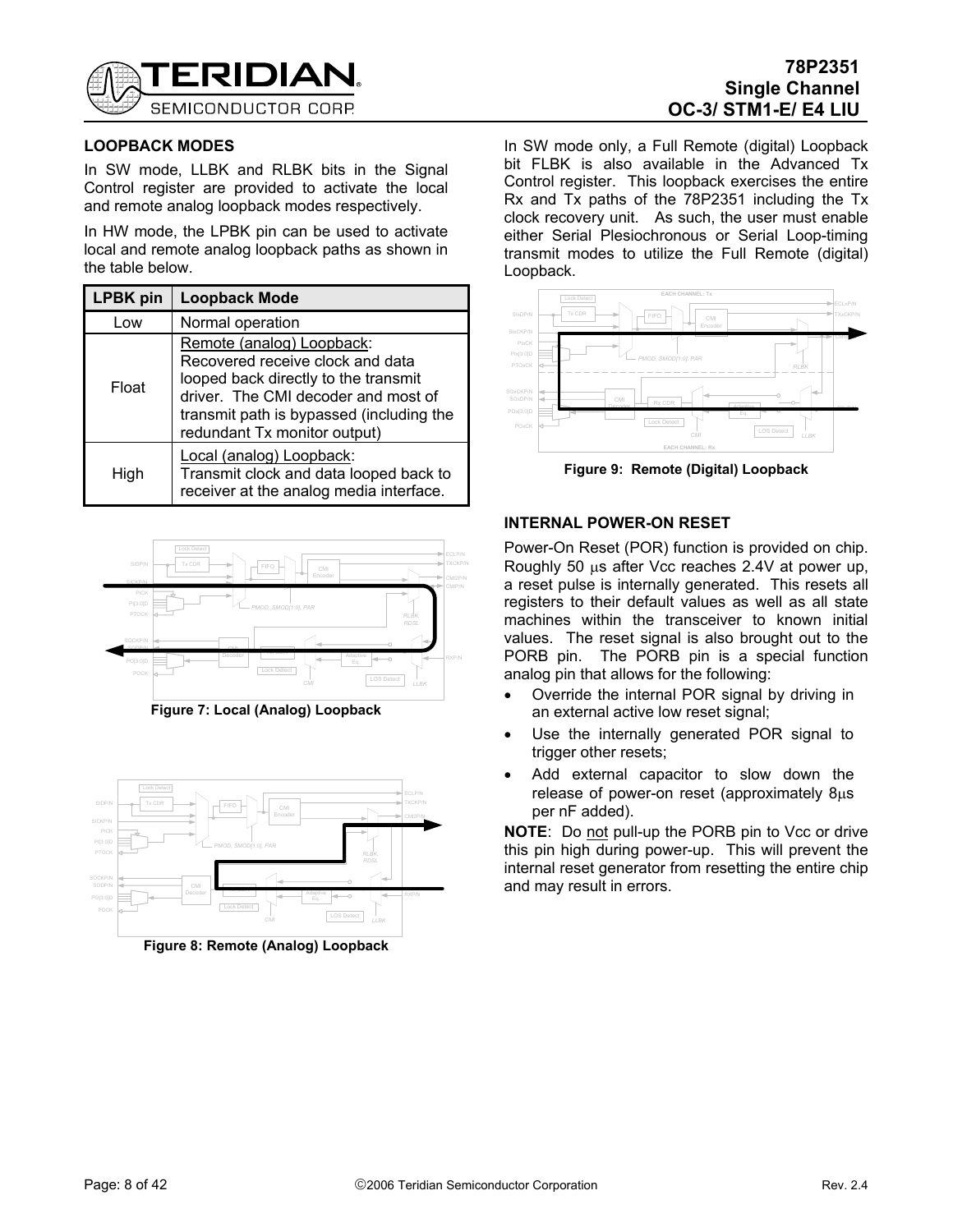

### **SERIAL CONTROL INTERFACE**

The serial port controlled register allows a generic controller to interface with the 78P2351. It is used for mode settings, diagnostics and test, retrieval of status and performance information, and for on-chip fuse trimming during production test. The SPSL pin must be high in order to use the serial port.

The serial interface consists of four pins: Serial Port Enable (SEN\_CMI), Serial Clock (SCK\_MON), Serial Data In (SDI\_PAR), and Serial Data Out (SDO\_E4).

The SEN CMI pin initiates the read and write operations. It can also be used to select a particular device allowing SCK\_MON, SDI\_PAR and SDO\_E4 to be bussed together.

SCK MON is the clock input that times the data on SDI\_PAR and SDO\_E4. Data on SDI\_PAR is latched in on the rising-edge of SCK\_MON, and data on SDO\_E4 is clocked out using the falling edge of SCK MON.

SDI\_PAR is used to insert mode, address, and register data into the chip. Address and Data information are input least significant bit (LSB) first. The mode and address bit assignment and register table are shown in the following section.

SDO E4 is a tri-state capable output. It is used to output register data during a read operation. SDO E4 output is normally high impedance, and is enabled only during the duration when register data is being clocked out. Read data is clocked out least significant bit (LSB) first.

If SDI\_PAR coming out of the micro-controller chip is also tri-state capable, SDI PAR and SDO E4 can be connected together to simplify connections.

### **PROGRAMMABLE INTERRUPTS**

In addition to the receiver LOS and LOL status pins, the 78P2351 provides a programmable interrupt for the transmitter. In HW control mode, the default functions of the Tx interrupt is a transmit Loss of Lock (TXLOL) or FIFO error (FERR).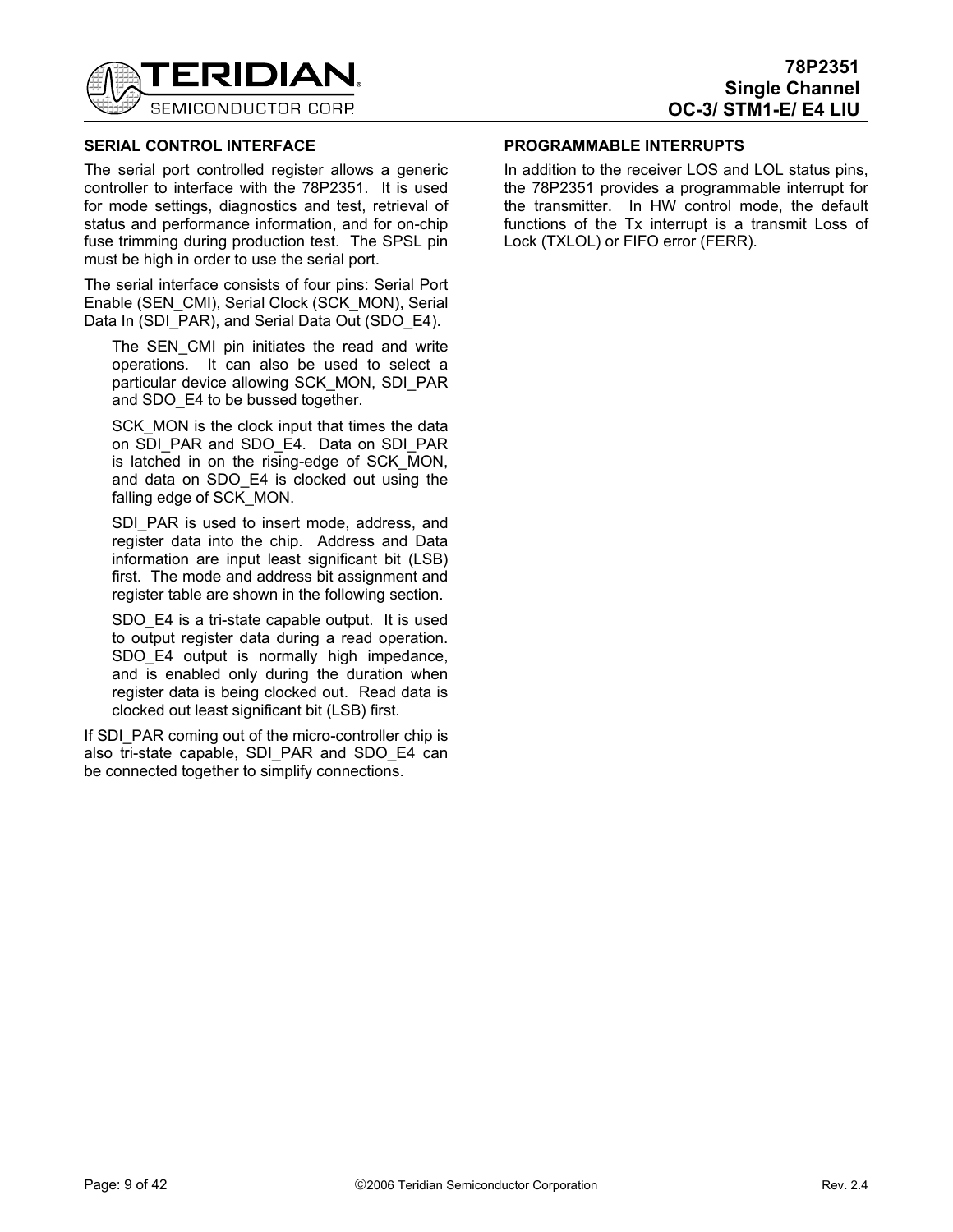

# **REGISTER DESCRIPTION**

### **REGISTER ADDRESSING**

| <b>Address Bits</b> | Bit 7        | Bit 6        | Bit 5 | Bit 4 | Bit 3       | Bit 2 | Bit 1 | Bit 0          |
|---------------------|--------------|--------------|-------|-------|-------------|-------|-------|----------------|
|                     | Port Address |              |       |       | Sub-Address |       |       | Read/<br>Write |
| Assignment          | PA[3]        | <b>PA[2]</b> | PA[1] | PA[0] | SA[2]       | SA[1] | SA[0] | $R/W^*$        |

### **REGISTER TABLE**

# **a) PA[3:0] = 0 : Global Registers**

| Sub<br>Addr | Reg.<br>Name         | Description       | Bit 7               | Bit 6                                              | Bit 5             | Bit 4                         | Bit 3              | Bit 2         | Bit 1             | Bit 0                    |
|-------------|----------------------|-------------------|---------------------|----------------------------------------------------|-------------------|-------------------------------|--------------------|---------------|-------------------|--------------------------|
| 0           | <b>MSCR</b><br>(R/W) | Master Control    | E4<br><0>           | $\hspace{0.05cm}$ – $\hspace{0.05cm}$<br>$<$ 0 $>$ | <b>PAR</b><br><0> | CKSL[1]<br>$<\!\!\times\!\!>$ | CKSL[0]<br><x></x> | --<br><x></x> | --<br><x></x>     | <b>SRST</b><br><0>       |
|             | <b>INTC</b><br>(R/W) | Interrupt Control | <b>INPOL</b><br><0> | $- -$<br><0>                                       | --<br><1>         | <0>                           | --<br>$<$ 0 $>$    | <x></x>       | <b>MTLOL</b><br>1 | <b>MFERR</b><br><1>      |
| 2           | <b>IOCR</b><br>(R/W) | I/O Control       | --<br><x></x>       | <x></x>                                            | --<br><x></x>     | <x></x>                       | --<br><x></x>      | <x></x>       | --<br><x></x>     | <b>RCSL</b><br>$<$ 0 $>$ |

# **b) PA[3:0] = 1 : Port-Specific Registers**

| Sub<br>Addr | Reg.<br>Name             | Description           | Bit 7              | Bit 6              | Bit 5               | Bit 4              | Bit 3              | Bit 2              | Bit 1              | Bit 0              |
|-------------|--------------------------|-----------------------|--------------------|--------------------|---------------------|--------------------|--------------------|--------------------|--------------------|--------------------|
| $\Omega$    | <b>MDCR</b>              | Mode Control          | <b>PDTX</b>        | <b>PDRX</b>        | <b>PMODE</b>        | SMOD[1]            | SMOD[0]            | <b>MON</b>         |                    |                    |
|             | (R/W)                    |                       | <0>                | <0>                | $\langle X \rangle$ | $<\!\!\times\!\!>$ | $<\!\!\times\!\!>$ | <0>                | < 0                | <1>                |
| 1           | <b>SGCR</b>              | Signal Control        | <b>TCMIINV</b>     | <b>RCMIINV</b>     | <b>LOLOR</b>        | <b>RLBK</b>        | <b>LLBK</b>        | <b>RCLKP</b>       | <b>TCLKP</b>       | <b>FRST</b>        |
|             | (R/W)                    |                       | <0>                | <0>                | <0>                 | <0>                | <0>                | <0>                | <0>                | <0>                |
| 2           | ACR <sub>1</sub>         | <b>Advanced Tx</b>    | --                 | --                 | --                  |                    | --                 | $- -$              | <b>TPK</b>         | <b>TXEQ</b>        |
|             | (R/W)                    | Control 1             | <0>                | <0>                | <0>                 | <0>                | <0>                | <0>                | <0>                | <0>                |
| 3           | ACR <sub>0</sub>         | Advanced Tx           | --                 | --                 | --                  |                    | --                 | BST[1]             | BST[0]             | <b>FLBK</b>        |
|             | (R/W)                    | Control 0             | <1>                | <0>                | <1>                 | <0>                | <1>                | <0>                | <0>                | <0>                |
| 4           | MCR <sub>2</sub>         | Mode Control 2        | <b>CMI</b>         | --                 | --                  |                    |                    |                    |                    |                    |
|             | (R/W)                    |                       | <1>                | $<\!\!\times\!\!>$ | $<\!\!\times\!\!>$  | <0>                | <0>                | <0>                | <0>                | <0>                |
| 5           | <b>STAT</b>              | <b>Status Monitor</b> | --                 | --                 | --                  | <b>RXLOS</b>       | <b>RXLOL</b>       | $- -$              | <b>TXLOL</b>       | <b>FERR</b>        |
|             | (R/C)                    |                       | $<\!\!\times\!\!>$ | $<\!\!\times\!\!>$ | $<\!\!\times\!\!>$  | $<\!\!\times\!\!>$ | $<\!\!\times\!\!>$ | $<\!\!\times\!\!>$ | $<\!\!\times\!\!>$ | $<\!\!\times\!\!>$ |
| $6 - 7$     | $\overline{\phantom{a}}$ | Reserved              | --                 | --                 | --                  |                    | --                 |                    |                    |                    |
|             |                          |                       |                    |                    |                     |                    |                    |                    |                    |                    |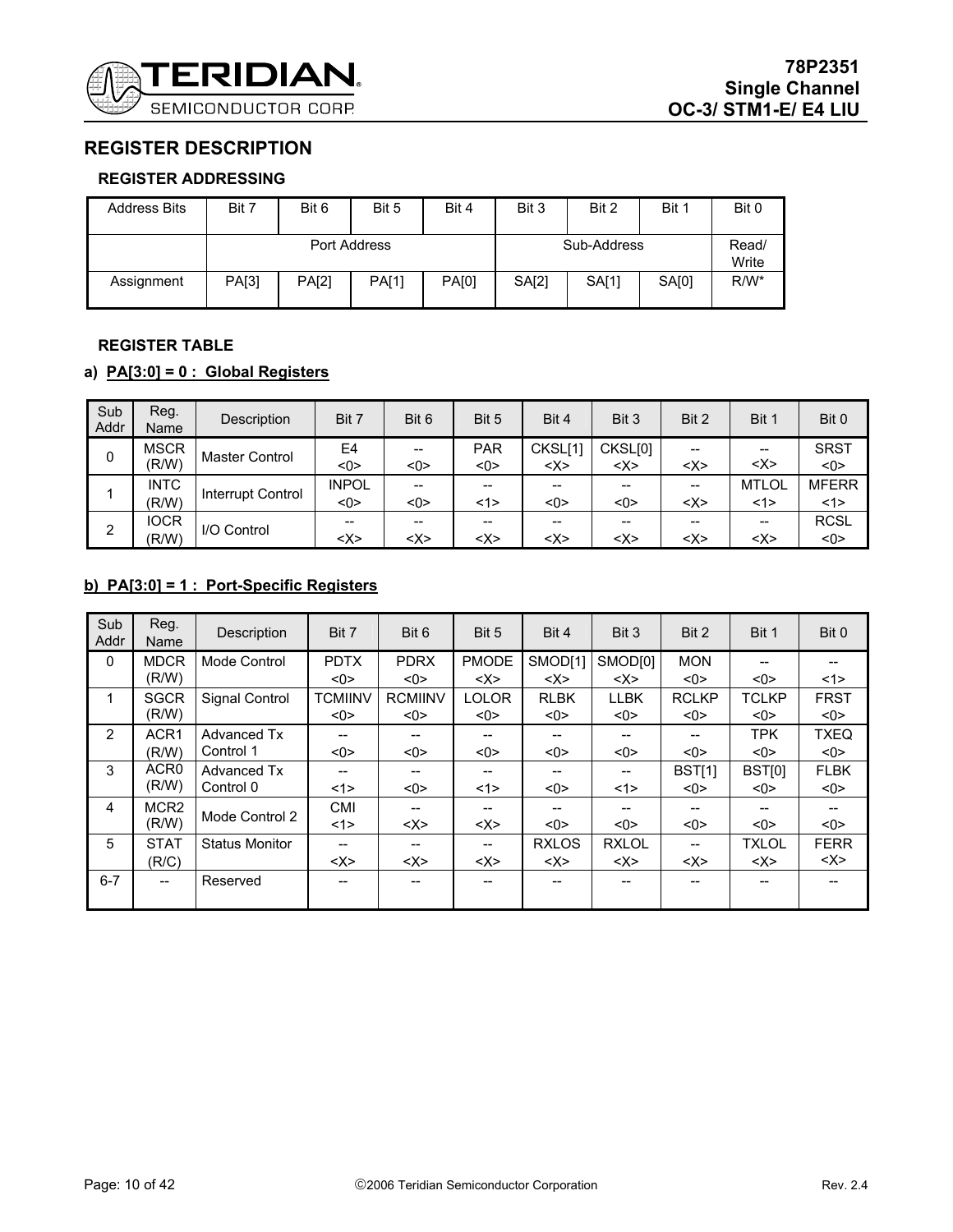

### **LEGEND**

| <b>TYPE</b> | <b>DESCRIPTION</b> |     | <b>TYPE   DESCRIPTION</b> |
|-------------|--------------------|-----|---------------------------|
| R/O         | Read only          | R/W | Read or Write             |
| R/C         | Read and Clear     |     |                           |

### **GLOBAL REGISTERS**

# **ADDRESS 0-0: MASTER CONTROL REGISTER**

| <b>BIT</b>     | <b>NAME</b>          | <b>TYPE</b> | <b>DFLT</b><br><b>VALUE</b> | <b>DESCRIPTION</b>                                                                                                                                                                                                                                                                                                                                                                       |  |
|----------------|----------------------|-------------|-----------------------------|------------------------------------------------------------------------------------------------------------------------------------------------------------------------------------------------------------------------------------------------------------------------------------------------------------------------------------------------------------------------------------------|--|
| $\overline{7}$ | E <sub>4</sub>       | R/W         | $\Omega$                    | Line Rate Selection:<br>Selects the line rate as well as the input clock frequency at the<br>CKREFP/N pins.<br>0: OC-3, STS-3, STM-1 (155.52MHz)<br>1: E4 (139.264MHz)                                                                                                                                                                                                                   |  |
| 6              |                      | R/W         | $\Omega$                    | Unused                                                                                                                                                                                                                                                                                                                                                                                   |  |
| 5              | <b>PAR</b>           | R/W         | $\Omega$                    | Serial/Parallel Interface Selection:<br>Selects the interface to the framer.<br>0: Serial LVPECL<br>1: 4-bit Parallel CMOS                                                                                                                                                                                                                                                               |  |
| 4:3            | <b>CKSL</b><br>[1:0] | R/W         | XX                          | <b>Reference Clock Frequency Selection:</b><br>Selects the reference clock frequency input at CKREFP/N pins.<br>11: 155.52MHz / 139.264MHz (differential LVPECL)<br>10: 77.76MHz / NA (single-ended CMOS)<br>00: 19.44MHz / 17.408MHz (single-ended LVPECL)<br>Secondary values correspond to E4 frequencies. Default values depend<br>on the CKSL pin selection upon reset or power up. |  |
| 2:1            |                      | R/W         | X <sub>0</sub>              | Reserved.                                                                                                                                                                                                                                                                                                                                                                                |  |
| $\mathbf{0}$   | <b>SRST</b>          | R/W         | $\Omega$                    | <b>Register Soft-Reset:</b><br>When this bit is set, all registers are reset to their default values. This<br>register bit is self-clearing.                                                                                                                                                                                                                                             |  |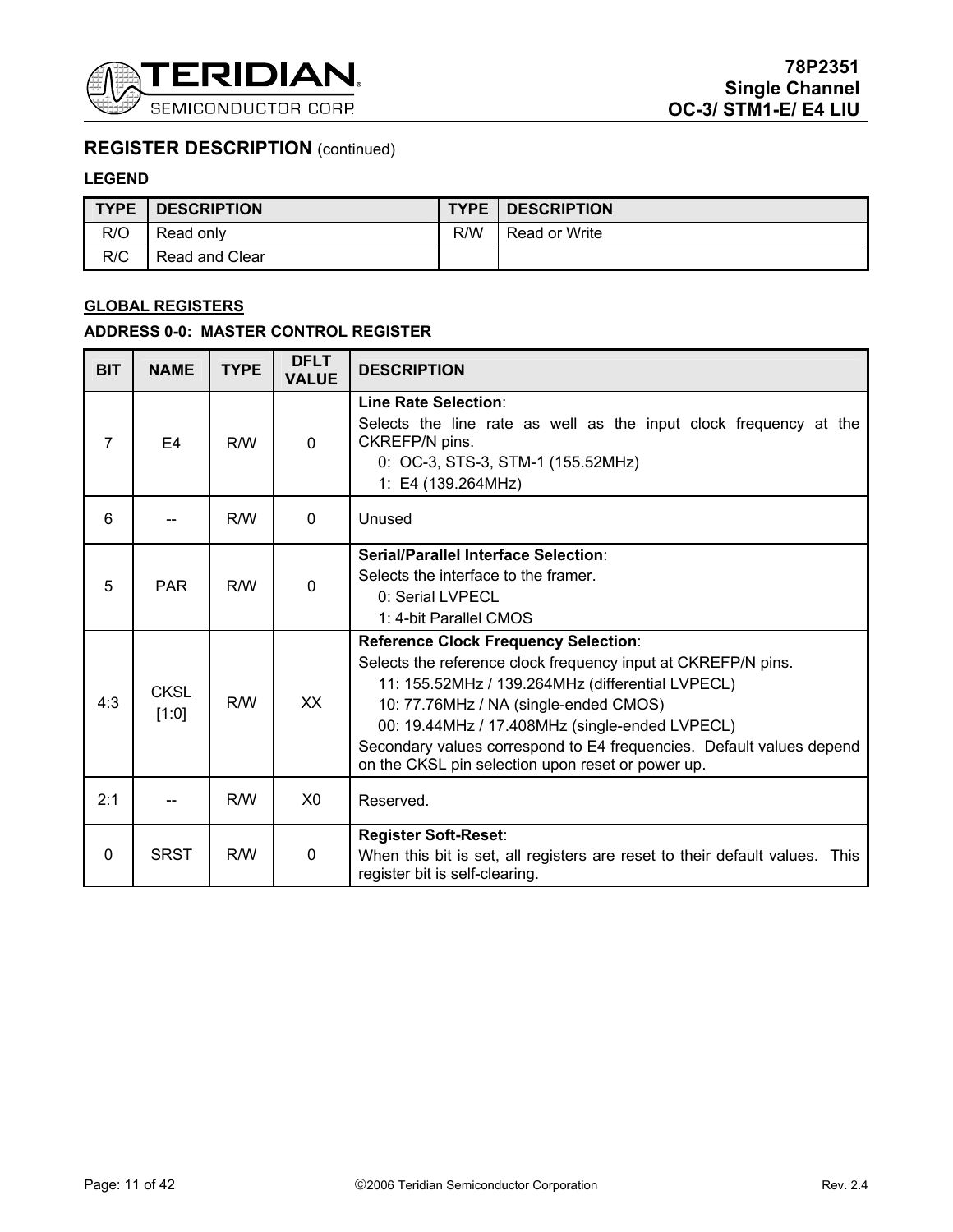

### **ADDRESS 0-1: INTERRUPT CONTROL REGISTER**

This register selects the events that would cause the interrupt pins to be activated. User may set as many bits as required.

| <b>BIT</b> | <b>NAME</b>  | <b>TYPE</b> | <b>DFLT</b><br><b>VALUE</b> | <b>DESCRIPTION</b>                                                   |  |
|------------|--------------|-------------|-----------------------------|----------------------------------------------------------------------|--|
|            |              |             |                             | <b>Interrupt Pin Polarity Selection:</b>                             |  |
| 7          | <b>INPOL</b> | R/W         | $\mathbf 0$                 | 0: Interrupt output is active-low (default)                          |  |
|            |              |             |                             | 1: Interrupt output is active-high                                   |  |
| 6:2        |              | R/W         | 01000                       | Reserved for future use                                              |  |
|            |              |             |                             | <b>TXLOL Error Mask (active low):</b>                                |  |
| 1          | <b>MTLOL</b> |             |                             | Gates the TXLOL register bit to the INTTXB interrupt pin.            |  |
|            |              |             |                             | 0: Mask<br>1: Pass                                                   |  |
|            |              |             |                             | FIERR Error Mask (active low):                                       |  |
|            |              |             |                             | Gates the respective FIERR register bit to the INTTXB interrupt pin. |  |
| $\Omega$   | <b>MFERR</b> | R/W         |                             | 0: Mask                                                              |  |
|            |              |             |                             | 1: Pass                                                              |  |

### **ADDRESS 0-2: I/O CONTROL REGISTER**

| <b>BIT</b> | <b>NAME</b> | <b>TYPE</b> | <b>DFLT</b><br><b>VALUE</b> | <b>DESCRIPTION</b>                                                                                               |
|------------|-------------|-------------|-----------------------------|------------------------------------------------------------------------------------------------------------------|
| 7:1        | --          | R/W         | <b>XXXXXXX</b>              | Unused                                                                                                           |
| 0          | <b>RCSL</b> | R/W         | 0                           | <b>Redundant Channel Enable:</b><br>Enables transmit monitor outputs at CMI2P/N pins.<br>0: Disable<br>1: Enable |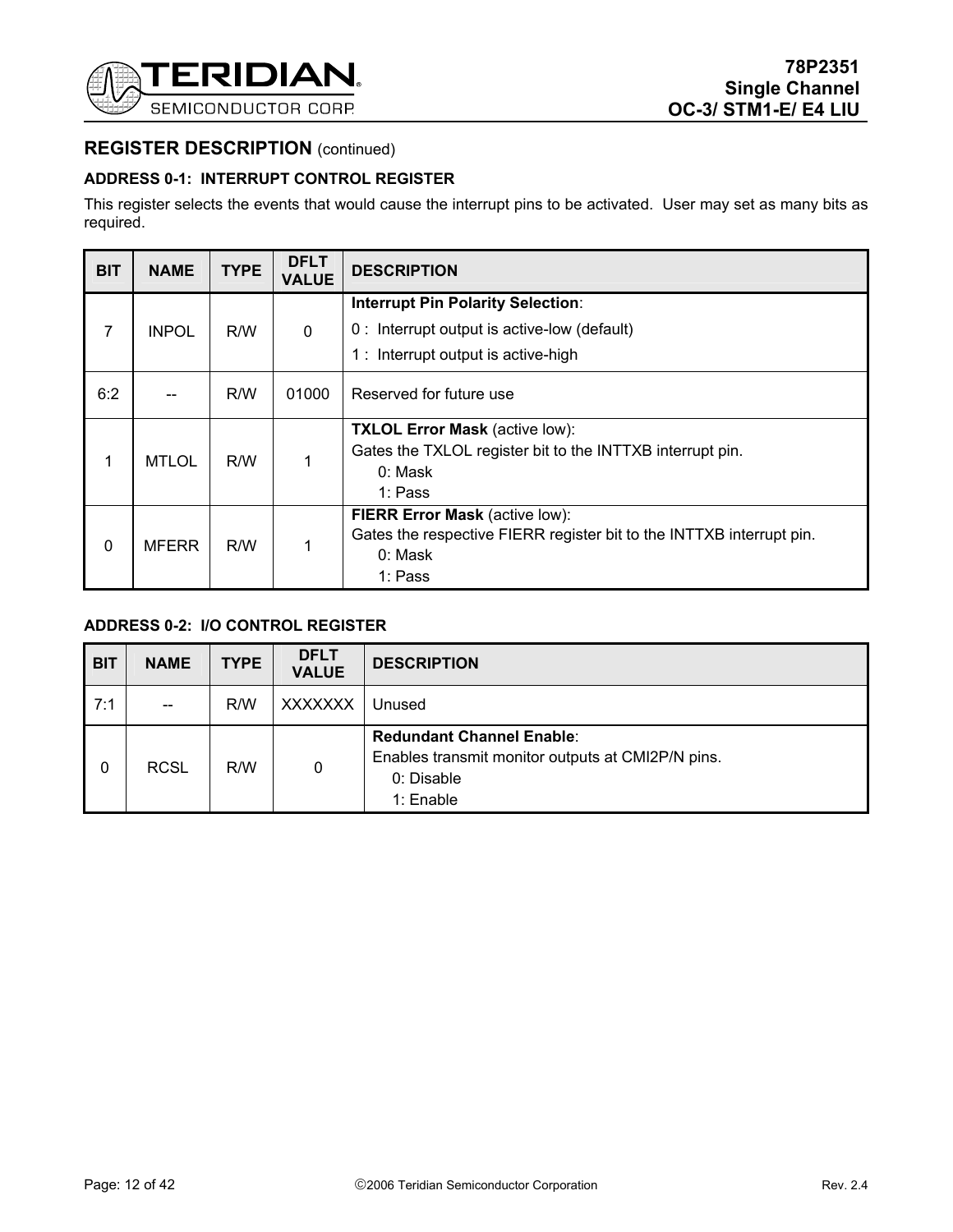

### **PORT-SPECIFIC REGISTERS**

For PA[3:0] = 1 only. Accessing a register with port address greater than 1 constitutes an invalid command.

#### BIT | NAME | TYPE | DFLT **DESCRIPTION**  $7$  PDTX R/W 0 **Transmitter Power-Down**: 0 : Normal Operation 1 : Power-Down. CMI Transmit output is tri-stated. 6 PDRX R/W 0 **Receiver Power-Down**: 0 : Normal Operation 1 : Power-Down 5 | PMODE | R/W | X **Parallel Mode Interface Selection**: **When PAR=0**, PMODE is invalid and defaults to logic '1'; **When PAR=1**, (Master Control Register: bit 5), PMODE selects the source of the transmit parallel clock, either taken from the framer externally or generated internally. Default value is determined by CKMODE pin setting upon power up or reset. 0: Slave Timing. PICK clock input to the transmitter 1: Master Timing. PTOCK clock output from the transmitter 4 | SMOD[1] | R/W | X  $3$  SMOD[0] R/W  $\mid$  X **Serial Mode Interface Selection**: **When PAR=0** (Master Control Register: bit 5), SMOD[1:0] configures the transmitter's system interface. Default values determined by CKMODE pin setting upon power up or reset. SMOD[1] SMOD[0] 0 0 Synchronous clock and data are passed through a FIFO. The CDR is bypassed. 1 0 Synchronous data is passed through the CDR and then through the FIFO. 0 1 Plesiochronous data is passed through the CDR to recover a clock. FIFO is bypassed because the data is not synchronous with the reference clock. 1 1 Loop Timing Mode Enable: The recovered receive clock is used as the reference for the transmit DLL and FIFO. **When PAR=1** (Master Control Register: bit 5), setting SMOD[1:0] = 11 will enable Loop Timing Mode. Default values are determined by CKMODE pin setting upon power up or reset as follows: CKMODE Low  $\rightarrow$  SMOD[1:0] default = 00 (no effect) CKMODE Float  $\rightarrow$  SMOD[1:0] default = 11 (loop-timing enable) CKMODE High  $\rightarrow$  SMOD[1:0] default = 01 (no effect)  $2$  MON R/W 0 **Receive Monitor Mode Enable**: 0: Normal Operation 1: Adds 20dB of flat gain to the receive signal before equalization. NOTE: Monitor mode is only available in CMI mode. 1:0 -- R/W 00 Reserved

#### **ADDRESS 1-0: MODE CONTROL REGISTER**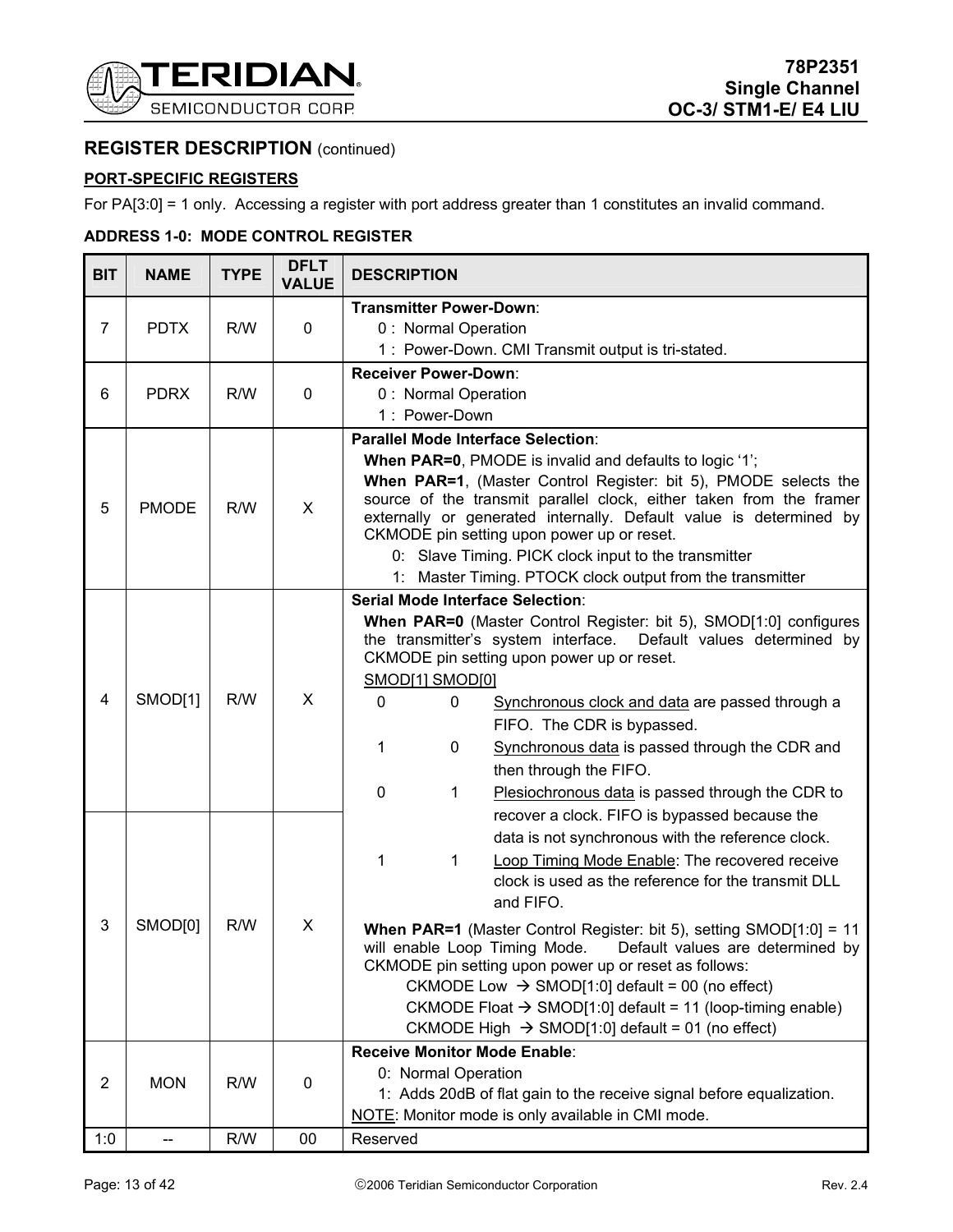

# **ADDRESS 1-1: SIGNAL CONTROL REGISTER**

| <b>BIT</b>     | <b>NAME</b>    | <b>TYPE</b> | <b>DFLT</b><br><b>VALUE</b> | <b>DESCRIPTION</b>                                                                                                                                                                                                                                                                                                                                                                                    |  |  |
|----------------|----------------|-------------|-----------------------------|-------------------------------------------------------------------------------------------------------------------------------------------------------------------------------------------------------------------------------------------------------------------------------------------------------------------------------------------------------------------------------------------------------|--|--|
| $\overline{7}$ | <b>TCMIINV</b> | R/W         | $\mathbf 0$                 | <b>Transmit CMI Inversion:</b><br>This bit will flip the polarity of the transmit CMI data outputs at CMIP/N.<br>For debug use only.<br>0: Normal<br>1: Invert                                                                                                                                                                                                                                        |  |  |
| 6              | <b>RCMIINV</b> | R/W         | $\mathbf 0$                 | <b>Receive CMI Inversion:</b><br>This bit will flip the polarity of the receive CMI data inputs at RXP/N. For<br>debug use only.<br>0: Normal<br>1: Invert                                                                                                                                                                                                                                            |  |  |
| 5              | <b>LOLOR</b>   | R/W         | $\mathbf 0$                 | Receive Loss of Lock/Signal Override:<br>When high, the RXLOL and RXLOS signals will always remain low.<br>0: Normal<br>1: Forces LOS and LOL outputs to be low and resets counters<br>NOTE: For reliable operation of the Rx LOL detection circuitry, one must<br>manually reset the LOL counter by toggling this bit upon power-up or<br>initialization.                                            |  |  |
| 4              | <b>RLBK</b>    | R/W         | $\mathbf 0$                 | <b>Analog Loopback Selection:</b><br>RLBK LLBK<br>0<br>0<br>Normal operation<br>Remote Loopback Enable: Recovered receive data<br>1<br>0                                                                                                                                                                                                                                                              |  |  |
| 3              | <b>LLBK</b>    | R/W         | $\mathbf 0$                 | is looped back to the transmit driver<br>0<br>Local Loopback Enable: The transmit data is<br>1<br>looped back and used as the input to the receiver.                                                                                                                                                                                                                                                  |  |  |
| $\overline{2}$ | <b>RCLKP</b>   | R/W         | $\mathbf 0$                 | <b>Receive Clock Inversion Select:</b><br>This bit will invert the receive output clock.<br>0: Normal. Data clocked out on falling edge of receive clock.<br>1: Invert. Data clocked out on the rising edge of receive clock.                                                                                                                                                                         |  |  |
| 1              | <b>TCLKP</b>   | R/W         | $\mathbf 0$                 | <b>Transmit Clock Inversion Select:</b><br>This bit will invert the transmit input system clock.<br>0: Normal. Data is clocked in on rising edge of the transmit clock.<br>1: Invert. Data is clocked in on the falling edge of the transmit clock.                                                                                                                                                   |  |  |
| 0              | <b>FRST</b>    | R/W         | 0                           | <b>FIFO Reset:</b><br>0: Normal operation<br>1: Reset FIFO pointers to default locations.<br>This reset should be initiated anytime the transmitter or IC powers up to<br>ensure the FIFO is centered after internal VCO clocks and external<br>transmit clocks are stable.<br>NOTES: Transmit monitor port will also be affected by FRST, FIFO<br>resets not required for Plesiochronous Serial Mode |  |  |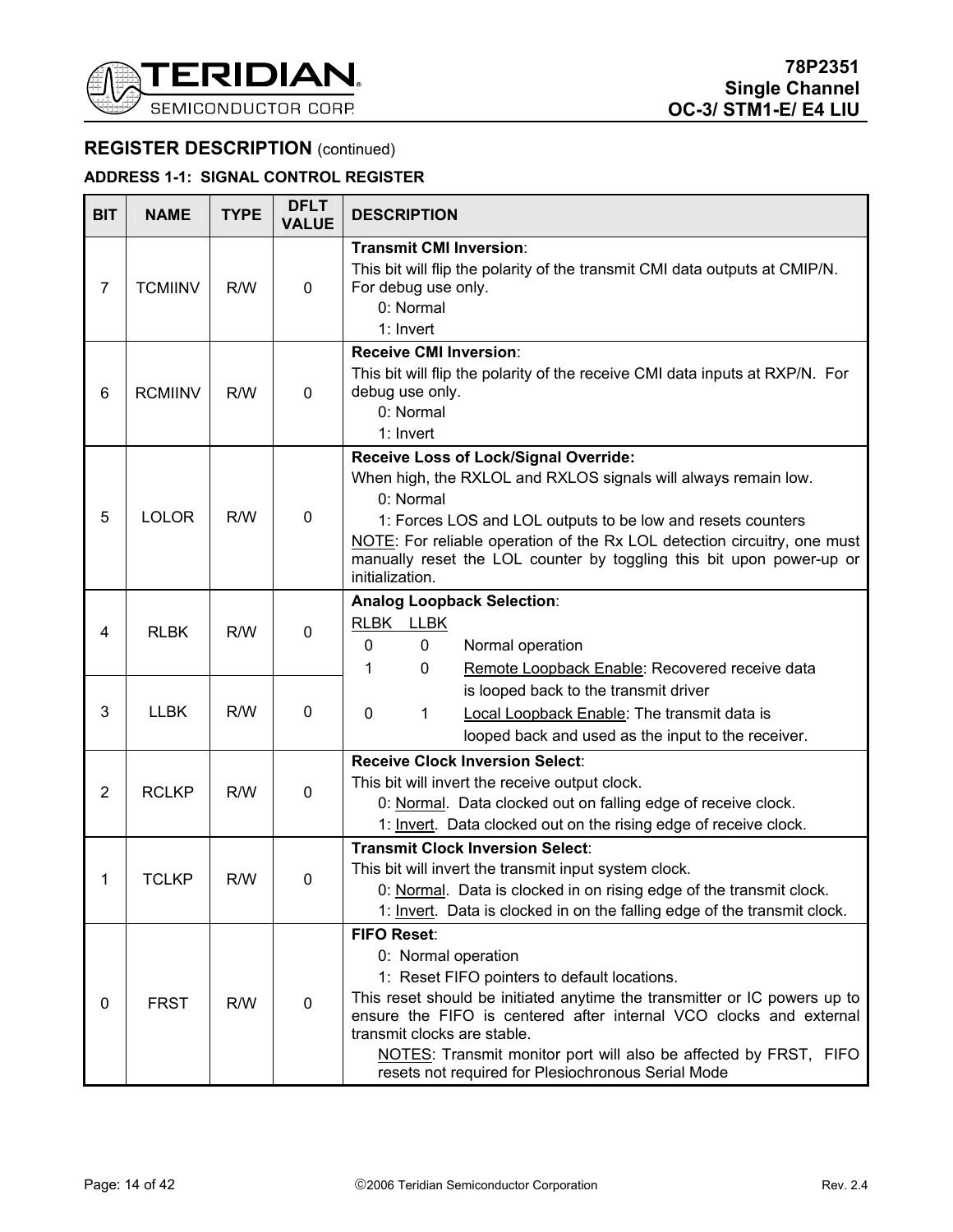

### **ADDRESS 1-2: ADVANCED TRANSMIT CONTROL REGISTER 1**

| <b>BIT</b> | <b>NAME</b> | <b>TYPE</b> | <b>DFLT</b><br><b>VALUE</b> | <b>DESCRIPTION</b>                                                                                                                                                                                    |
|------------|-------------|-------------|-----------------------------|-------------------------------------------------------------------------------------------------------------------------------------------------------------------------------------------------------|
| 7:1        |             | R/W         | 0000000                     | Reserved.                                                                                                                                                                                             |
| 0          | TXEQ        | R/W         | $\mathbf 0$                 | <b>Transmit Fixed Equalizer Enable:</b><br>When enabled, compensates for between 0.75m and 1.5m of FR4<br>trace to the serial LVPECL data inputs SIDP/N<br>0: Normal Operation<br>1: Enable equalizer |

### **ADDRESS 1-3: ADVANCED TRANSMIT CONTROL REGISTER 0**

| <b>BIT</b> | <b>NAME</b>     | <b>TYPE</b> | <b>DFLT</b><br><b>VALUE</b> | <b>DESCRIPTION</b>                                                                                                                                                                                                                                                                                           |  |
|------------|-----------------|-------------|-----------------------------|--------------------------------------------------------------------------------------------------------------------------------------------------------------------------------------------------------------------------------------------------------------------------------------------------------------|--|
| 7:3        |                 | R/W         | 10101                       | Reserved.                                                                                                                                                                                                                                                                                                    |  |
| 2:1        | <b>BST[1:0]</b> | R/W         | 00                          | <b>Transmit Driver Amplitude Boost:</b><br>Adds roughly 5% or 10% of boost to the CMI output. Limits not tested<br>during production test.<br>00 : Normal amplitude<br>$01:5%$ boost<br>10: Reserved<br>11 : 10% boost                                                                                       |  |
| $\Omega$   | <b>FLBK</b>     | R/W         | $\mathbf{0}$                | Full Remote (digital) Loopback Enable:<br>When enabled the recovered receive data is decoded and looped back<br>to the transmit clock recovery unit exercising the entire receive and<br>transmit paths.<br>NOTE: Must be used in conjunction with Serial Plesiochronous Mode or<br>Serial Loop-Timing Mode. |  |

### **ADDRESS 1-4: MODE CONTROL REGISTER 2**

| <b>BIT</b> | <b>NAME</b> | <b>TYPE</b> | <b>DFLT</b><br><b>VALUE</b> | <b>DESCRIPTION</b>                                                                                                                                                                                                                                                                                     |
|------------|-------------|-------------|-----------------------------|--------------------------------------------------------------------------------------------------------------------------------------------------------------------------------------------------------------------------------------------------------------------------------------------------------|
|            | <b>CMI</b>  | R/W         |                             | Line Interface Mode Selection:<br>0: Optical fiber (LVPECL, NRZ). CMI ENDEC and line driver are<br>disabled. Use RXP/N and ECLP/N pins for line interface.<br>1: Coaxial cable (CMI encoded). CMI ENDEC enabled. Optical<br>(NRZ) interface disabled. Use RXP/N and CMIP/N pins for line<br>interface. |
| 6:0        |             | R/W         | XX00000                     | Reserved.                                                                                                                                                                                                                                                                                              |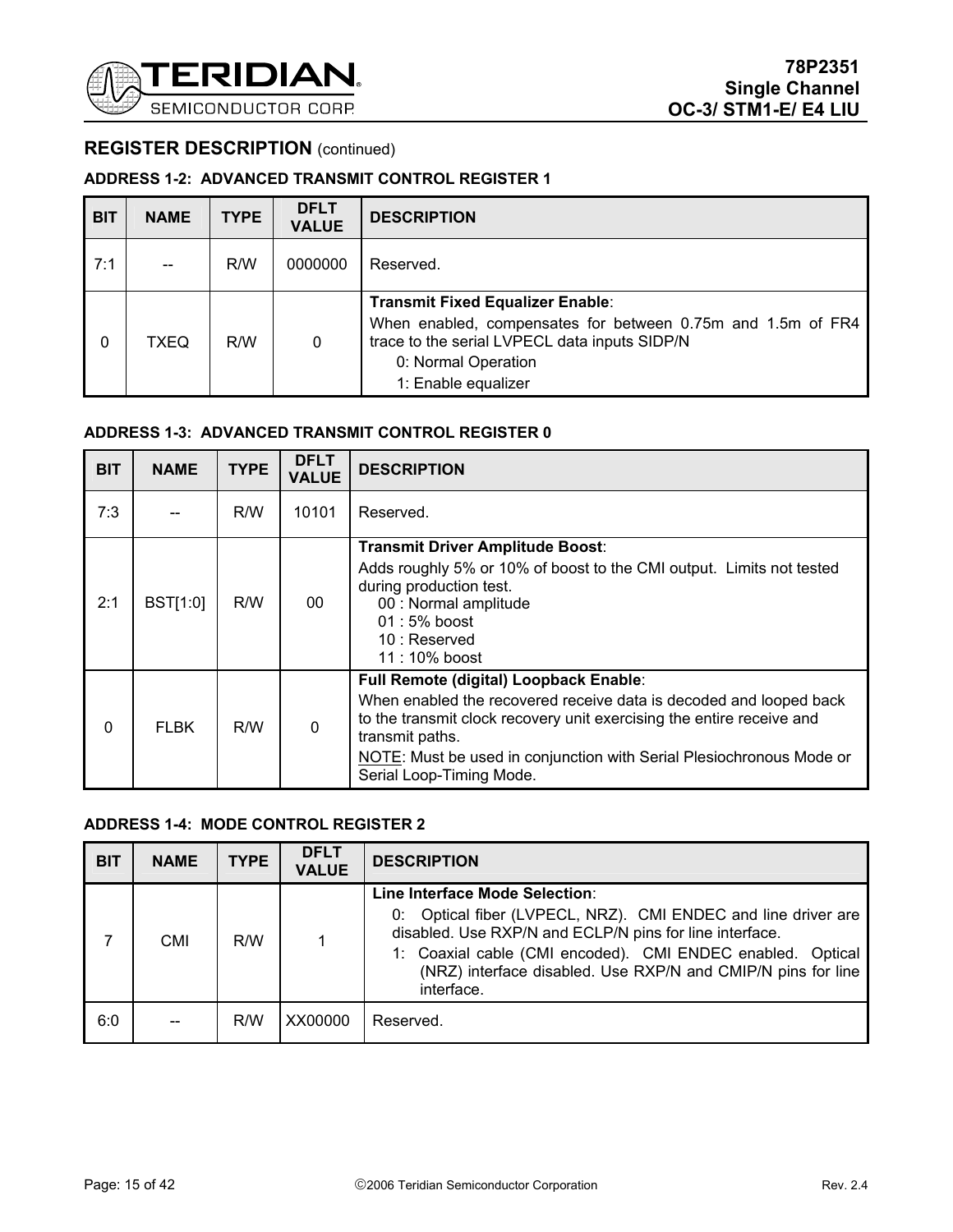

### **ADDRESS 1-5: STATUS MONITOR REGISTER**

| <b>BIT</b>     | <b>NAME</b>  | <b>TYPE</b> | <b>DFLT</b><br><b>VALUE</b> | <b>DESCRIPTION</b>                                                                                                                                                                                                                                                              |  |
|----------------|--------------|-------------|-----------------------------|---------------------------------------------------------------------------------------------------------------------------------------------------------------------------------------------------------------------------------------------------------------------------------|--|
| 7:5            |              | R/C         | <b>XXX</b>                  | Reserved.                                                                                                                                                                                                                                                                       |  |
| 4              | <b>RXLOS</b> | R/C         | X                           | Receive Loss of Signal Indication:<br>0: Normal operation<br>1: Loss of signal condition detected                                                                                                                                                                               |  |
| 3              | <b>RXLOL</b> | R/C         | X                           | <b>Receive Loss of Lock Indication:</b><br>This status bit is only defined during a valid input signal at RP/N or when<br>RXLOS=0<br>0: Normal operation<br>1: Recovered receive clock frequency differs from the reference by<br>more than $+/- 100$ ppm.                      |  |
| $\overline{2}$ |              | R/C         | X                           | Unused                                                                                                                                                                                                                                                                          |  |
| 1              | <b>TXLOL</b> | R/C         | X                           | Transmit Loss of Lock Indication:<br>This status bit is only defined and valid when using one of the serial<br>transmit modes utilizing the Tx CDR.<br>Valid transmit input signal detected at SIDP/N<br>0:<br>No valid signal detected at SIDP/N<br>1:                         |  |
| $\Omega$       | <b>FERR</b>  | R/C         | X                           | <b>Transmit FIFO Error Indication:</b><br>This bit is set whenever the internal FERR signal is asserted, indicating<br>that the FIFO is operating at its depth limit. It is reset to 0 when the<br>FRST pin is asserted.<br>0: Normal operation<br>1: Transmit FIFO phase error |  |

### **ADDRESS 1-6, 1-7: RESERVED**

| <b>BIT</b> | <b>NAME</b> | <b>TYPE</b> | <b>DFLT</b><br><b>VALUE</b> | <b>DESCRIPTION</b> |
|------------|-------------|-------------|-----------------------------|--------------------|
| 7:0        | <b>RSVD</b> | R/O         |                             | Reserved for test. |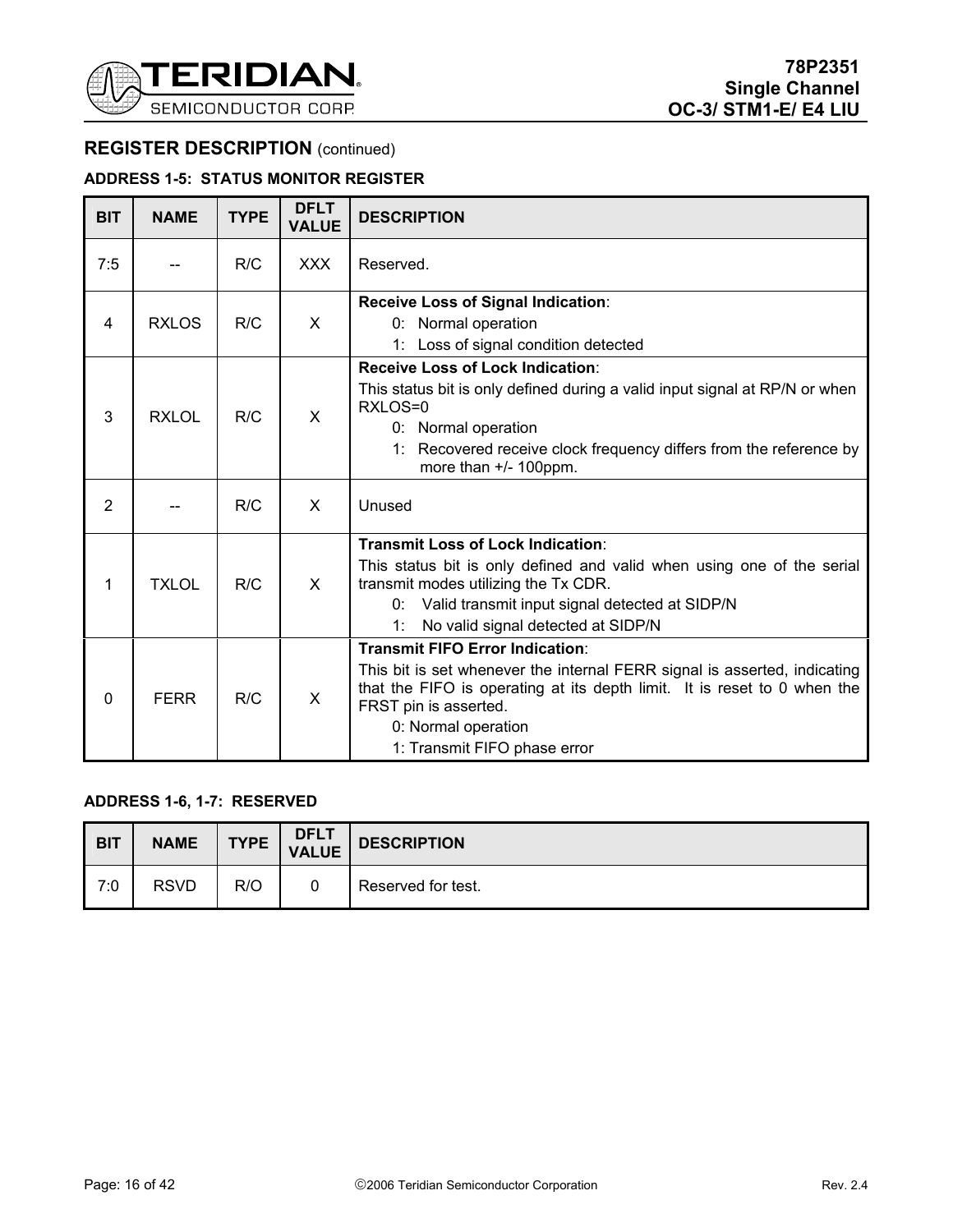

# **PIN DESCRIPTION**

### **LEGEND**

| <b>TYPE</b>    | <b>DESCRIPTION</b>                                                 | <b>TYPE</b>    | <b>DESCRIPTION</b>                                                                     |
|----------------|--------------------------------------------------------------------|----------------|----------------------------------------------------------------------------------------|
| $\overline{A}$ | Analog Pin<br>(Tie unused pins to ground)                          | P <sub>O</sub> | LVPECL-Compatible Differential Output<br>(Tie unused pins to supply or leave floating) |
| <b>CIS</b>     | <b>CMOS Schmitt Trigger Input</b><br>Tie unused pins to ground)    | <b>CO</b>      | <b>CMOS Digital Output</b><br>(Leave unused pins floating)                             |
| CI             | <b>CMOS Digital Input</b><br>Tie unused pins to ground)            | COZ            | <b>CMOS Tristate Digital Output</b><br>(Leave unused pins floating)                    |
| <b>CIU</b>     | CMOS Digital Input w/ Pull-up                                      | <b>OD</b>      | Open-drain Digital Output<br>(Leave unused pins floating)                              |
| <b>CID</b>     | CMOS Digital Input w/ Pull-down                                    | S              | Supply                                                                                 |
| <b>CIT</b>     | 3-State CMOS Digital Input                                         | G              | Ground                                                                                 |
| PI             | LVPECL-Compatible Differential Input<br>Tie unused pins to ground) |                |                                                                                        |

### **TRANSMITTER PINS**

| <b>NAME</b>                                                   | <b>PIN</b>           | <b>TYPE</b>    | <b>DESCRIPTION</b>                                                                                                                                                                                                                                                                                            |  |  |  |  |  |
|---------------------------------------------------------------|----------------------|----------------|---------------------------------------------------------------------------------------------------------------------------------------------------------------------------------------------------------------------------------------------------------------------------------------------------------------|--|--|--|--|--|
| <b>PIOD</b><br>PI <sub>1</sub> D<br>PI <sub>2</sub> D<br>PI3D | 24<br>25<br>26<br>27 | <b>CI</b>      | Transmit (Parallel Mode) Data Input:<br>Four-bit CMOS parallel (nibble) inputs. Data is latched in on the rising edge<br>(default) of the transmit parallel clock and serialized with the MSB (PIx3D)<br>transmitted first.                                                                                   |  |  |  |  |  |
| <b>PICK</b>                                                   | 23                   | <b>CIS</b>     | Transmit (Parallel Mode) Clock Input:<br>A 34.816 MHz (E4) or 38.88 MHz (STM1) CMOS clock input that must be<br>source synchronous with the reference clock supplied at the CKREFP/N pins.<br>Used only in Slave Parallel Mode and Loop-timing Parallel Mode.                                                 |  |  |  |  |  |
| <b>PTOCK</b>                                                  | 28                   | CO             | Transmit (Parallel Mode) Clock Output:<br>A 34.816 MHz (E4) or 38.88 MHz (STM1) CMOS clock output that is<br>intended to latch in synchronous parallel data. Active during reset. Used only<br>in Master Parallel Mode (output disabled in all other transmit modes).                                         |  |  |  |  |  |
| <b>SIDP</b><br><b>SIDN</b>                                    | 8<br>9               | PI             | Transmit (Serial Mode) Data Input:<br>Differential NRZ data input. See Transmitter Operation section for more info<br>on different clocking/timing modes.                                                                                                                                                     |  |  |  |  |  |
| <b>SICKP</b><br><b>SICKN</b>                                  | 5<br>6               | PI             | <b>Transmit (Serial Mode) Clock Input:</b><br>A 155.52MHz synchronous differential input clock used to clock in the serial<br>NRZ data. By default, data is clocked in on the rising edge of SICKP.                                                                                                           |  |  |  |  |  |
| <b>CMIP</b><br><b>CMIN</b>                                    | 93<br>94             | A              | Transmit (CMI Mode) Analog Data Output:<br>A CMI encoded data signal output conforming to the relevant ITU-T G.703<br>pulse templates when properly terminated and transformer coupled to $75\Omega$<br>Outputs are tri-stated when transmitter is disabled. Active, but<br>cable.<br>undefined during reset. |  |  |  |  |  |
| CMI <sub>2</sub> P<br>CMI <sub>2N</sub>                       | 79<br>78             | A              | <b>Transmit Monitor Output:</b><br>Redundant CMI transmit driver enabled by RCSL control.                                                                                                                                                                                                                     |  |  |  |  |  |
| <b>TXCKP</b><br><b>TXCKN</b>                                  | 96<br>97             | P <sub>O</sub> | <b>Transmit (Serial Mode) Clock Output:</b><br>A 2x line rate LVPECL clock output used to clock out the transmit CMI data.<br>Used for diagnostics or far end re-timing. Active during reset.                                                                                                                 |  |  |  |  |  |
| <b>ECLP</b><br><b>ECLN</b>                                    | 99<br>100            | P <sub>O</sub> | Transmit (Optical Mode) LVPECL Data Output:<br>Transmit data outputs used for interfacing with optical transceiver modules<br>when in Fiber (NRZ pass through) mode.                                                                                                                                          |  |  |  |  |  |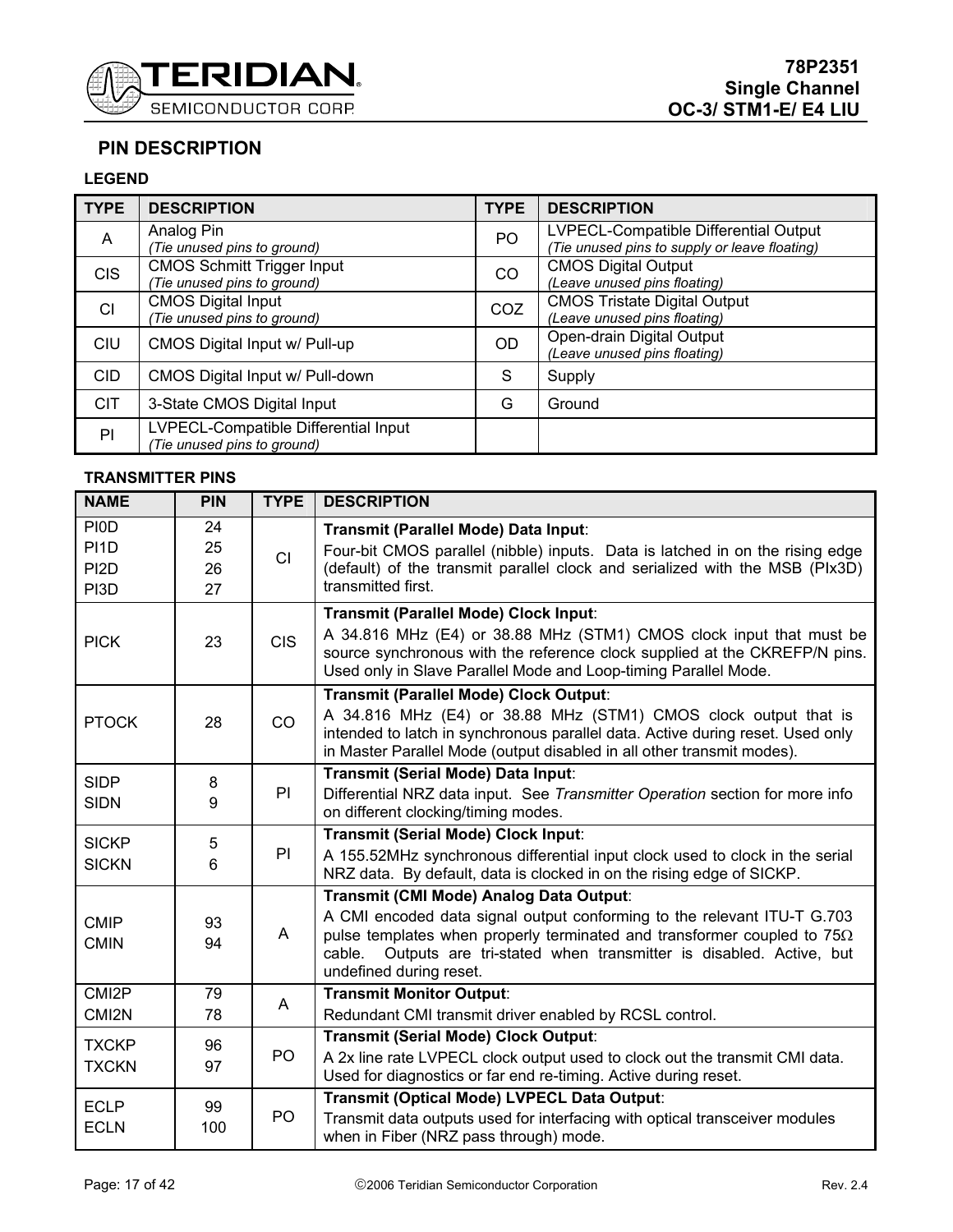

### **RECEIVER PINS**

| <b>NAME</b>                | <b>PIN</b> | <b>TYPE</b>           | <b>DESCRIPTION</b>                                                                                                                                                                                      |  |  |  |  |
|----------------------------|------------|-----------------------|---------------------------------------------------------------------------------------------------------------------------------------------------------------------------------------------------------|--|--|--|--|
| PO <sub>0</sub> D          | 41         |                       | Receive Data (Parallel Mode) Output:                                                                                                                                                                    |  |  |  |  |
| PO <sub>1</sub> D          | 40         |                       | Recovered receive data de-serialized into four-bit CMOS parallel (nibble)                                                                                                                               |  |  |  |  |
| PO <sub>2</sub> D          | 37         | CO.                   | outputs. The MSB (PO3D) is received first. Active, but undefined during<br>reset.                                                                                                                       |  |  |  |  |
| PO <sub>3</sub> D          | 36         |                       | Note: During Loss of Signal conditions, data outputs are held low.                                                                                                                                      |  |  |  |  |
|                            |            |                       | Receive (Parallel Mode) Clock Output:                                                                                                                                                                   |  |  |  |  |
| <b>POCK</b>                | 33         | <b>CO</b>             | A 34.816 MHz (E4) or 38.88 MHz (STM1) CMOS clock output generated by<br>dividing down the recovered receive clock. By default, receive data is<br>clocked out on the falling edge. Active during reset. |  |  |  |  |
|                            |            |                       | Note: During Loss of Signal conditions, the clock will remain on the last<br>divided down phase selection of the Rx DLL and output a steady clock.                                                      |  |  |  |  |
|                            |            |                       | Receive (Serial Mode) Data Output:                                                                                                                                                                      |  |  |  |  |
| <b>SODP</b><br><b>SODN</b> | 20<br>21   | P <sub>O</sub>        | Recovered receive serial NRZ data at LVPECL levels. Active, but undefined<br>during reset.                                                                                                              |  |  |  |  |
|                            |            |                       | Note: During Loss of Signal conditions, data outputs are held at logic 0.                                                                                                                               |  |  |  |  |
|                            |            |                       | Receive (Serial Mode) Clock Output:                                                                                                                                                                     |  |  |  |  |
| <b>SOCKP</b>               | 18<br>19   | PO.                   | Recovered receive serial clock. By default, recovered serial NRZ data is<br>clocked out the falling edge of SOCKP. Active during reset.                                                                 |  |  |  |  |
| <b>SOCKN</b>               |            |                       | Note: During Loss of Signal conditions, the clock will remain on the last<br>phase selection of the Rx DLL and output a steady clock.                                                                   |  |  |  |  |
| <b>RXP</b>                 | 90         | $\mathsf{A}^{\prime}$ | Receiver (CMI or NRZ) Input:                                                                                                                                                                            |  |  |  |  |
| <b>RXN</b>                 | 91         | PI                    | The input is either transformer-coupled to coaxial cable for CMI data or AC-<br>coupled at LVPECL levels to an optical transceiver module for NRZ data.                                                 |  |  |  |  |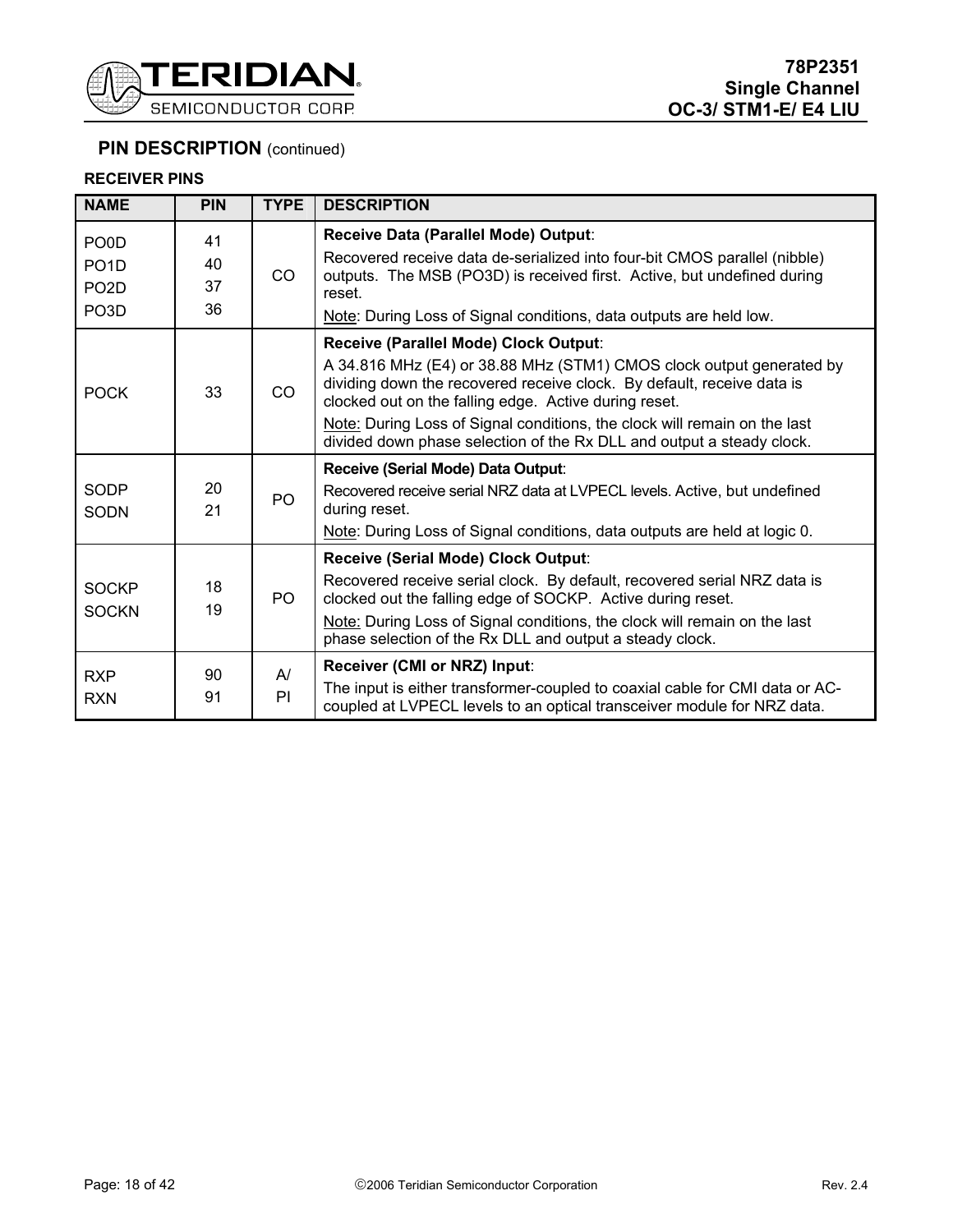

### **REFERENCE AND STATUS PINS**

| <b>NAME</b>                    | <b>PIN</b> | <b>TYPE</b>   | <b>DESCRIPTION</b>                                                                                                                                                                                                                                                                                                                                                             |
|--------------------------------|------------|---------------|--------------------------------------------------------------------------------------------------------------------------------------------------------------------------------------------------------------------------------------------------------------------------------------------------------------------------------------------------------------------------------|
|                                |            |               | <b>Reference Clock Input:</b>                                                                                                                                                                                                                                                                                                                                                  |
|                                |            |               | A required reference clock input used for clock/data recovery and frequency<br>synthesizer. Options include                                                                                                                                                                                                                                                                    |
| <b>CKREFP</b><br><b>CKREFN</b> | 83<br>82   | $P$ I/<br>CI. | • 139.264 MHz (E4) or 155.52 MHz (STM1) differential LVPECL clock<br>input at CKREFP/N                                                                                                                                                                                                                                                                                         |
|                                |            |               | • 17.408 MHz (E4), 19.44 MHz (STM1), or 77.78 MHz (STM1) single-<br>ended CMOS clock input at CKREFP. Tie CKREFN to ground when<br>unused.                                                                                                                                                                                                                                     |
|                                |            |               | <b>Receive Loss of Signal (active-high):</b>                                                                                                                                                                                                                                                                                                                                   |
| LOS                            | 61         | <b>OD</b>     | See Receiver Loss of Signal description for conditions.                                                                                                                                                                                                                                                                                                                        |
|                                |            |               | Receive Loss of Lock (active-high):                                                                                                                                                                                                                                                                                                                                            |
| <b>LOL</b>                     | 60         | OD.           | This condition is met when the recovered clock frequency differs from the<br>reference clock frequency by more than +/- 100ppm.                                                                                                                                                                                                                                                |
|                                |            |               | Transmitter Fault Interrupt Flag (active low):                                                                                                                                                                                                                                                                                                                                 |
| <b>INTTXB</b>                  | 67         | <b>OD</b>     | When a transmitter error event occurs (as defined in the Interrupt Control<br>Register Description), the INTTXB pin will change state to indicate an<br>interrupt. The interrupt is cleared by a read to the STAT Register, an issue<br>of a FRST FIFO reset pulse (if the FIERR signal caused the interrupt), or<br>when the TXLOL register bit transitions from high to low. |
|                                |            |               | Note: The default interrupt condition is a loss of lock in the transmitter CDR.                                                                                                                                                                                                                                                                                                |
| <b>INTRXB</b>                  | 52         | <b>OD</b>     | Receiver Fault Interrupt Flag (active-low):                                                                                                                                                                                                                                                                                                                                    |
|                                |            |               | Reserved for future use.                                                                                                                                                                                                                                                                                                                                                       |
| <b>PORB</b>                    | 64         | A             | Power-On Reset (active-low):                                                                                                                                                                                                                                                                                                                                                   |
|                                |            |               | See Power-On Reset description on use of this pin.                                                                                                                                                                                                                                                                                                                             |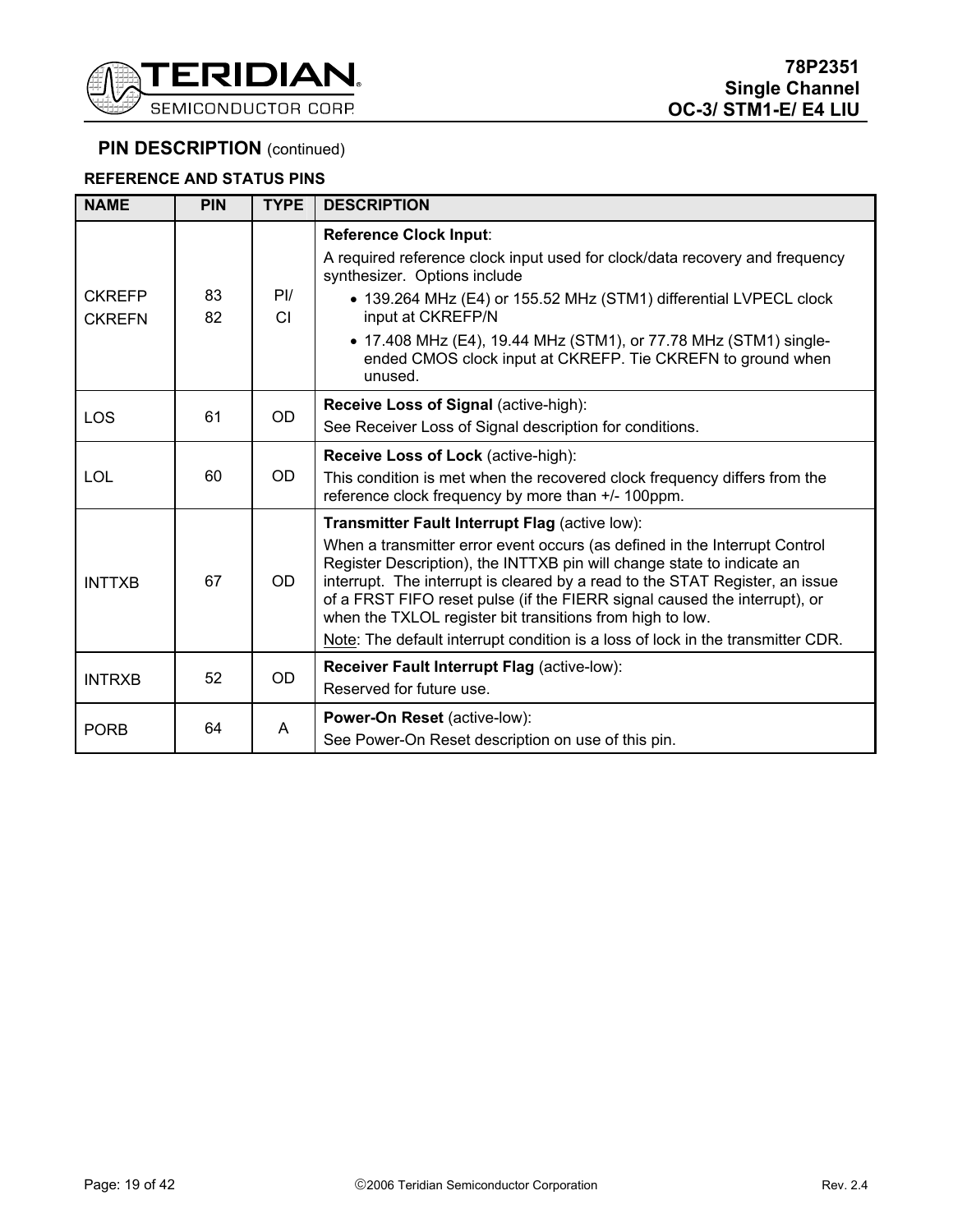

### **CONTROL PINS**

| <b>NAME</b>   | <b>PIN</b> | <b>TYPE</b> | <b>DESCRIPTION</b>                                                                                                                                                                                                                                                                                                                                                                                                                                                                                                                                                                                                                                                                                                                                                                                                                          |
|---------------|------------|-------------|---------------------------------------------------------------------------------------------------------------------------------------------------------------------------------------------------------------------------------------------------------------------------------------------------------------------------------------------------------------------------------------------------------------------------------------------------------------------------------------------------------------------------------------------------------------------------------------------------------------------------------------------------------------------------------------------------------------------------------------------------------------------------------------------------------------------------------------------|
| <b>FRST</b>   | 59         | <b>CIT</b>  | <b>FIFO Phase-Initialization Control:</b><br>When asserted, the transmit FIFO pointers are reset to the respective<br>"centered" states. Also resets the FIERR interrupt bit. De-assertion edge of<br>FRST will resume FIFO operation.<br>Low: FRST assertion.<br>Float/High: Normal<br>Because the internal VCO clock and off-chip transmit clocks may not be stable<br>during transmit power-up, it is recommended to always reset the FIFOs after<br>powering up the IC or the transmitter.<br>Not valid during Plesiochronous Serial Mode.                                                                                                                                                                                                                                                                                              |
| <b>RCSL</b>   | 14         | <b>CID</b>  | <b>Redundant Channel Selection:</b><br>Enables the redundant Transmit Monitor Output at pins CMI2P/N.<br>Low: Normal operation (CMIP/N active only)<br>High: Transmit Monitor Mode (CMIP/N and CMI2P/N active)                                                                                                                                                                                                                                                                                                                                                                                                                                                                                                                                                                                                                              |
| <b>LPBK</b>   | 15         | <b>CIT</b>  | <b>Analog Loopback Selection:</b><br>Low: Normal operation<br>Float: Remote Loopback Enable: Recovered receive data and clock<br>are looped back to the transmitter for retransmission.<br>High: Local Loopback Enable: The serial transmit data is looped back<br>and used as the input to the receiver.                                                                                                                                                                                                                                                                                                                                                                                                                                                                                                                                   |
| <b>CKMODE</b> | 13         | <b>CIT</b>  | <b>Clock Mode Selection:</b><br>Selects the method of inputting transmit data into the chip. See<br>TRANSMITTER OPERATION section for more information.<br>In PARALLEL mode (SDI PAR high):<br>Low: Parallel transmit clock is input to the 78P2351.<br>Float: Parallel transmit clock is input to the 78P2351. Loop-timing<br>mode enabled.<br>High: Parallel transmit clock is output from the 78P2351<br>In SERIAL mode (SDI PAR low):<br>Low: Reference clock is synchronous to transmit clock and data. Data<br>is clocked in with SICKP/N and passed through a FIFO<br>Float: Reference clock is synchronous to transmit data. Clock is<br>$\bullet$<br>recovered with a CDR and data is passed through a FIFO<br>High: Reference clock is plesiochronous to transmit data. Clock is<br>recovered with a CDR and the FIFO is bypassed |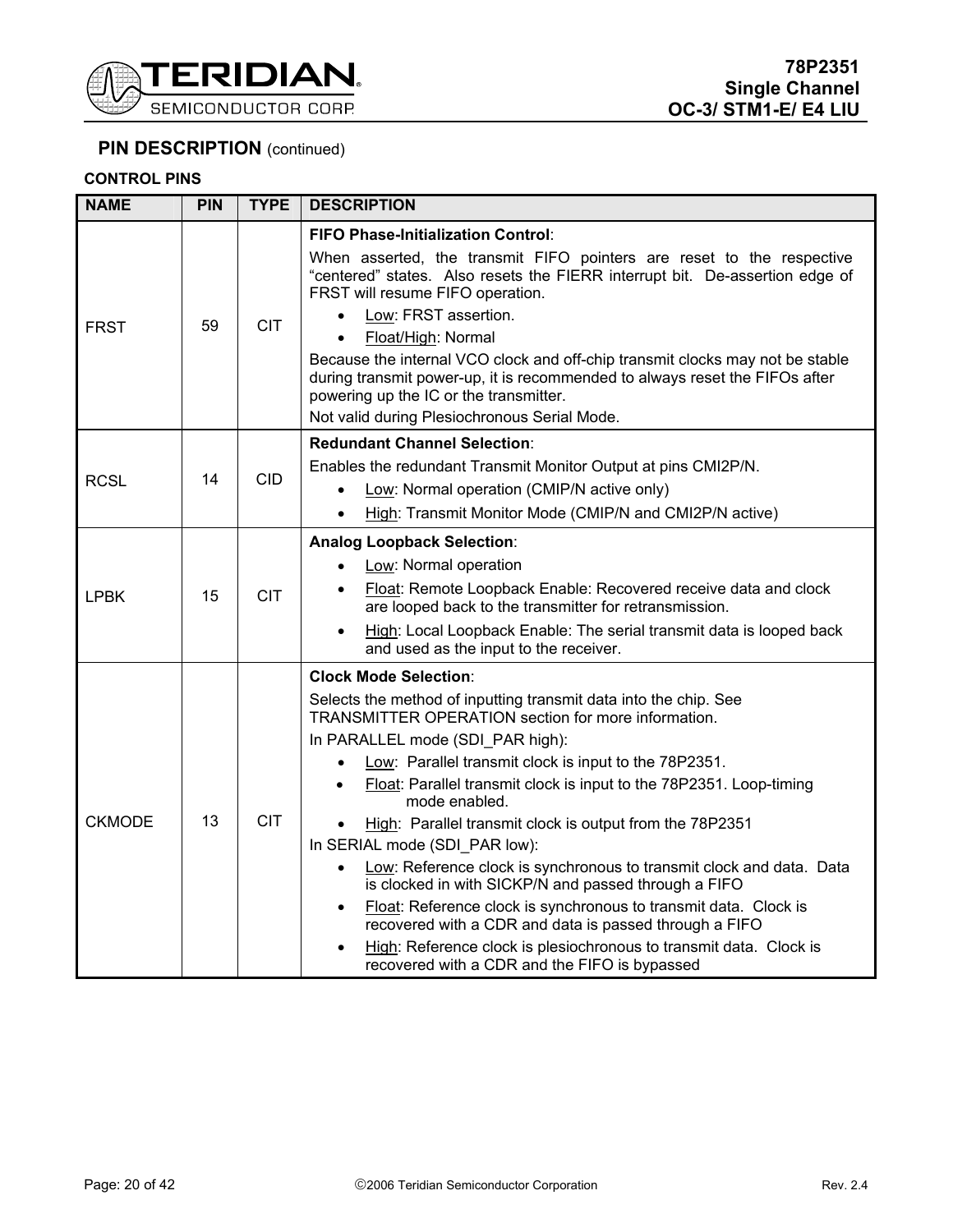

**CONTROL PINS** (continued)

| <b>NAME</b>   | <b>PIN</b> | <b>TYPE</b> | <b>DESCRIPTION</b>                                                                                                                                                                                                                                                                                           |
|---------------|------------|-------------|--------------------------------------------------------------------------------------------------------------------------------------------------------------------------------------------------------------------------------------------------------------------------------------------------------------|
| <b>TXOUT1</b> | 1          | <b>CIT</b>  | <b>Advanced Tx Control 1:</b><br>Low: Enables fixed LVPECL equalizer at the transmit inputs SIDP/N for<br>FR4 trace lengths up to 1.5m.<br>Float: Normal operation<br>High: Normal operation                                                                                                                 |
| TXOUT0        | 2          | <b>CIT</b>  | <b>Advanced Tx Control 0:</b><br>Low: Nominal amplitude<br>Float: 5% amplitude boost<br>High: 10% amplitude boost                                                                                                                                                                                            |
| <b>TXPD</b>   | 12         | <b>CID</b>  | <b>Transmitter Power Down:</b><br>When high, powers down and tri-states the transmit driver. The transmit<br>monitor port, if enabled, is also powered down when TXPD is high.                                                                                                                               |
| <b>SPSL</b>   | 58         | <b>CID</b>  | <b>Serial Port Selection:</b><br>When high, chip is software controlled through the serial port.                                                                                                                                                                                                             |
| <b>CKSL</b>   | 62         | <b>CIT</b>  | <b>Reference Clock Frequency Selection:</b><br>Selects the reference frequency that is supplied at the CKREFP/N pins. Its level<br>is read in only at power-up or on the rising edge of a reset signal at the PORB<br>pin.<br>Low: 19.44MHz or 17.408MHz<br>Float: 77.76MHz<br>High: 155.52MHz or 139.264MHz |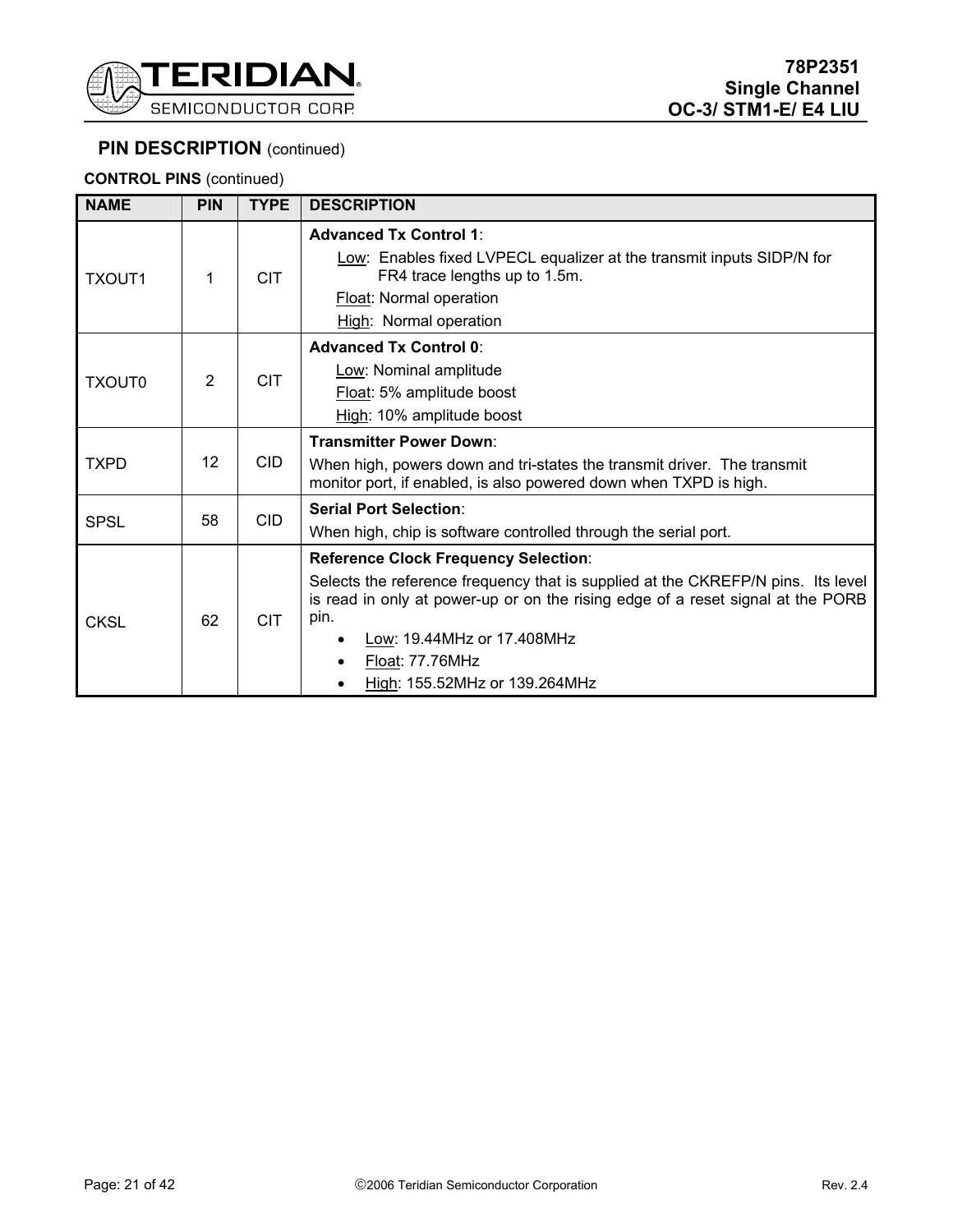

### **SERIAL-PORT PINS**

| <b>NAME</b>    | <b>PIN</b> | <b>TYPE</b> | <b>DESCRIPTION</b>                                                                                                                                                        |
|----------------|------------|-------------|---------------------------------------------------------------------------------------------------------------------------------------------------------------------------|
|                |            |             | [SPSL=1] Serial-Port Enable:                                                                                                                                              |
| SEN_CMI        | 72         | CIU         | High during read and write operations. Low disables the serial port.<br>While SEN is low, SDO remains in high impedance state, and SDI and<br>SCK activities are ignored. |
|                |            |             | [SPSL=0] Medium Select:                                                                                                                                                   |
|                |            |             | Low: Fiber (NRZ pass-through) mode                                                                                                                                        |
|                |            |             | High: CMI mode                                                                                                                                                            |
|                |            |             | [SPSL=1] Serial Clock:                                                                                                                                                    |
|                |            |             | Controls the timing of SDI and SDO.                                                                                                                                       |
| SCK_MON        | 73         | CIS.        | [SPSL=0] Receive Monitor Mode Enable:                                                                                                                                     |
|                |            |             | When high, adds 20dB of flat gain to the incoming signal before<br>equalization. Rx Monitor mode is only available in CMI mode.                                           |
|                |            |             | [SPSL=1] Serial Data Input:                                                                                                                                               |
| <b>SDI PAR</b> | 71         | <b>CI</b>   | Inputs mode and address information. Also inputs register data during<br>a Write operation. Both address and data are input least significant bit<br>first.               |
|                |            |             | [SPSL=0] Data Width Select:                                                                                                                                               |
|                |            |             | Selects 4 bit parallel transmit modes (input high) or serial transmit<br>modes (input low)                                                                                |
|                |            |             | [SPSL=1] Serial Data Output:                                                                                                                                              |
| SDO_E4         | 70         | COZ/<br>CI  | Outputs register information during a Read operation. Data is output<br>least significant bit first                                                                       |
|                |            |             | [SPSL=0] Rate Select:                                                                                                                                                     |
|                |            |             | Selects E4 operation (input high) or STM1/STS3 operation (input low)                                                                                                      |

#### **POWER AND GROUND PINS**

It is recommended that all supply pins be connected to a single power supply plane and all ground pins be connected to a single ground plane. See application note for decoupling guidelines.

| <b>NAME</b> | <b>PIN</b>                                           | <b>TYPE</b> | <b>DESCRIPTION</b>                                                                                                   |
|-------------|------------------------------------------------------|-------------|----------------------------------------------------------------------------------------------------------------------|
| <b>VCC</b>  | 3, 10, 16, 56, 66, 69, 76,<br>80, 88, 92, 98         | S           | <b>Power Supply</b>                                                                                                  |
| <b>VDD</b>  | 31, 35, 39, 43                                       | S           | <b>CMOS I/O Driver Supply</b>                                                                                        |
| <b>GND</b>  | 4, 11, 17, 55, 65, 68, 77,<br>84, 85, 86, 87, 89, 95 | G           | Ground                                                                                                               |
| <b>VSS</b>  | 30, 34, 38, 42                                       | G           | <b>CMOS I/O Driver Ground</b>                                                                                        |
| <b>TGND</b> | 63                                                   | G           | <b>Trim Ground</b><br>Used during production test. Connect directly to ground.<br>Do not decouple to supply or PORB. |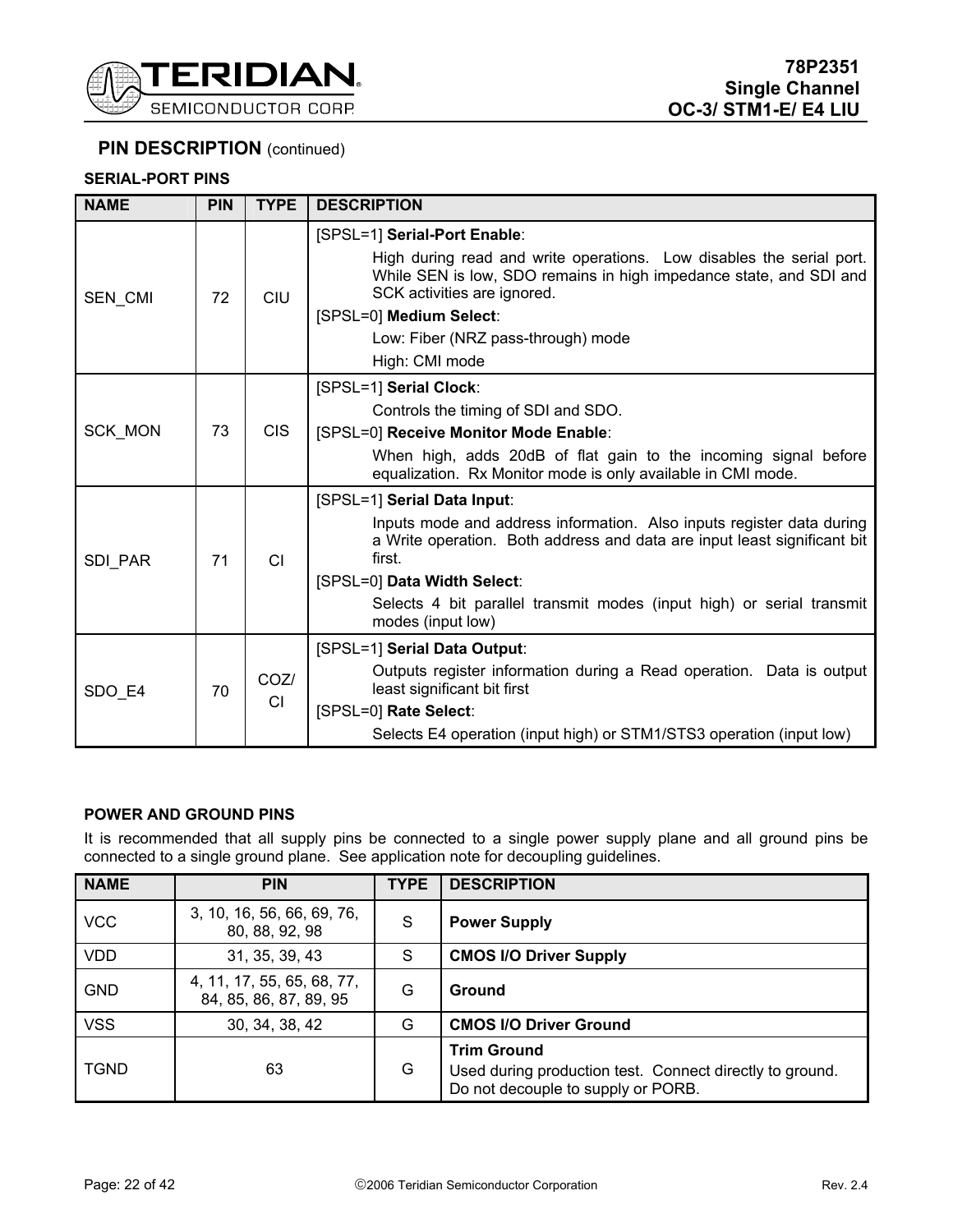

# **ELECTRICAL SPECIFICATIONS**

### **ABSOLUTE MAXIMUM RATINGS**

Operation beyond these limits may permanently damage the device.

| <b>PARAMETER</b>             | <b>RATING</b>               |
|------------------------------|-----------------------------|
| Supply Voltage (Vdd)         | $-0.5$ to 4.0 VDC           |
| Storage Temperature          | -65 to 150 $^{\circ}$ C     |
| Junction Temperature         | -40 to 150 $^{\circ}$ C     |
| Pin Voltage (CMIxP, CMIxN)   | $Vdd + 1.5 VDC$             |
| Pin Voltage (all other pins) | $-0.3$ to (Vdd $+0.6$ ) VDC |
| <b>Pin Current</b>           | $±100$ mA                   |

### **RECOMMENDED OPERATING CONDITIONS**

Unless otherwise noted all specifications are valid over these temperatures and supply voltage ranges.

| <b>PARAMETER</b>                     | <b>RATING</b>               |
|--------------------------------------|-----------------------------|
| DC Voltage Supply (Vdd)              | 3.15 to 3.45 VDC            |
| <b>Ambient Operating Temperature</b> | -40 to 85 $^{\circ}$ C $\,$ |
| Junction Temperature                 | $-40$ to 125 °C             |

### **DC CHARACTERISTICS:**

| <b>PARAMETER</b>                                       | <b>SYMBOL</b> | <b>CONDITIONS</b>                                                            | <b>MIN</b> | <b>NOM</b> | <b>MAX</b> | <b>UNIT</b> |
|--------------------------------------------------------|---------------|------------------------------------------------------------------------------|------------|------------|------------|-------------|
| Supply Current (CMI)                                   | Iddm          | STM-1 mode;<br>CMI mode;<br>Max. cable length;<br><b>Tx Monitor Enabled</b>  |            | 190        | 212        | mA          |
| (including transmitter current<br>through transformer) | Idd           | STM-1 mode;<br>CMI mode;<br>Max. cable length;<br><b>Tx Monitor Disabled</b> |            | 160        | 180        | mA          |
| Supply Current (NRZ)                                   | Idde          | STM-1 mode;<br>NRZ (optical) mode;                                           |            | 145        | 160        | mA          |
| Receive-only Supply Current                            | Iddr          | Transmitter disabled;<br>STM-1 mode;<br>CMI mode;<br>Max. cable length;      |            | 92         | 106        | mA          |
| Power down Current                                     | Iddq          | PDTX=1, PDRX=1                                                               |            | 7          | 10         | mA          |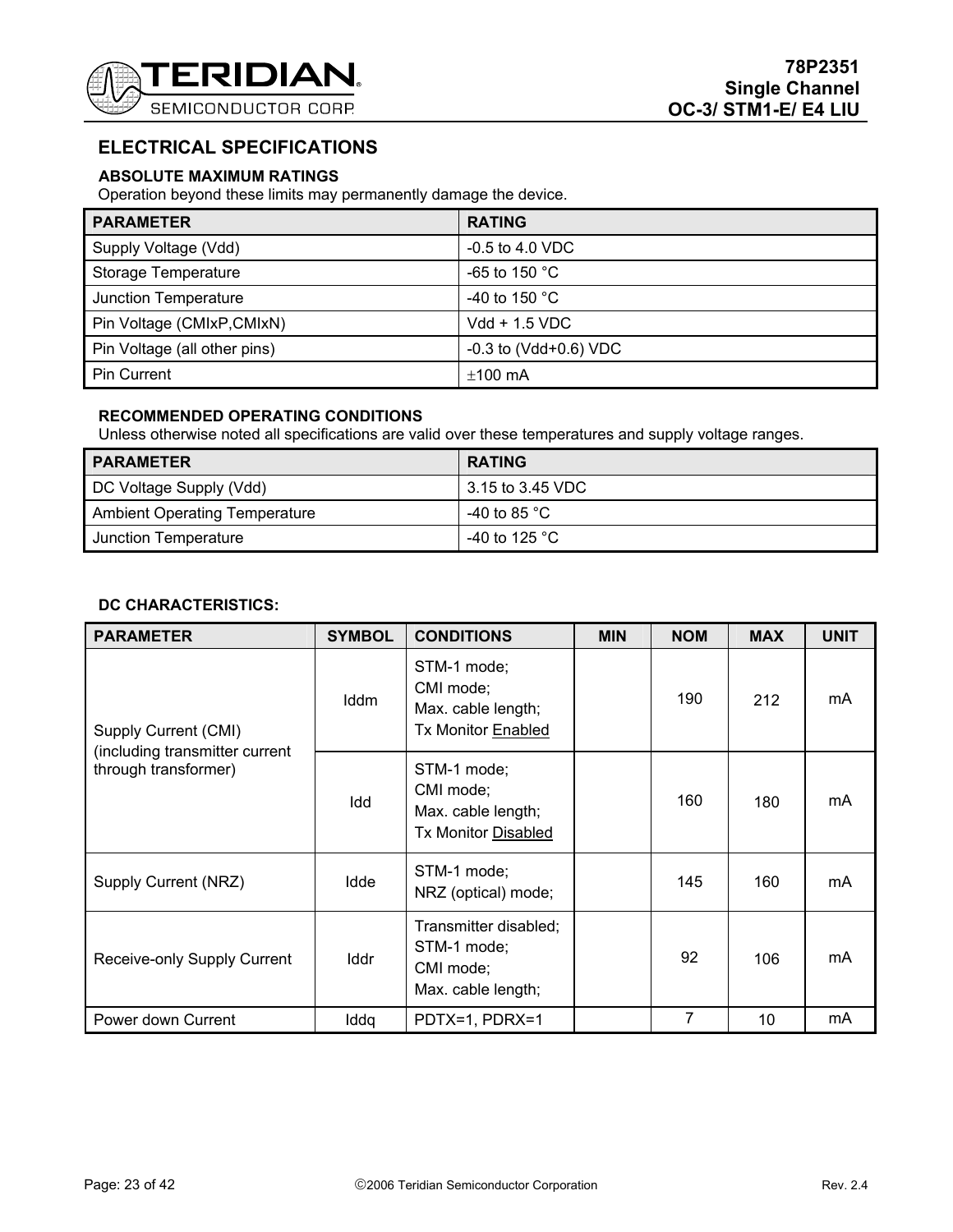

### **ANALOG PINS CHARACTERISTICS:**

The following table is provided for informative purpose only. Not tested in production.

| <b>PARAMETER</b>                            | <b>SYMBOL</b> | <b>CONDITIONS</b>       | <b>MIN</b> | <b>NOM</b> | <b>MAX</b> | UNIT      |
|---------------------------------------------|---------------|-------------------------|------------|------------|------------|-----------|
| RXP and RXN<br>Common-Mode Bias Voltage     | Vblin         | <b>Ground Reference</b> | 1.9        | 2.1        | 2.6        |           |
| RXP and RXN Differential<br>Input Impedance | <b>Rilin</b>  |                         |            | 20         |            | $k\Omega$ |
| Analog Input/Output<br>Capacitance          | Cin           |                         |            | 8          |            | PF        |
| PORB Input Impedance                        | --            |                         |            | 5          |            | $k\Omega$ |

### **DIGITAL I/O CHARACTERISTICS:**

Pins of type CI, CIU, CID:

| <b>PARAMETER</b>            | <b>SYMBOL</b> | <b>CONDITIONS</b> | <b>MIN</b> | <b>NOM</b> | <b>MAX</b> | <b>UNIT</b> |
|-----------------------------|---------------|-------------------|------------|------------|------------|-------------|
| Input Voltage Low           | Vil           | Type CI, CID only |            |            | 0.8        | v           |
|                             |               | Type CIU only     |            |            | 0.4        |             |
| Input Voltage High          | Vih           |                   | 2.0        |            |            | v           |
| Input Current               | lil, lih      |                   | $-1$       | 0          |            | μA          |
| Pull-up Resistance          | Rpu           | Type CIU only     | 53         | 70         | 113        | $k\Omega$   |
| <b>Pull-down Resistance</b> | Rpd           | Type CID only     | 40         | 58         | 120        | $k\Omega$   |
| Input Capacitance           | Cin           |                   |            | 8          |            | pF          |

Pins of type CIT :

| <b>PARAMETER</b>                                       | <b>SYMBOL</b> | <b>CONDITIONS</b> | <b>MIN</b> | <b>NOM</b> | <b>MAX</b> | <b>UNIT</b> |
|--------------------------------------------------------|---------------|-------------------|------------|------------|------------|-------------|
| Input Voltage Low                                      | Vtil          |                   |            |            | 0.4        |             |
| Input Voltage High                                     | Vtih          |                   | $Vcc-0.6$  |            |            |             |
| Minimum impedance to be<br>considered as "float" state | Rtiz          |                   | 30         |            |            | $k\Omega$   |

Pins of type CIS:

| <b>PARAMETER</b>      | <b>SYMBOL</b> | <b>CONDITIONS</b> | <b>MIN</b> | <b>NOM</b> | <b>MAX</b> | <b>UNIT</b> |
|-----------------------|---------------|-------------------|------------|------------|------------|-------------|
| Low-to-High Threshold | Vt+           |                   | 1.3        |            | 1.7        |             |
| High-to-Low Threshold | Vt-           |                   | 0.8        |            | 1.2        |             |
| Input Current         | lil, lih      |                   | -1         |            |            | uΑ          |
| Input Capacitance     | Cin           |                   |            |            |            | рF          |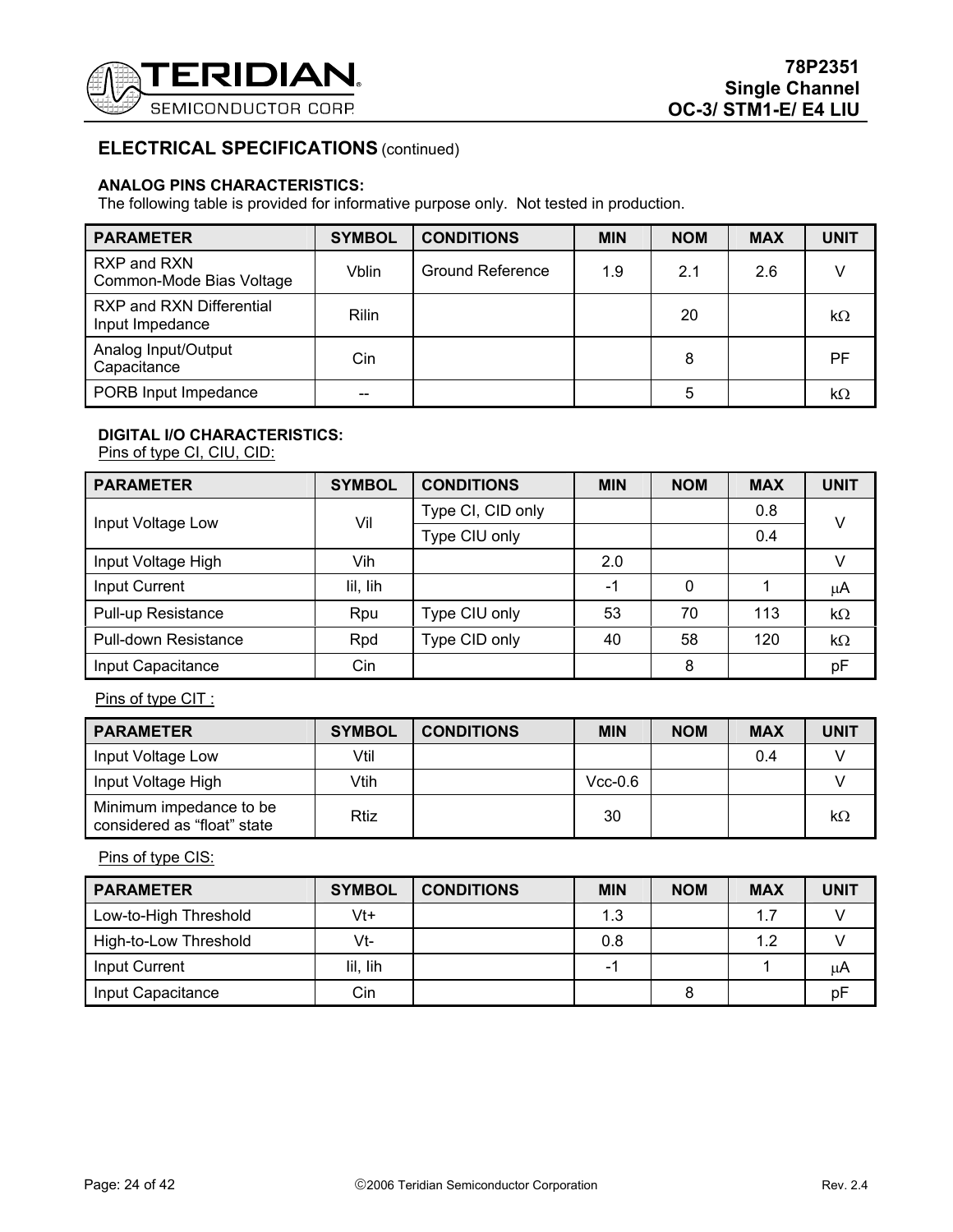

Pins of type CO and COZ:

| <b>PARAMETER</b>                    | <b>SYMBOL</b> | <b>CONDITIONS</b> | <b>MIN</b> | <b>NOM</b> | <b>MAX</b> | <b>UNIT</b> |
|-------------------------------------|---------------|-------------------|------------|------------|------------|-------------|
| Output Voltage Low                  | Vol           | $IoI = 8mA$       |            |            | 0.4        |             |
| Output Voltage High                 | Voh           | $\lambda = -8mA$  | 2.4        |            |            |             |
| <b>Output Transition Time</b>       | Τt            | $C_L = 20pF$      |            |            |            | ns          |
| <b>Effective Source Impedance</b>   | <b>Rscr</b>   |                   |            | 30         |            | Ω           |
| Tri-state Output Leakage<br>Current | Ιz            | Type COZ only     | -1         |            |            | μA          |

# Pins of type PO:

| <b>PARAMETER</b>                  | <b>SYMBOL</b> | <b>CONDITIONS</b>    | <b>MIN</b> | <b>NOM</b> | <b>MAX</b> | <b>UNIT</b> |
|-----------------------------------|---------------|----------------------|------------|------------|------------|-------------|
| <b>Signal Swing</b>               |               |                      | 0.5        | 0.8        | 1.1        | v           |
|                                   | Vpk           | <b>TXxCKP/N pins</b> | 0.35       |            | 0.95       |             |
| Common Mode Level                 | Vcm           | Vdd referenced       | $-1.55$    | $-1.2$     | $-1.1$     |             |
| <b>Effective Source Impedance</b> | Reff          |                      |            | 20         |            | Ω           |
| Rise Time                         | Tr            | 10-90%               |            | 0.8        | 1.2        | ns          |
| <b>Fall Time</b>                  | Tf            | 10-90%               |            | 0.8        | 1.2        | ns          |

Pins of type PI:

| <b>PARAMETER</b>  | <b>SYMBOL</b> | <b>CONDITIONS</b>   | <b>MIN</b> | <b>NOM</b> | <b>MAX</b> | UNIT |
|-------------------|---------------|---------------------|------------|------------|------------|------|
| Signal Swing      | Vpki          |                     | 0.3        |            |            |      |
| Common Mode Level | Vcm           | Vdd<br>l referenced | $-1.6$     | -1         | -0.8       |      |

# Pins of type OD

| <b>PARAMETER</b>          | <b>SYMBOL</b> | <b>CONDITIONS</b> | <b>MIN</b> | <b>NOM</b> | <b>MAX</b> | <b>UNIT</b> |
|---------------------------|---------------|-------------------|------------|------------|------------|-------------|
| Output Voltage Low        | Vol           | $I$ ol = 8m $A$   |            |            | 0.4        |             |
| Pull-down Leakage Current | Ipd           | Logic high output |            |            |            | μA          |
| <b>Pull-up Resistor</b>   | Rpu           |                   | 4.7        |            | 10         | kΩ          |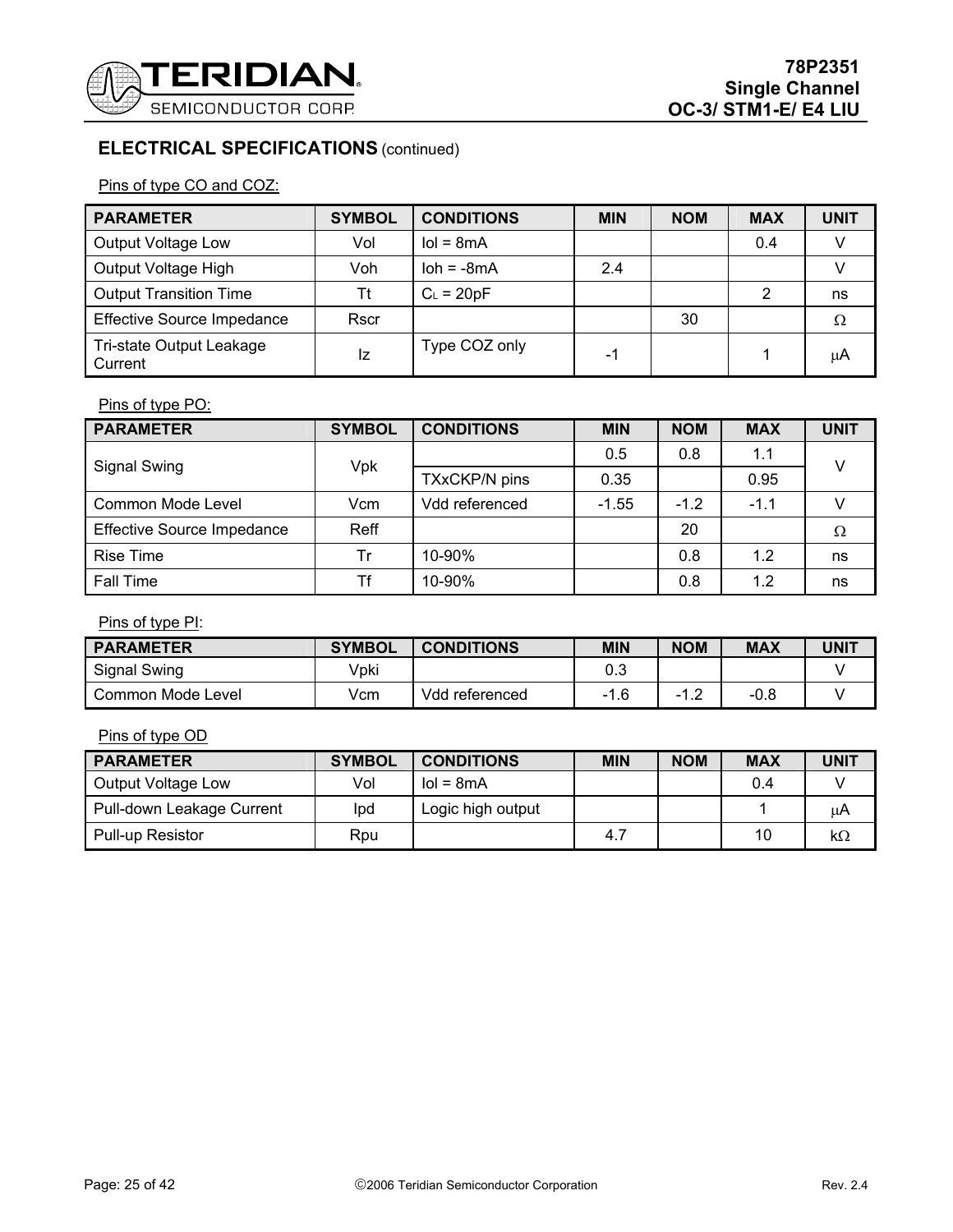

### **SERIAL-PORT TIMING CHARACTERISTICS:**

| <b>PARAMETER</b>                | <b>SYMBOL</b> | <b>CONDITIONS</b> | <b>MIN</b> | <b>TYP</b> | <b>MAX</b> | <b>UNIT</b> |
|---------------------------------|---------------|-------------------|------------|------------|------------|-------------|
| SDI to SCK setup time           | tsu           |                   | 4          |            |            | ns          |
| SDI to SCK hold time            | th            |                   | 4          |            |            | ns          |
| SCK to SDO propagation<br>delay | tprop         |                   |            |            | 10         | ns          |
| <b>SCK frequency</b>            | <b>SCK</b>    |                   |            |            | 20         | <b>MHz</b>  |



**Figure 10: Read Operation**



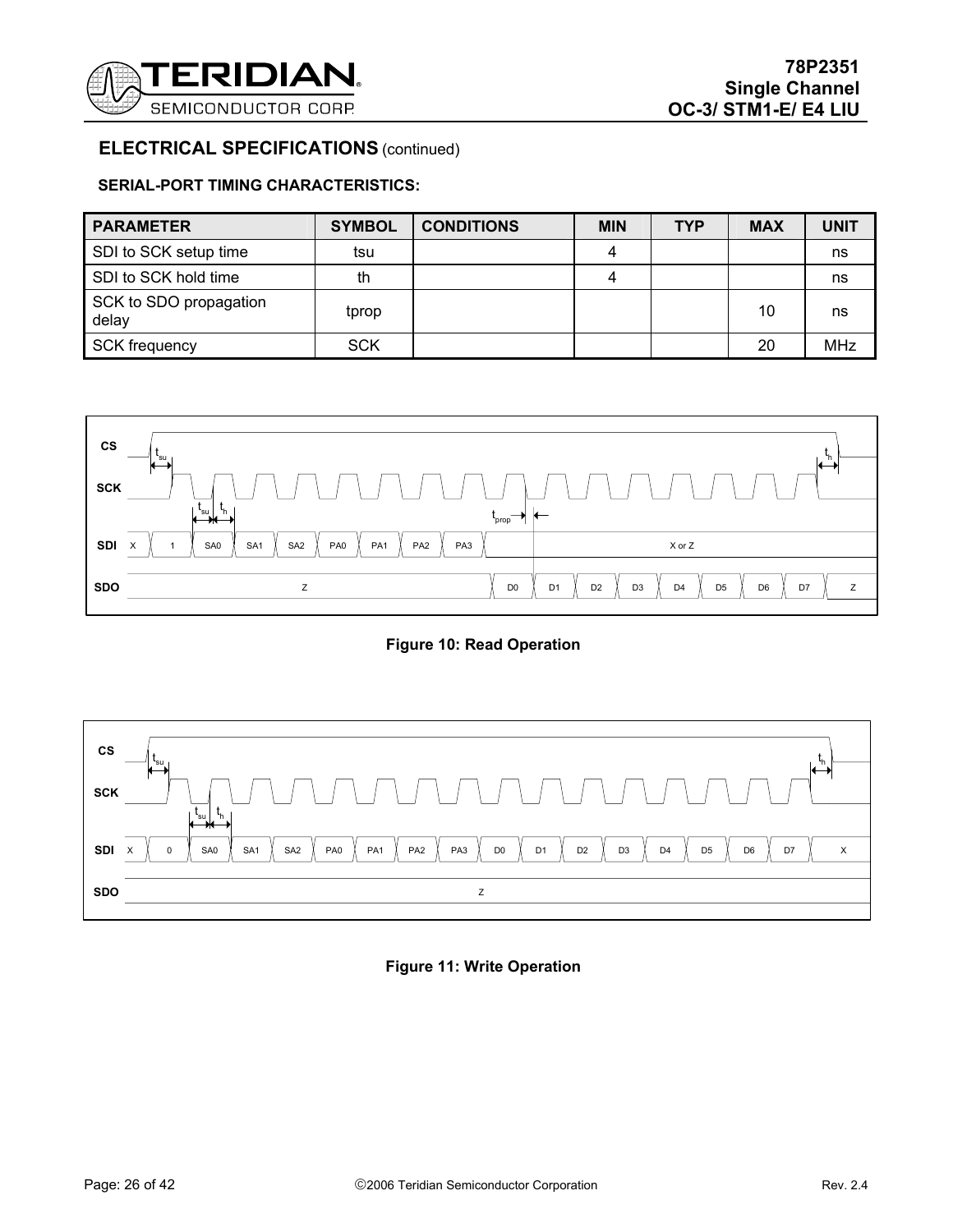

### **TRANSMITTER TIMING CHARACTERISTICS:**

| <b>PARAMETER</b>        | <b>SYMBOL</b> | <b>CONDITIONS</b> | <b>MIN</b> | <b>NOM</b> | <b>MAX</b> | <b>UNIT</b> |
|-------------------------|---------------|-------------------|------------|------------|------------|-------------|
| <b>Clock Duty Cycle</b> | TTCF/TTC      | <b>PTOCK</b>      | 40         |            | 60         | $\%$        |
| Setup Time              | <b>TPS</b>    | Parallel mode     | 4          |            |            | ns          |
| Hold Time               | <b>TPH</b>    | Parallel mode     | 4          |            |            | ns          |
| Setup Time              | <b>TSS</b>    | Serial mode       | 2          |            |            | ns          |
| Hold Time               | <b>TSH</b>    | Serial mode       | 2          |            |            | ns          |

### **TIMING DIAGRAM: Transmitter Waveforms**

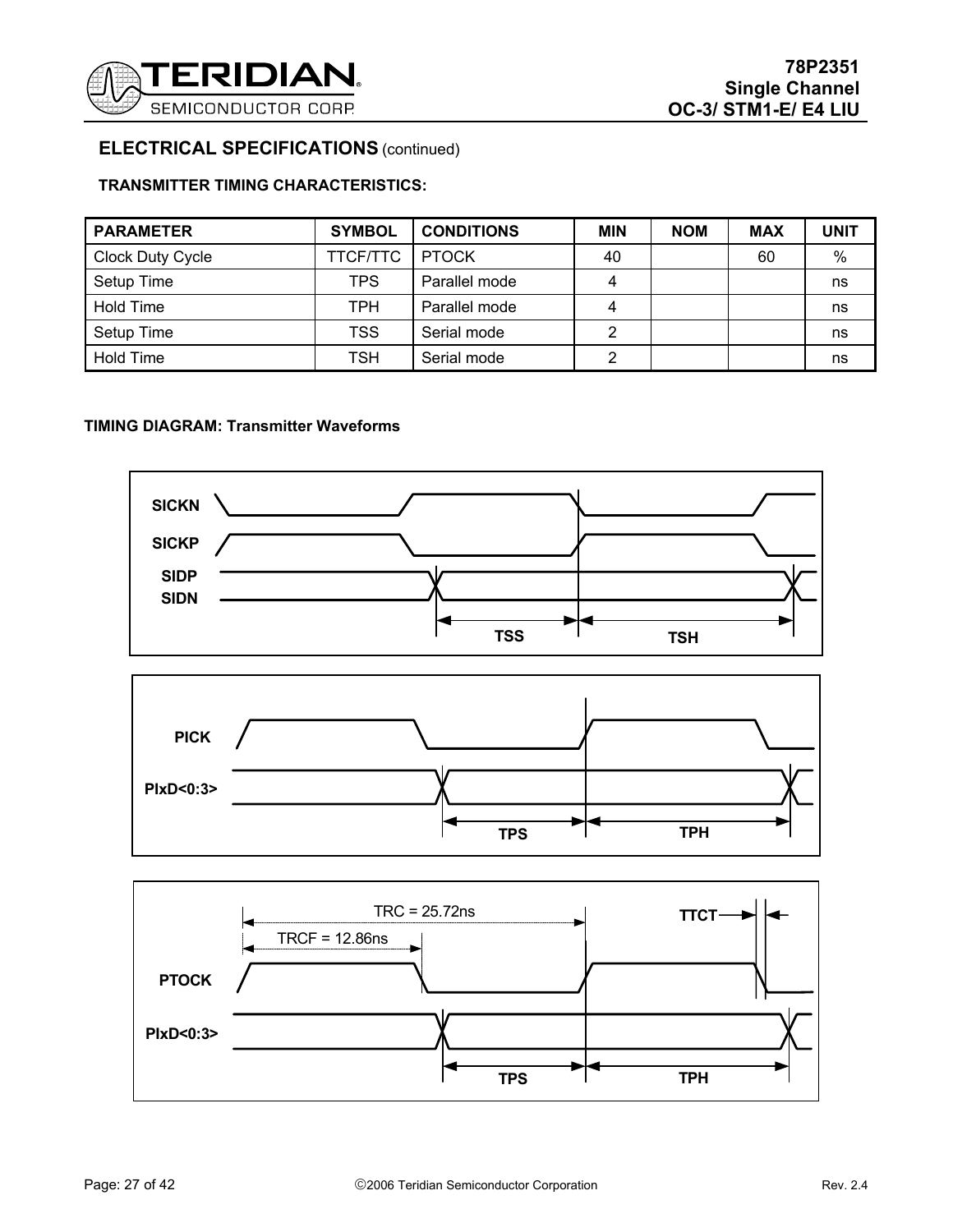

### **REFERENCE CLOCK CHARACTERISTICS:**

| <b>PARAMETER</b>                 | <b>SYMBOL</b>            | <b>CONDITIONS</b>                                   | <b>MIN</b> | <b>NOM</b> | <b>MAX</b> | <b>UNIT</b> |
|----------------------------------|--------------------------|-----------------------------------------------------|------------|------------|------------|-------------|
| <b>CKREF Duty Cycle</b>          | --                       |                                                     | 40         |            | 60         | $\%$        |
| <b>CKREF Frequency Stability</b> | $\overline{\phantom{m}}$ | Synchronous mode; E4                                | -15        |            | $+15$      |             |
|                                  |                          | Synchronous mode; STM1                              | $-20$      |            | $+20$      | ppm         |
|                                  |                          | Plesiochronous or Loop-timing<br>mode. (see Note 1) | $-75$      |            | $+75$      |             |

Note 1: In Plesiochronous mode, the transmit clock/data source (i.e. framer/system reference clock) must still be of +/-20ppm quality (+/-15ppm for E4) in order to meet the ITU-T (or Telcordia) bit rate requirements.

### **RECEIVER TIMING CHARACTERISTICS:**

| <b>PARAMETER</b>       | <b>SYMBOL</b> | <b>CONDITIONS</b> | <b>MIN</b> | <b>NOM</b> | <b>MAX</b> | <b>UNIT</b> |
|------------------------|---------------|-------------------|------------|------------|------------|-------------|
| <b>RCLK Duty Cycle</b> | TRCF/TRC      |                   | 40         |            | 60         | %           |
| Clock to Q             | <b>RSCQ</b>   | Serial mode       |            |            |            |             |
|                        | <b>RPCQ</b>   | Parallel mode     | -1         |            |            | ns          |

### **TIMING DIAGRAM: Receive Waveforms**



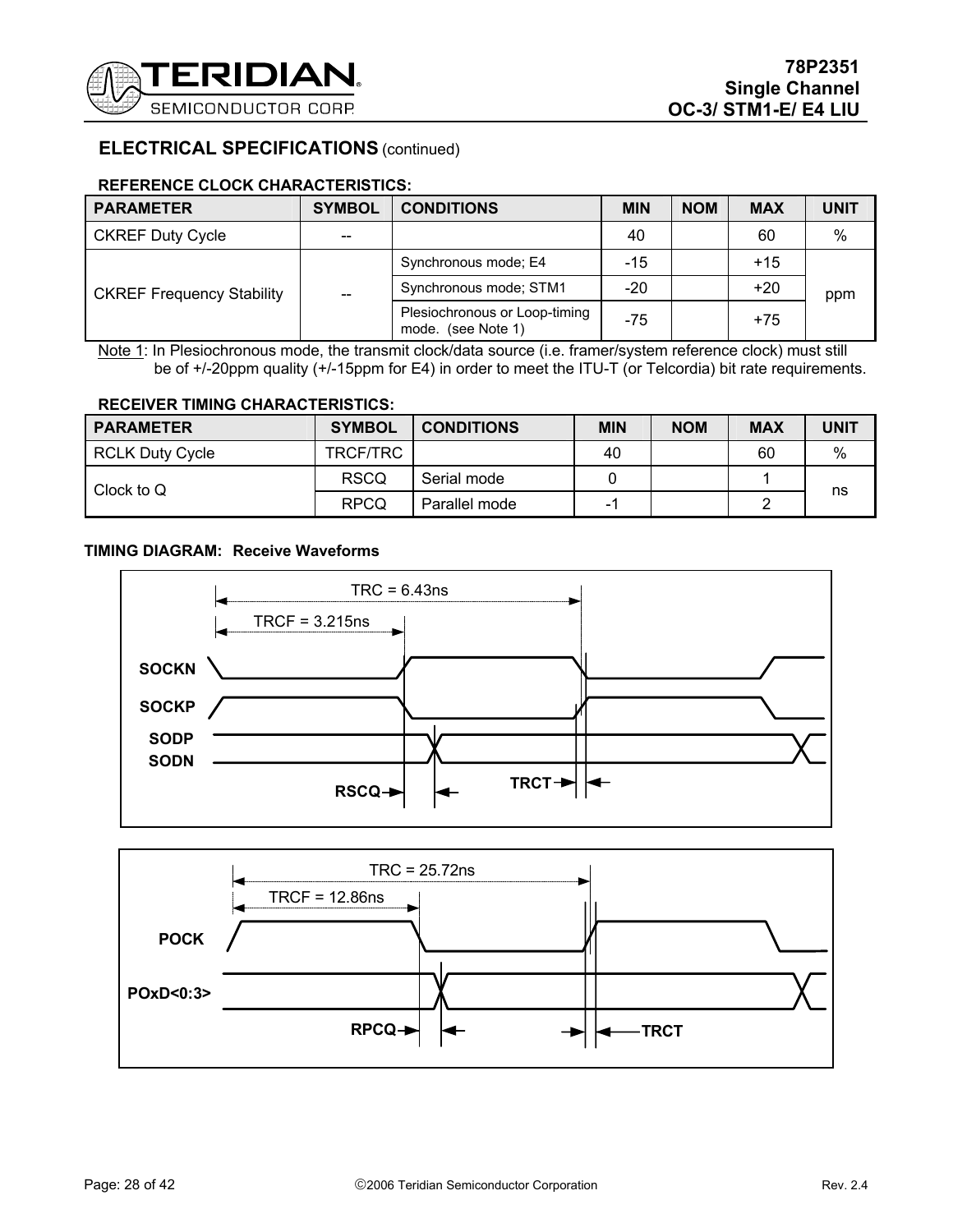

### **TRANSMITTER SPECIFICATIONS FOR CMI INTERFACE**

Bit Rate: 139.264 Mbps  $\pm$  15ppm or 155.52 Mbps  $\pm$  20ppm Code: Coded Mark Inversion (CMI) Relevant Specifications: ITU-T G.703, Telcordia GR-253, ANSI T1.102

With the coaxial output port driving a 75Ω load, the output pulses conform to the templates in Figures 12, 13, 14 and 15. These specifications are tested during production test. Consult application note for reference schematic, layout guidelines, and recommended transformers.

| <b>PARAMETER</b>                                                                 | <b>CONDITION</b>                                      | <b>MIN</b> | <b>NOM</b> | <b>MAX</b> | <b>UNIT</b> |
|----------------------------------------------------------------------------------|-------------------------------------------------------|------------|------------|------------|-------------|
| Peak-to-peak Output Voltage<br>(Fuse-trimmed to nominal target at<br>final test) | Template, steady state                                | 0.9        | 1.05       | 1.1        | V           |
| Rise/ Fall Time                                                                  | 10-90%                                                |            |            | 2          | ns          |
|                                                                                  | <b>Negative Transitions</b>                           | $-0.1$     |            | 0.1        |             |
| <b>Transition Timing Tolerance</b>                                               | Positive Transitions at Interval<br><b>Boundaries</b> | $-0.5$     |            | 0.5        | ns          |
|                                                                                  | Positive Transitions at mid-<br>interval              | $-0.35$    |            | 0.35       |             |
| Transmit clock frequency stability<br>(PICK or SICKP/N)                          | With respect to CKREF                                 | 0          |            | 0          | ppm         |

The following specifications are not tested during production test. They are included for information only.

| <b>PARAMETER</b> | <b>CONDITION</b>     | <b>MIN</b> | <b>NOM</b> | <b>MAX</b> | <b>UNIT</b> |
|------------------|----------------------|------------|------------|------------|-------------|
| Output Impedance | Driver is open drain |            |            |            | MΩ<br>рF    |
| Return Loss      | 7MHz to 240MHz       | 15         |            |            | dB          |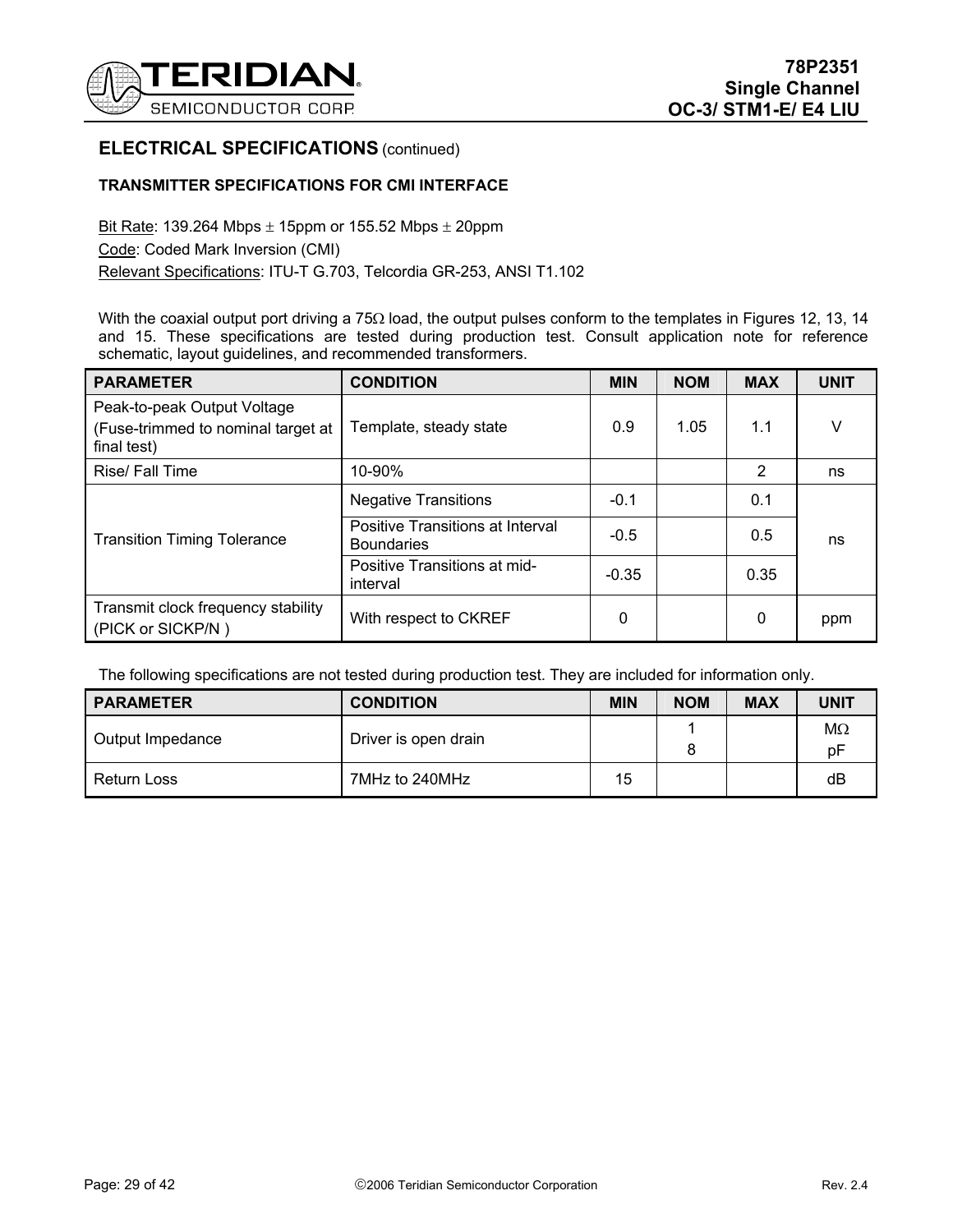



Note 1 – The maximum "steady state" amplitude should not exceed the 0.55V limit. Overshoots and other transients are permitted to fall into the shaded area bounded by the amplitude levels 0.55V and 0.6V, provided that they do not exceed the steady state level by more than 0.05V.

Note 2 – For all measurements using these masks, the signal should be AC coupled, using a capacitor of not less than 0.01 µF, to the input of the oscilloscope used for measurements. The nominal zero level for both masks should be aligned with the oscilloscope trace with no input signal. With the signal then applied, the vertical position of the trace can be adjusted with the objective of meeting the limits of the masks. Any such adjustment should be the same for both masks and should not exceed  $\pm 0.05V$ . This may be checked by removing the input signal again and verifying that the trace lies with  $\pm 0.05V$  of the nominal zero level of the masks.

Note 3 – Each pulse in a coded pulse sequence should meet the limits of the relevant mask, irrespective of the state of the preceding or succeeding pulses, with both pulse masks fixed in the same relation to a common timing reference, i.e. with their nominal start and finish edges coincident. The masks allow for HF jitter caused by intersymbol interference in the output stage, but not for jitter present in the timing signal associated with the source of the interface signal. When using an oscilloscope technique to determine pulse compliance with the mask, it is important that successive traces of the pulses overlay in order to suppress the effects of low frequency jitter. This can be accomplished by several techniques [e.g. a) triggering the oscilloscope on the measured waveform or b) providing both the oscilloscope and the pulse output circuits with the same clock signal].

Note 4 – For the purpose of these masks, the rise time and decay time should be measured between –0.4V and 0.4V, and should not exceed 2ns.

#### **Figure 12 – Mask of a Pulse corresponding to a binary Zero in E4 mode**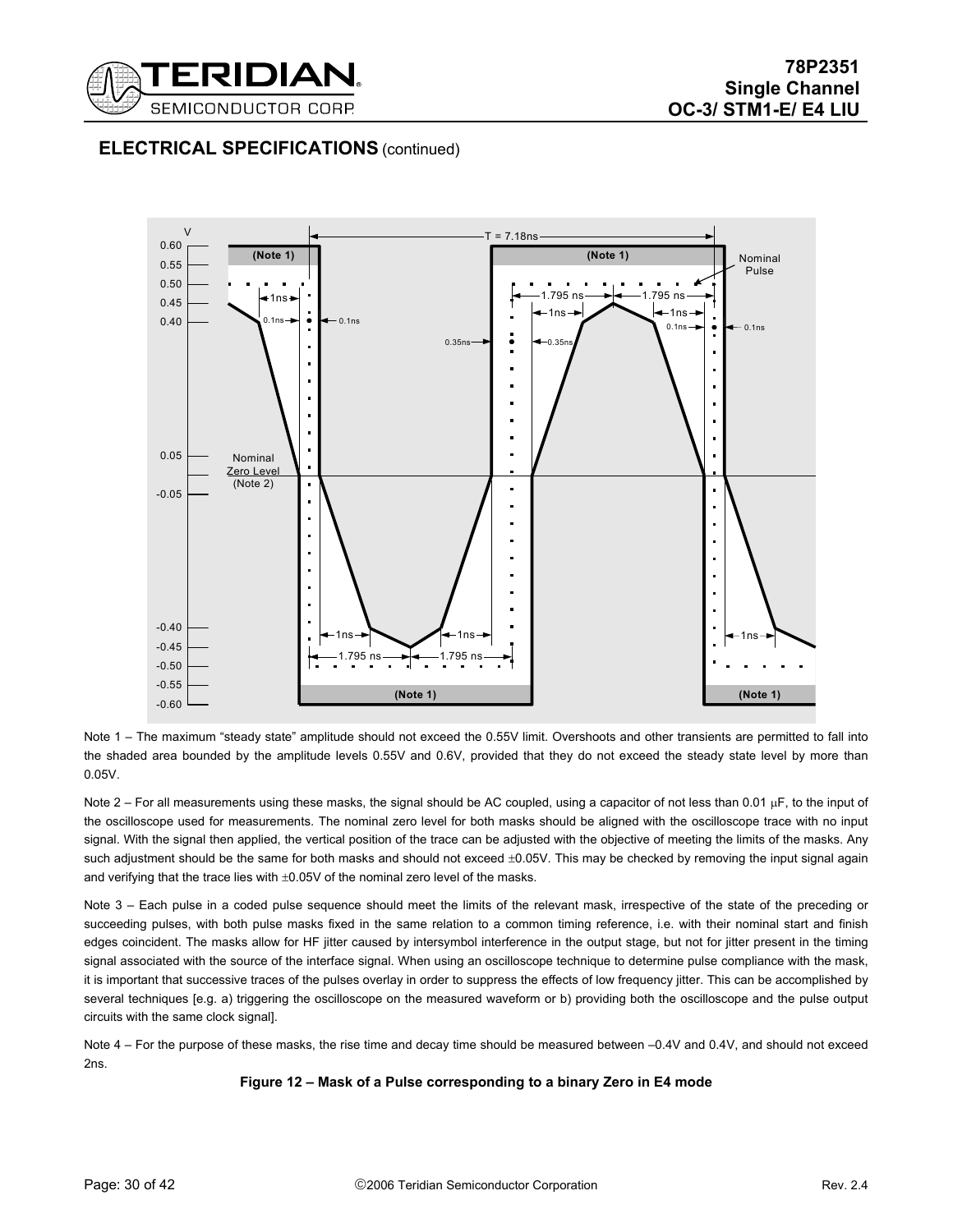



Note 1 – The maximum "steady state" amplitude should not exceed the 0.55V limit. Overshoots and other transients are permitted to fall into the shaded area bounded by the amplitude levels 0.55V and 0.6V, provided that they do not exceed the steady state level by more than 0.05V.

Note 2 – For all measurements using these masks, the signal should be AC coupled, using a capacitor of not less than 0.01 µF, to the input of the oscilloscope used for measurements. The nominal zero level for both masks should be aligned with the oscilloscope trace with no input signal. With the signal then applied, the vertical position of the trace can be adjusted with the objective of meeting the limits of the masks. Any such adjustment should be the same for both masks and should not exceed  $\pm 0.05V$ . This may be checked by removing the input signal again and verifying that the trace lies with  $\pm 0.05V$  of the nominal zero level of the masks.

Note 3 – Each pulse in a coded pulse sequence should meet the limits of the relevant mask, irrespective of the state of the preceding or succeeding pulses, with both pulse masks fixed in the same relation to a common timing reference, i.e. with their nominal start and finish edges coincident. The masks allow for HF jitter caused by intersymbol interference in the output stage, but not for jitter present in the timing signal associated with the source of the interface signal. When using an oscilloscope technique to determine pulse compliance with the mask, it is important that successive traces of the pulses overlay in order to suppress the effects of low frequency jitter. This can be accomplished by several techniques [e.g. a) triggering the oscilloscope on the measured waveform or b) providing both the oscilloscope and the pulse output circuits with the same clock signal].

Note 4 – For the purpose of these masks, the rise time and decay time should be measured between –0.4V and 0.4V, and should not exceed 2ns.

Note 5 –The inverse pulse will have the same characteristics, noting that the timing tolerance at the level of the negative and positive transitions are  $\pm$  0.1ns and  $\pm$ 0.5ns respectively.

**Figure 13 – Mask of a Pulse corresponding to a binary One in E4 mode.**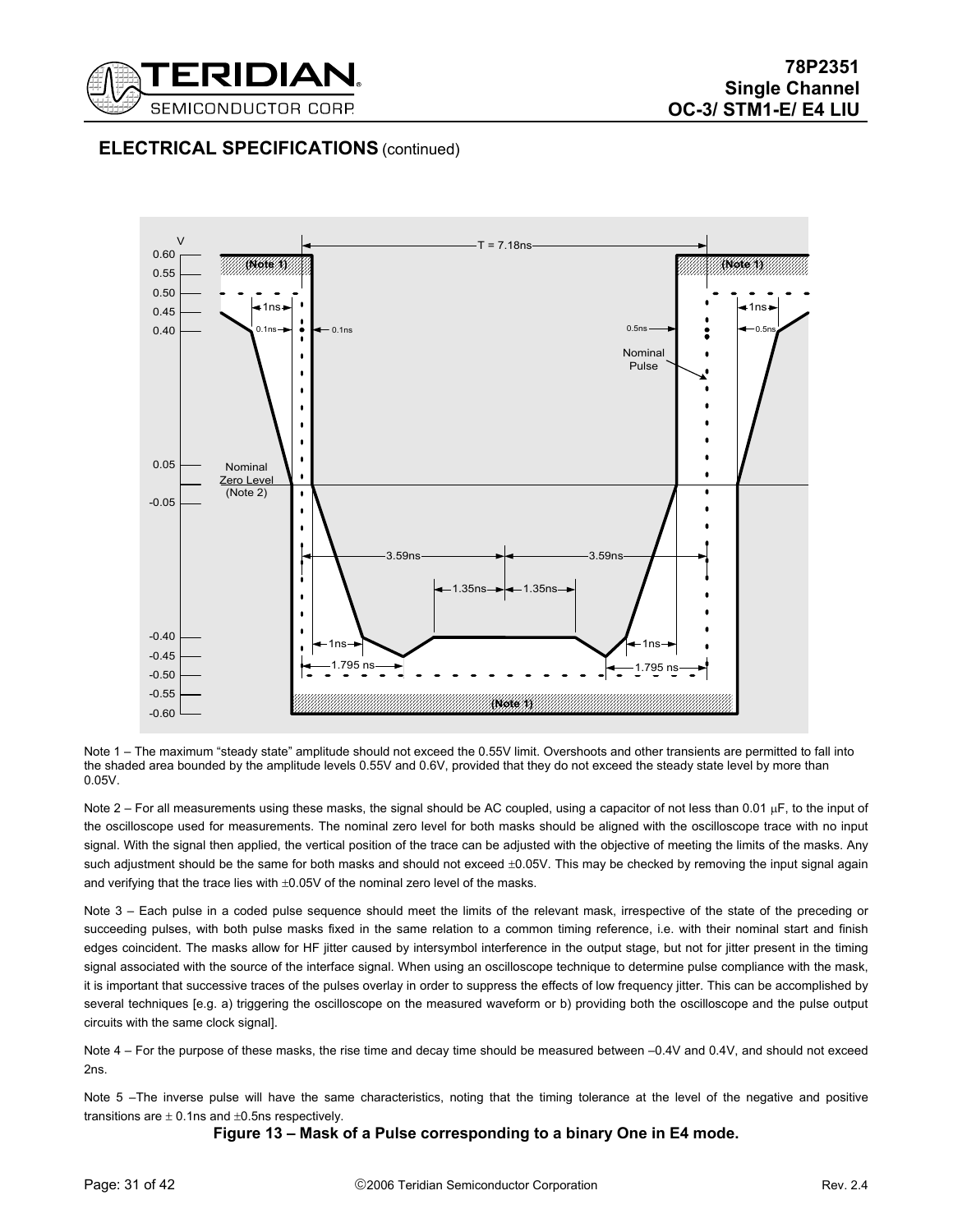



Note 1 – The maximum "steady state" amplitude should not exceed the 0.55V limit. Overshoots and other transients are permitted to fall into the shaded area bounded by the amplitude levels 0.55V and 0.6V, provided that they do not exceed the steady state level by more than 0.05V.

Note 2 – For all measurements using these masks, the signal should be AC coupled, using a capacitor of not less than 0.01 µF, to the input of the oscilloscope used for measurements. The nominal zero level for both masks should be aligned with the oscilloscope trace with no input signal. With the signal then applied, the vertical position of the trace can be adjusted with the objective of meeting the limits of the masks. Any such adjustment should be the same for both masks and should not exceed  $\pm 0.05V$ . This may be checked by removing the input signal again and verifying that the trace lies with  $\pm 0.05V$  of the nominal zero level of the masks.

Note 3 – Each pulse in a coded pulse sequence should meet the limits of the relevant mask, irrespective of the state of the preceding or succeeding pulses, with both pulse masks fixed in the same relation to a common timing reference, i.e. with their nominal start and finish edges coincident. The masks allow for HF jitter caused by intersymbol interference in the output stage, but not for jitter present in the timing signal associated with the source of the interface signal. When using an oscilloscope technique to determine pulse compliance with the mask, it is important that successive traces of the pulses overlay in order to suppress the effects of low frequency jitter. This can be accomplished by several techniques [e.g. a) triggering the oscilloscope on the measured waveform or b) providing both the oscilloscope and the pulse output circuits with the same clock signal].

Note 4 – For the purpose of these masks, the rise time and decay time should be measured between –0.4V and 0.4V, and should not exceed 2ns.

**Figure 14 – Mask of a Pulse corresponding to a binary Zero in STM-1/STS-3 mode.**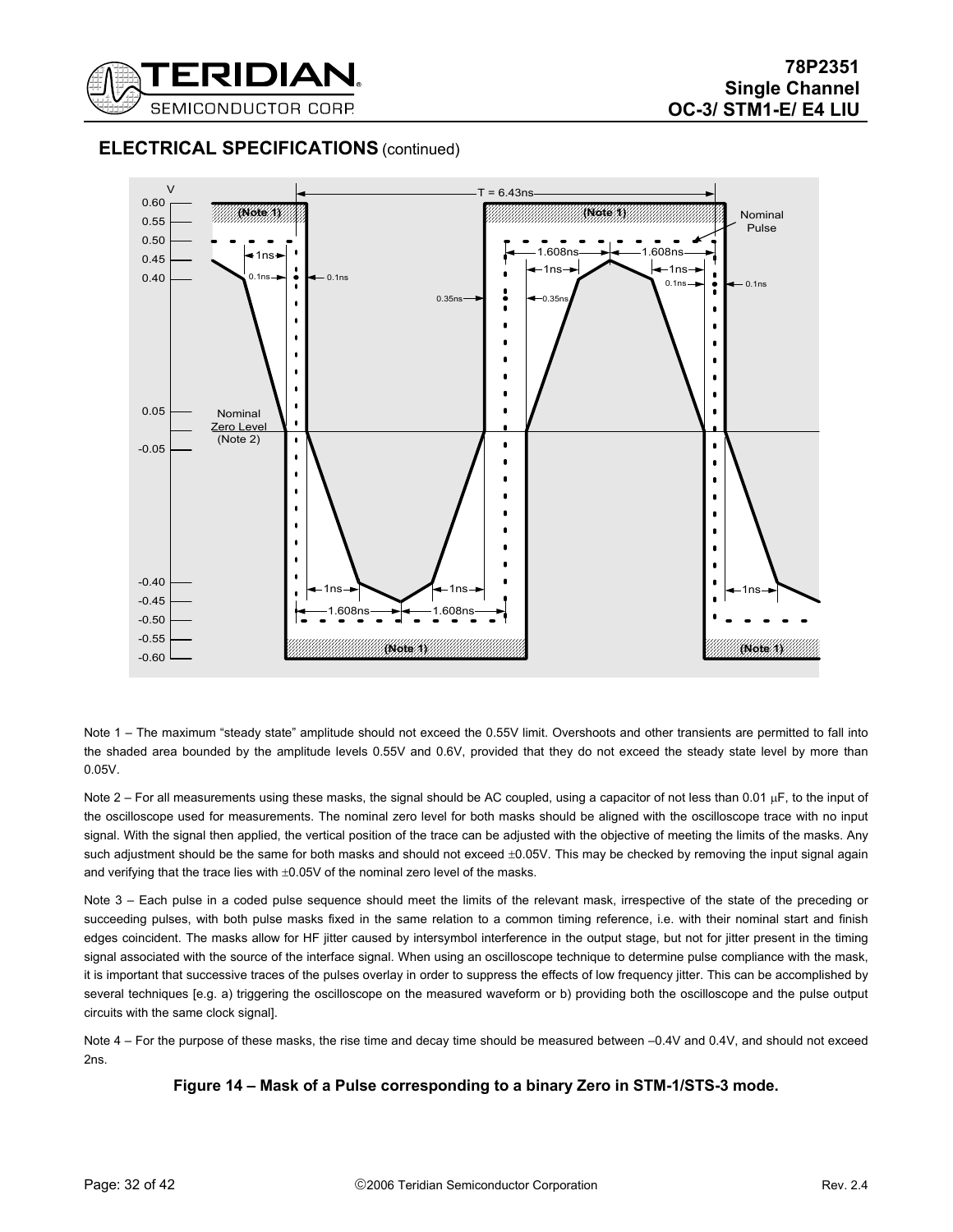



Note 1 – The maximum "steady state" amplitude should not exceed the 0.55V limit. Overshoots and other transients are permitted to fall into the shaded area bounded by the amplitude levels 0.55V and 0.6V, provided that they do not exceed the steady state level by more than 0.05V.

Note 2 – For all measurements using these masks, the signal should be AC coupled, using a capacitor of not less than 0.01 µF, to the input of the oscilloscope used for measurements. The nominal zero level for both masks should be aligned with the oscilloscope trace with no input signal. With the signal then applied, the vertical position of the trace can be adjusted with the objective of meeting the limits of the masks. Any such adjustment should be the same for both masks and should not exceed  $\pm 0.05V$ . This may be checked by removing the input signal again and verifying that the trace lies with  $\pm 0.05V$  of the nominal zero level of the masks.

Note 3 – Each pulse in a coded pulse sequence should meet the limits of the relevant mask, irrespective of the state of the preceding or succeeding pulses, with both pulse masks fixed in the same relation to a common timing reference, i.e. with their nominal start and finish edges coincident. The masks allow for HF jitter caused by intersymbol interference in the output stage, but not for jitter present in the timing signal associated with the source of the interface signal. When using an oscilloscope technique to determine pulse compliance with the mask, it is important that successive traces of the pulses overlay in order to suppress the effects of low frequency jitter. This can be accomplished by several techniques [e.g. a) triggering the oscilloscope on the measured waveform or b) providing both the oscilloscope and the pulse output circuits with the same clock signal].

Note 4 – For the purpose of these masks, the rise time and decay time should be measured between –0.4V and 0.4V, and should not exceed 2ns.

Note 5-The inverse pulse will have the same characteristics, noting that the timing tolerance at the level of the negative and positive transitions are  $\pm$  0.1ns and  $\pm$ 0.5ns respectively.

### **Figure 15 – Mask of a Pulse corresponding to a binary One in STM-1/STS-3 mode**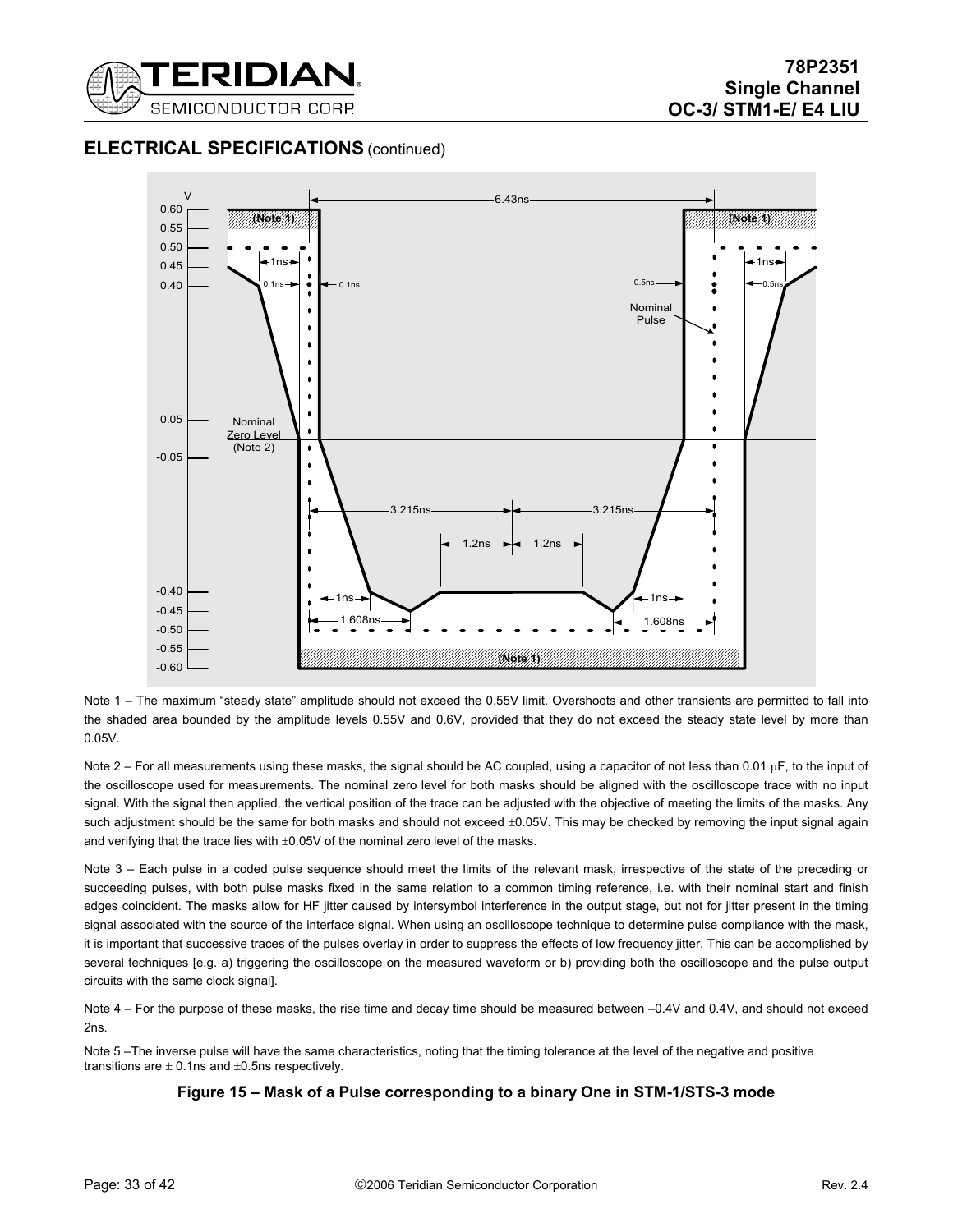

### **TRANSMITTER OUTPUT JITTER**

The transmit jitter specification ensures compliance with ITU-T G.813, G.823, G.825 and G.958; ANSI T1.102- 1993 and T1.105.03-1994; and GR-253-CORE for all supported rates. Transmit output jitter is not tested during production test.



| <b>PARAMETER</b>          | <b>CONDITION</b>                                                            | <b>MIN</b> | <b>NOM</b> | <b>MAX</b> | <b>UNIT</b> |
|---------------------------|-----------------------------------------------------------------------------|------------|------------|------------|-------------|
| Transmitter Output Jitter | CMI Mode;<br>200 Hz to 3.5 MHz, measured<br>with respect to CKREF for 60s   |            |            | 0.075      | Ulpp        |
|                           | NRZ (optical) Mode;<br>12 kHz to 1.3 MHz, measured<br>with respect to CKREF |            |            | 0.01       | Ulrms       |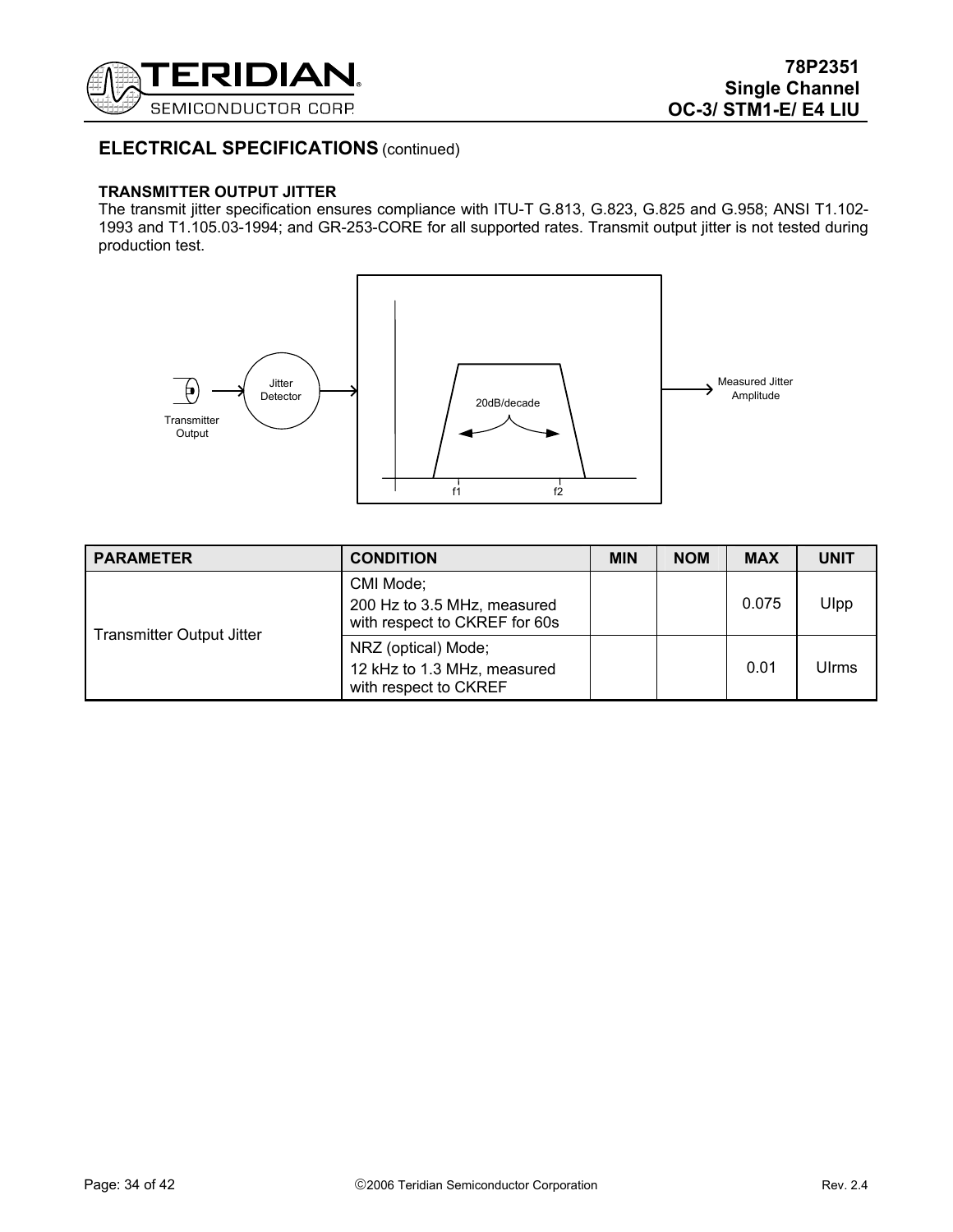

### **RECEIVER SPECIFICATIONS FOR CMI INTERFACE (Transformer-coupled)**

Consult application note for reference schematic, layout guidelines, and recommended transformers.

| <b>PARAMETER</b>                                  | <b>CONDITION</b>                                                                                       | <b>MIN</b> | <b>TYP</b> | <b>MAX</b>  | <b>UNIT</b>  |
|---------------------------------------------------|--------------------------------------------------------------------------------------------------------|------------|------------|-------------|--------------|
| Peak Differential Input<br>Amplitude, RXP and RXN | CMI mode; MON=0;<br>12.7dB of cable loss                                                               | 70         |            | 550         | mVpk         |
| Peak Differential Input<br>Amplitude, RXP and RXN | CMI mode; MON=1;<br>20dB flat loss w/ 6dB of cable loss                                                | 25         |            | 80          | mVpk         |
| <b>Flat-loss Tolerance</b>                        | CMI mode; MON=0;<br>All valid cable lengths.                                                           | $-2$       |            | 6           | dB           |
| Receive Clock Jitter                              | STM-1 mode; CMI mode;<br>12.7 dB cable loss<br>Normal receive mode<br>a)<br>Remote loopback mode<br>b) |            |            | 0.1<br>0.07 | Ulpp<br>Ulpp |
| Latency                                           |                                                                                                        |            | 5          | 10          | UI           |
| <b>PLL Lock Time</b>                              |                                                                                                        |            |            | 10          | μS           |
| <b>Return Loss</b>                                | 7MHz to 240MHz                                                                                         | 15         |            |             | dB           |

The input signal is assumed compliant with ITU-T G.703 and can be attenuated by the dispersive loss of a cable. The minimum cable loss is 0dB and the maximum is –12.7dB at 78MHz.

The "Worst Case" line corresponds to the ITU-T G.703 recommendation. The "Typical" line corresponds to a typical installation referred to in ANSI T1.102-1993. The receiver is tested using the cable model. It is a lumped element approximation of the "Worst Case" line.



**Figure 16: Typical and worst-case Cable attenuation**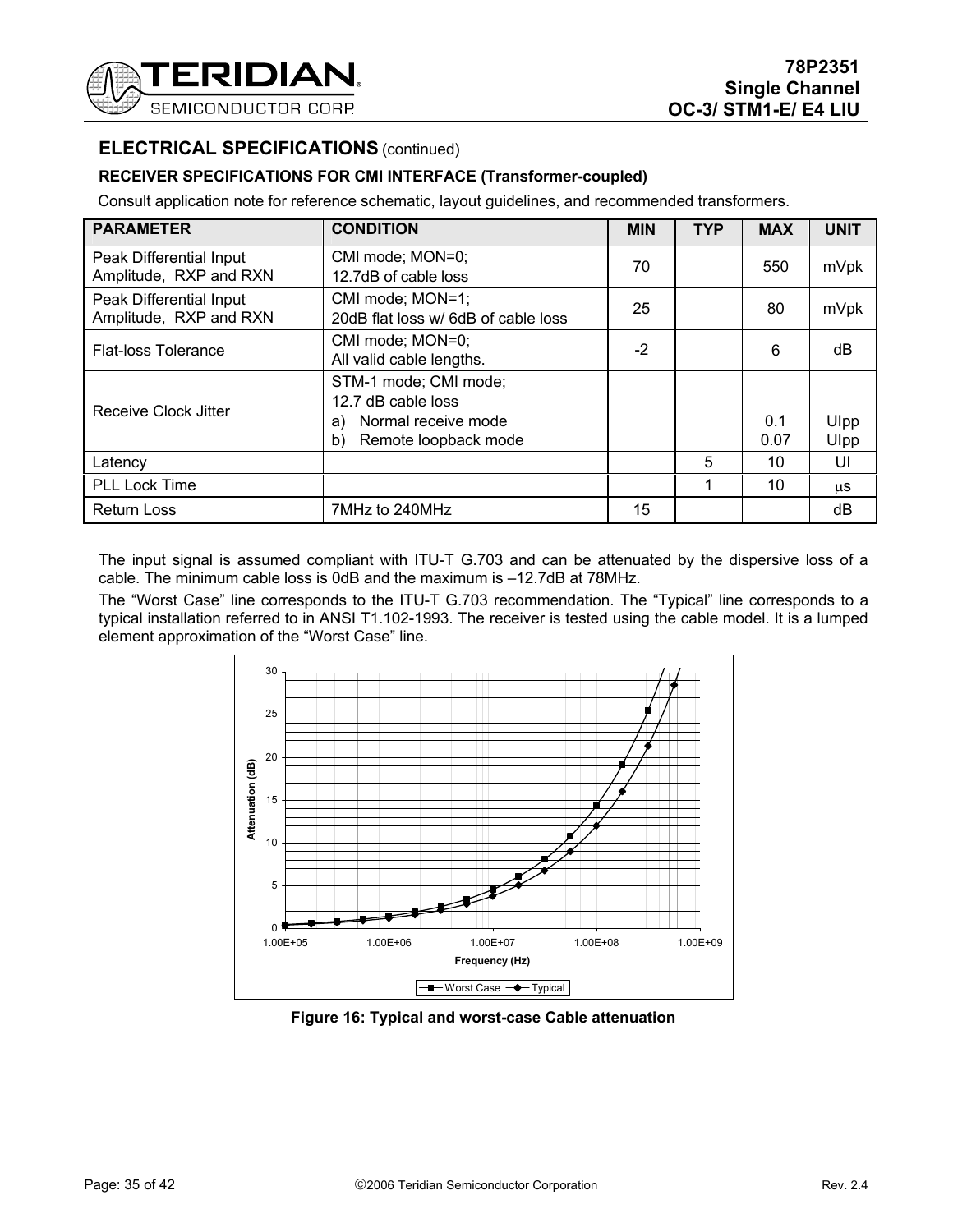

#### **RECEIVER JITTER TOLERANCE**

The 78P2351 exceeds all relevant jitter tolerance specifications shown in Figures 17, 18. STS-3/OC-3 jitter tolerance specifications are in ANSI T1.105.03-1994 and Telcordia GR-253-CORE. STM-1 (optical) jitter tolerance specifications are in ITU-T G.813, G.825, and G.958. STM-1e (electrical) jitter tolerance specifications are in ITU-T G.825. E4 specifications are found in ITU-T G.823. Receive jitter tolerance is not tested during production test.



**Figure 17: Jitter Tolerance - electrical (CMI) interfaces** 

| <b>PARAMETER</b>        | <b>CONDITION</b>  | <b>MIN</b> | <b>NOM</b> | <b>MAX</b> | <b>UNIT</b> |
|-------------------------|-------------------|------------|------------|------------|-------------|
| E4 Jitter Tolerance     | 200Hz to 500Hz    | 1.5        |            |            | Ulpp        |
|                         | 500Hz to 10kHz    |            | 750 f-1    |            | μS          |
|                         | 10kHz to 3.5MHz   | 0.075      |            |            | Ulpp        |
| STM-1e Jitter Tolerance | 10Hz to $19.3$ Hz | 38.9       |            |            | Ulpp        |
|                         | 19.3Hz to 500Hz   |            | 750 f-1    |            | μS          |
|                         | 500Hz to 6.5kHz   | 1.5        |            |            | Ulpp        |
|                         | 6.5kHz to 65kHz   |            | 9800 f-1   |            | μS          |
|                         | 65kHz to 1.3MHz   | 0.15       |            |            | Ulpp        |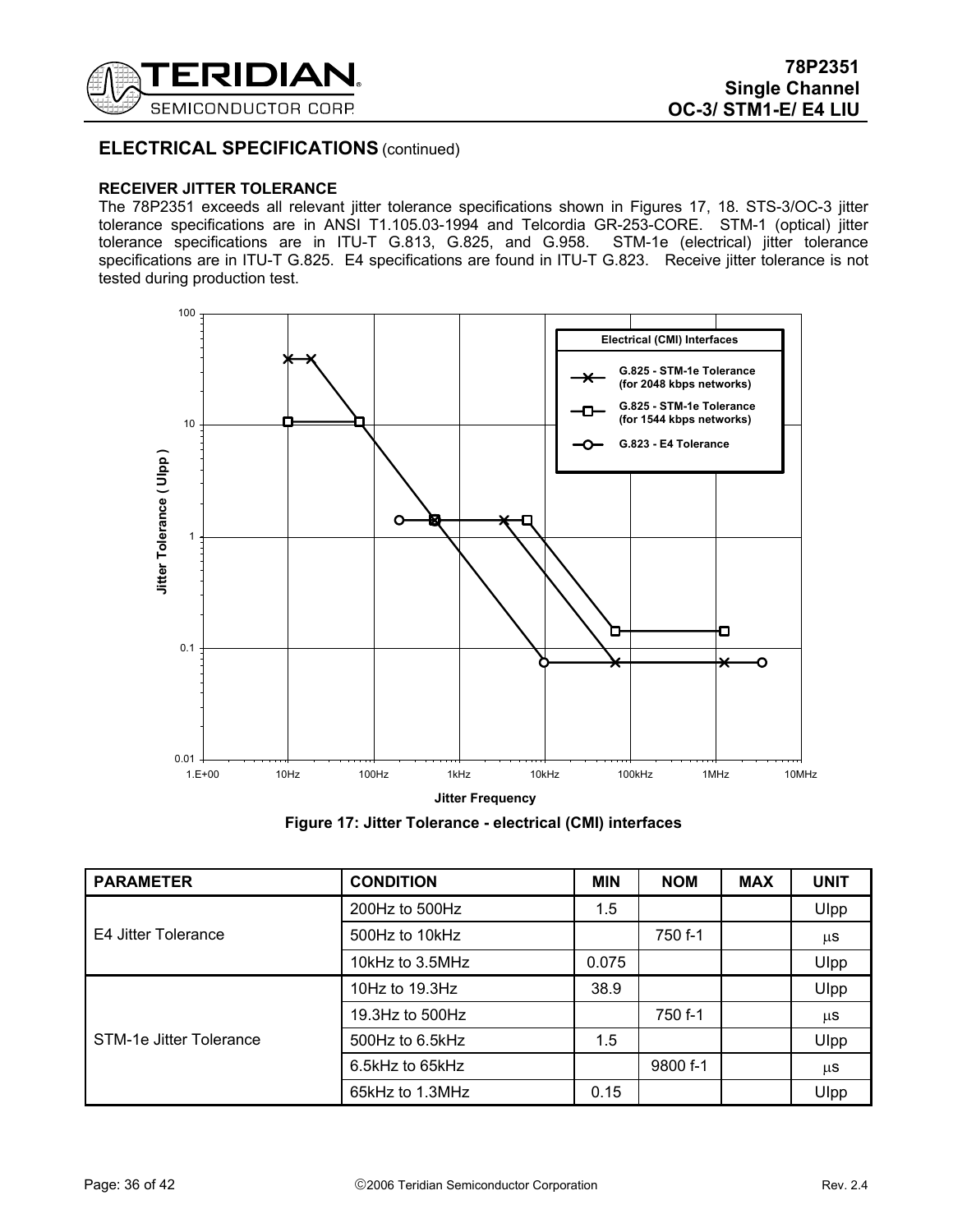



**Figure 18: Jitter Tolerance - optical (NRZ) interfaces** 

| <b>PARAMETER</b>                               | <b>CONDITION</b>  | <b>MIN</b> | <b>NOM</b> | <b>MAX</b> | <b>UNIT</b> |
|------------------------------------------------|-------------------|------------|------------|------------|-------------|
| OC-3/STS-3/STM-1 (optical)<br>Jitter Tolerance | 10Hz to $19.3$ Hz | 38.9       |            |            | Ulpp        |
|                                                | 19.3Hz to 68.7Hz  |            | 750 f-1    |            | μS          |
|                                                | 68.7Hz to 6.5kHz  | 1.5        |            |            | Ulpp        |
|                                                | 6.5kHz to 65kHz   |            | 9800 f-1   |            | μS          |
|                                                | 65kHz to 1.3MHz   | 0.15       |            |            | Ulpp        |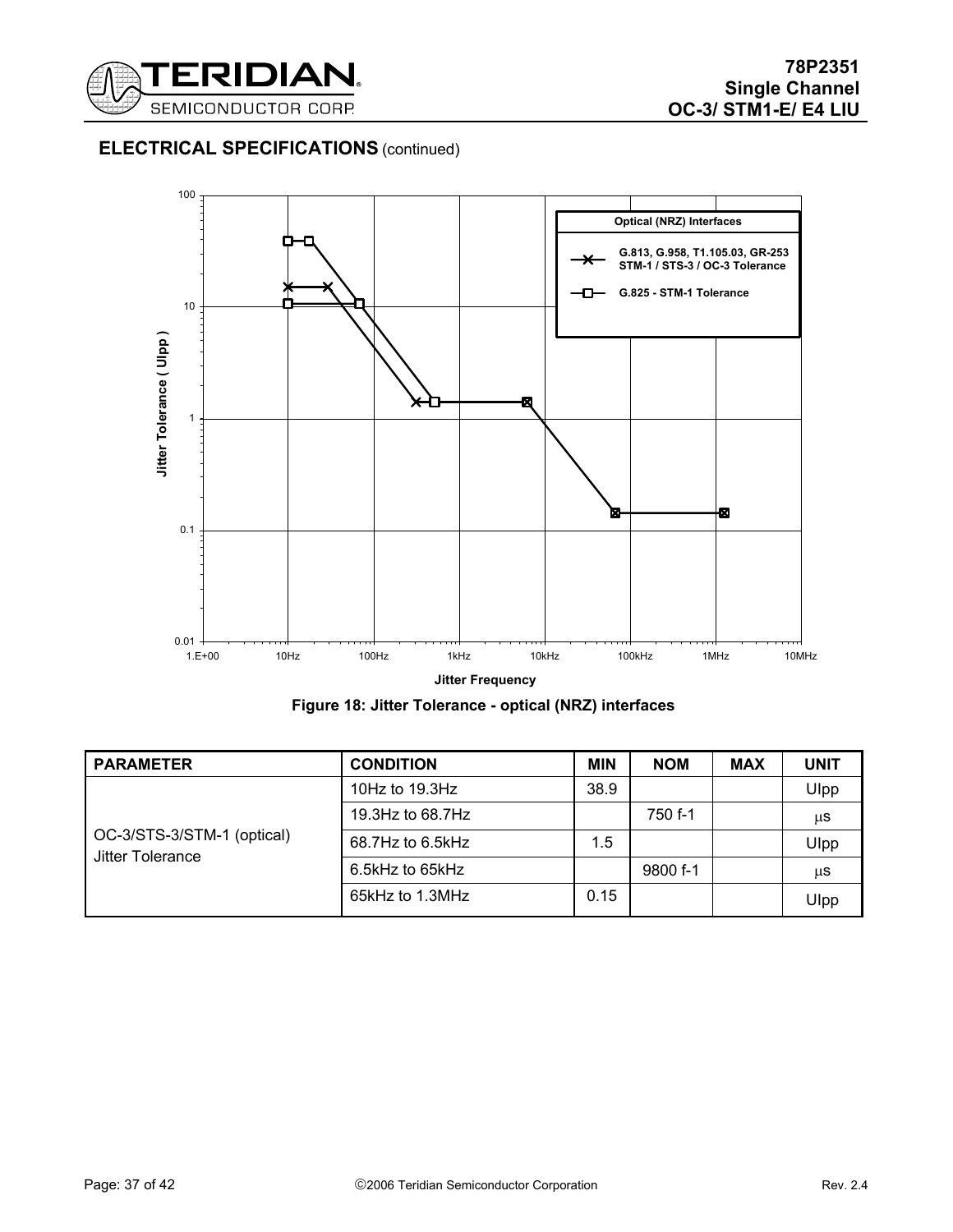

### **RECEIVER JITTER TRANSFER FUNCTION**

The receiver clock recovery loop filter characteristics such that the receiver has the following transfer function. The corner frequency of the Rx DLL is approximately 120 kHz. Receiver jitter transfer function is not tested during production test.



**Figure 19: Jitter Transfer** 

| <b>PARAMETER</b>                  | <b>CONDITION</b> | <b>MIN</b> | <b>NOM</b> | <b>MAX</b> | <b>UNIT</b>      |
|-----------------------------------|------------------|------------|------------|------------|------------------|
| Receiver Jitter transfer function | below 120 kHz    |            |            | 0.1        | dB               |
| Jitter transfer function roll-off |                  |            | 20         |            | dB per<br>decade |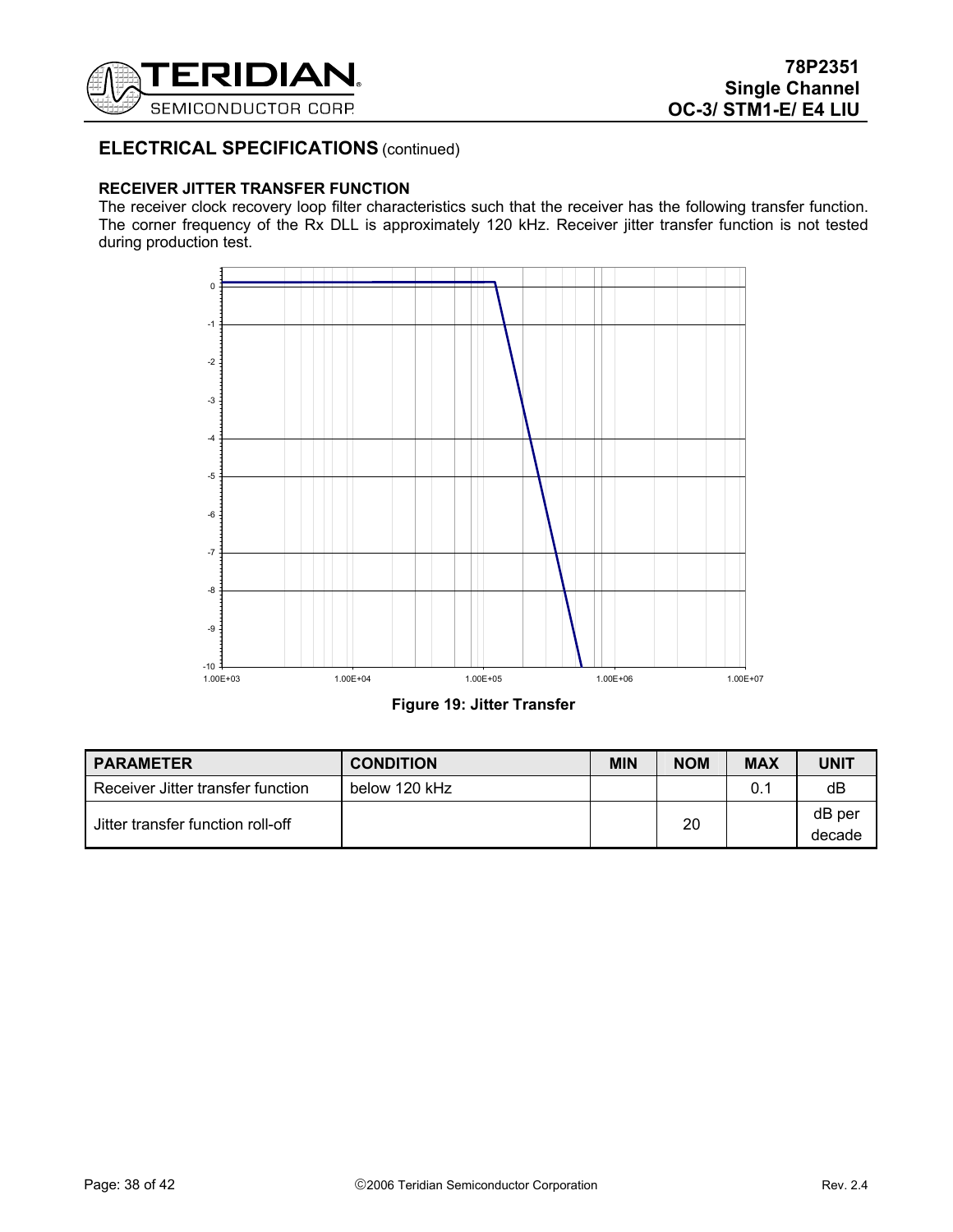

### **CMI MODE LOSS OF SIGNAL CONDITION**

| <b>PARAMETER</b> | <b>CONDITION</b> | <b>MIN</b> | <b>TYP</b> | <b>MAX</b> | <b>UNIT</b> |
|------------------|------------------|------------|------------|------------|-------------|
| LOS threshold    |                  | $-35$      | -19        | 15<br>-    | dB          |
| LOS timing       |                  | 10         | 110        | 255        | UI          |



### **APPLICATION INFORMATION**

#### **EXTERNAL COMPONENTS:**

| <b>COMPONENT</b>                                  | PIN(S)                   | <b>VALUE</b> | <b>UNITS</b> | <b>TOLERANCE</b> |
|---------------------------------------------------|--------------------------|--------------|--------------|------------------|
| Receiver Termination Resistor, CMI Mode           | <b>RXP</b><br><b>RXN</b> | 75           | Ω            | 1%               |
| <b>Transmitter Termination Resistor, CMI Mode</b> | CMIP<br>CMIN             | 75           | Ω            | $1\%$            |

#### **(CMI) TRANSFORMER SPECIFICATIONS:**

| <b>COMPONENT</b>                                | <b>VALUE</b> | <b>UNITS</b> | <b>TOLERANCE</b> |
|-------------------------------------------------|--------------|--------------|------------------|
| Turns Ratio for the Receiver                    |              | $1 - 1$      |                  |
| Turns Ratio for the Transmitter (center-tapped) |              | 1:1CT        |                  |

Suggested Manufacturers: Halo, Tamura, MiniCircuits, Belfuse

#### **THERMAL INFORMATION:**

| <b>PACKAGE</b>              | <b>CONDITIONS</b>                          | ( °C/W)<br>$\Theta_{JA}$ ( |
|-----------------------------|--------------------------------------------|----------------------------|
| Standard 100-pin JEDEC LQFP | No forced air;<br>4-layer JEDEC test board | 46                         |

#### **SCHEMATICS**

For reference schematics, layout guidelines, recommended transformer part numbers, etc. please check Teridian Semiconductor's website or contact your local sales representative for the latest application note(s) and/or demo board manuals.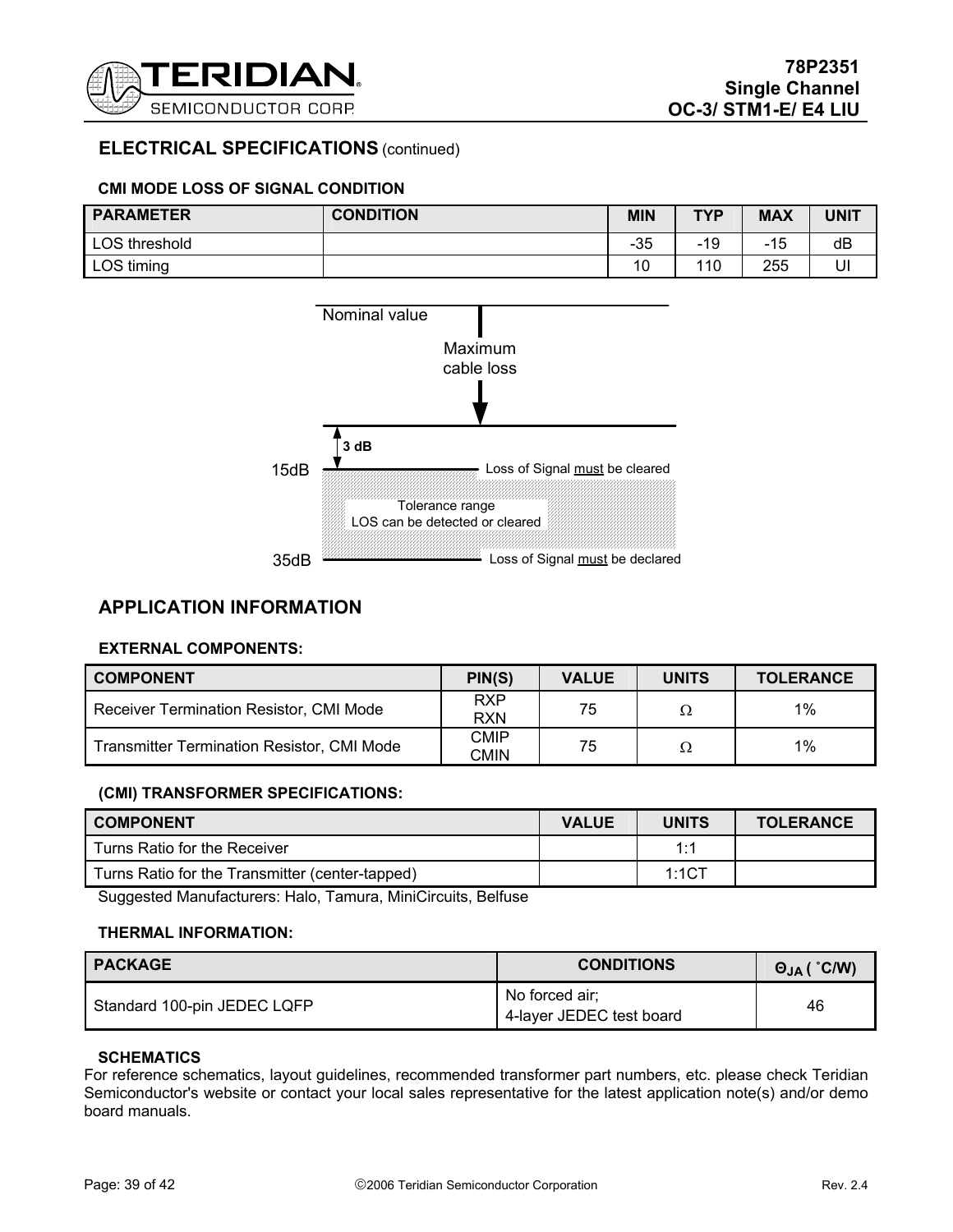

# **MECHANICAL SPECIFICATIONS**



Top View



Side View

**100-pin JEDEC LQFP**  (Top View)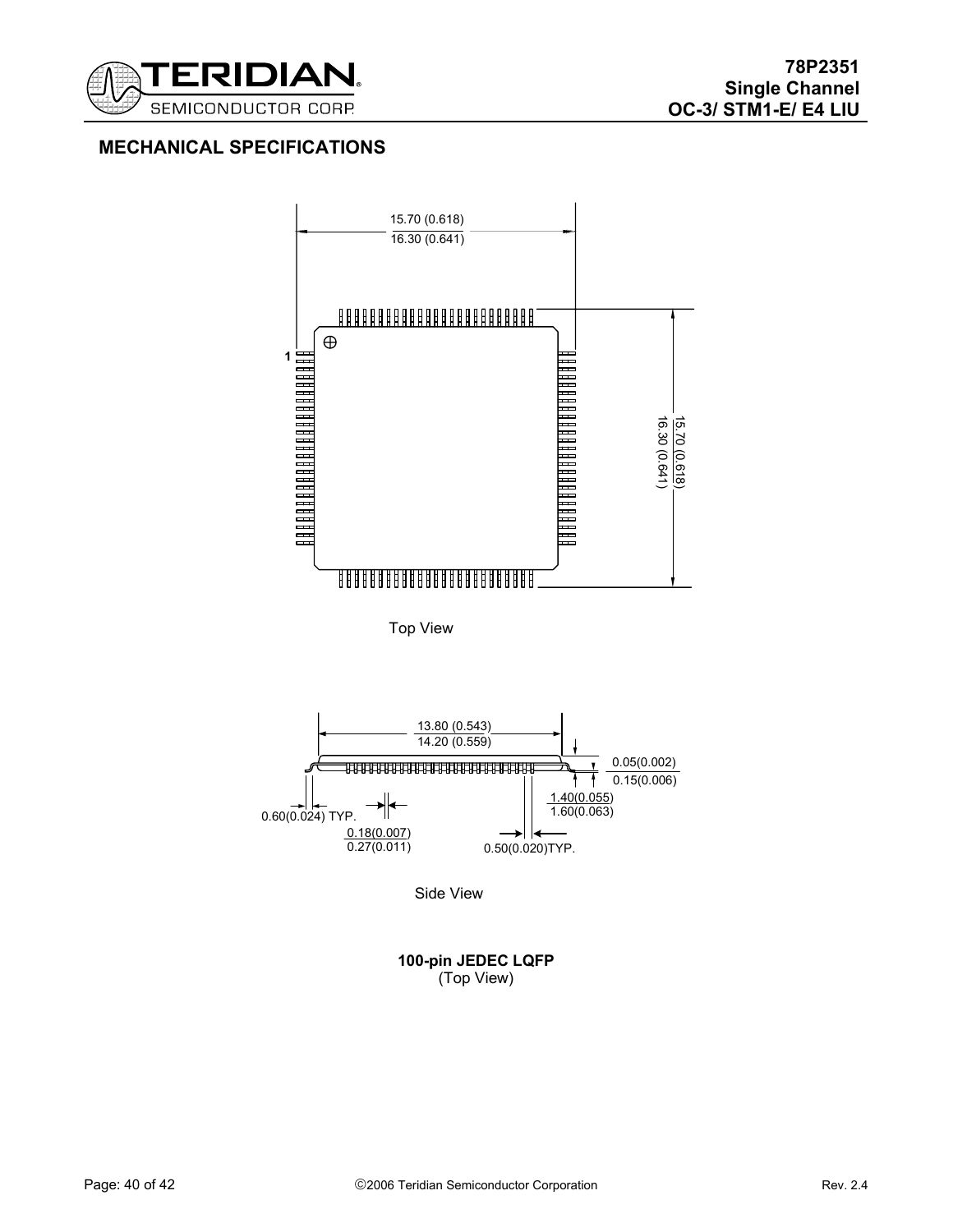

**PACKAGE INFORMATION** 

(Top View)



# **ORDERING INFORMATION**

| <b>PART DESCRIPTION</b>    | <b>ORDER NUMBER</b> | <b>PACKAGE MARK</b>          |
|----------------------------|---------------------|------------------------------|
| 100-pin LQFP; Revision A06 | 78P2351-IGT         | 78P2351-IGT<br>xxxxxxxxxxP6  |
| Tape & Reel option         | append 'R'          | n/a                          |
| Lead-free option           | append '/F'         | XXXXXXX-XXX<br>xxxxxxxxxxP6F |